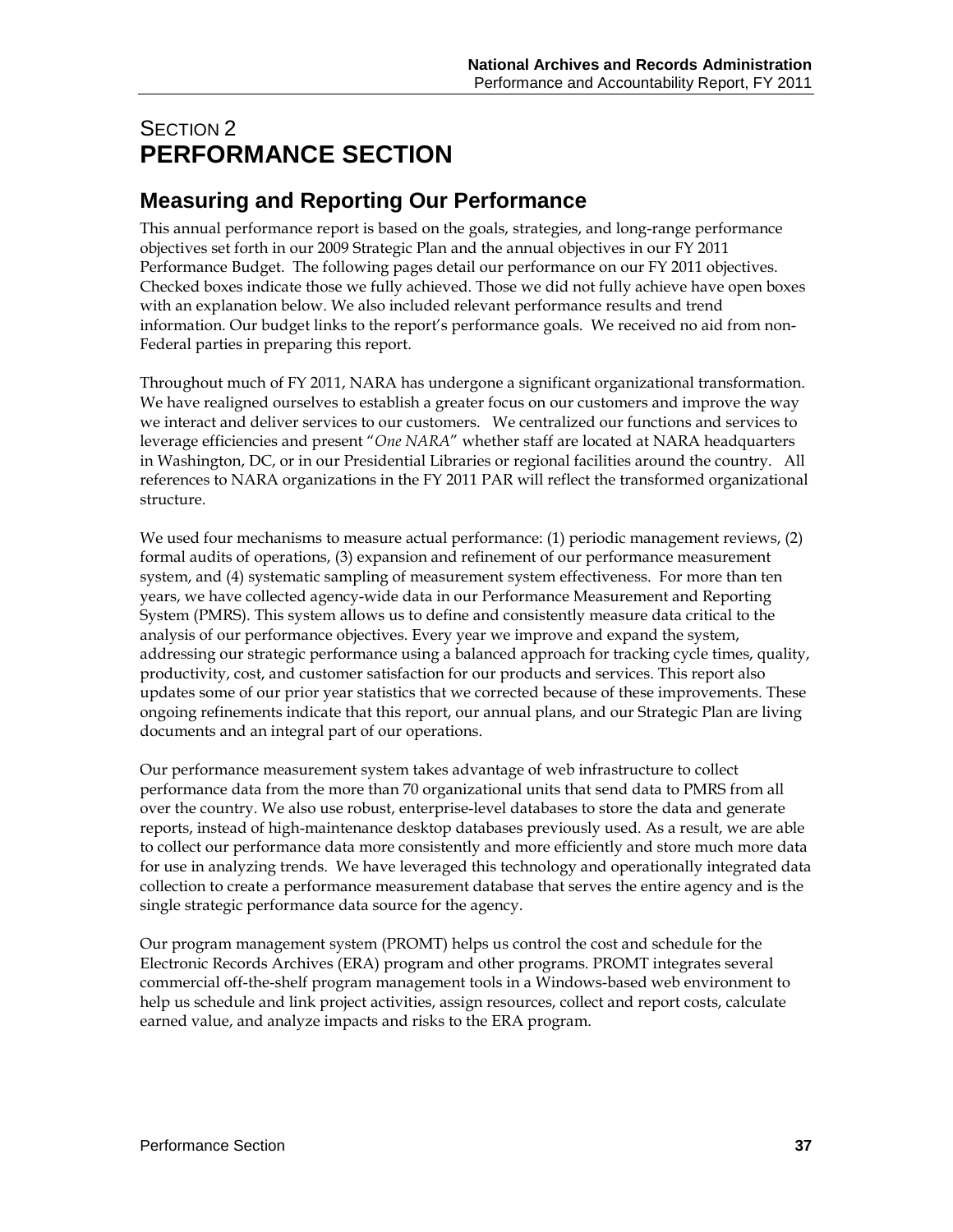# **FY 2011 Performance by Strategic Goal**

# *Strategic Goal 1: Our Nation's Record Keeper*

*As the nation's record keeper, we will ensure the continuity and effective operations of Federal programs by expanding our leadership and services in managing the Government's records*

| Long-Range<br><b>Performance Targets</b>             |                                                                                                                       | 1.1 By 2016, 50 percent of agencies achieve<br>passing scores for compliance with Federal<br>records management policy.                                                                 |  |  |  |  |
|------------------------------------------------------|-----------------------------------------------------------------------------------------------------------------------|-----------------------------------------------------------------------------------------------------------------------------------------------------------------------------------------|--|--|--|--|
|                                                      |                                                                                                                       | 1.2 By 2012, 90 percent of customers are highly<br>satisfied with NARA records management<br>services.                                                                                  |  |  |  |  |
|                                                      | 1.3 By 2016, records management transactions<br>serviced by the Federal Records Centers Program<br>grow by 6 percent. |                                                                                                                                                                                         |  |  |  |  |
|                                                      |                                                                                                                       | 1.4 Within 30 days of the end of an<br>administration, 100 percent of Presidential and<br>Vice Presidential materials have been moved to<br>NARA locations or NARA-approved facilities. |  |  |  |  |
| 1.1 FEDERAL RECORDS MANAGEMENT<br>FY 2011 Objectives | □                                                                                                                     | Agency self-assessment responses meet or exceed 93<br>percent (the response rate in FY 2010).                                                                                           |  |  |  |  |
|                                                      | □                                                                                                                     | 15 percent of agencies achieve a passing score for<br>compliance in targeted areas of Federal records<br>management.                                                                    |  |  |  |  |
|                                                      | ☑                                                                                                                     | Conduct one records management inspection based<br>on evaluation of agency self-assessment results.                                                                                     |  |  |  |  |
| Results                                              | ✓                                                                                                                     | Eighty-nine percent of agencies responded to the<br>records management self-assessment survey.                                                                                          |  |  |  |  |
|                                                      | ✔                                                                                                                     | Agencies with passing scores for compliance to<br>targeted areas of Federal records management<br>reached 10 percent.                                                                   |  |  |  |  |
|                                                      | ✓                                                                                                                     | We completed an inspection of the transfer of<br>permanent textual mapping products at DoD's<br>National Geospatial-Intelligence Agency (NGA) to<br>NARA.                               |  |  |  |  |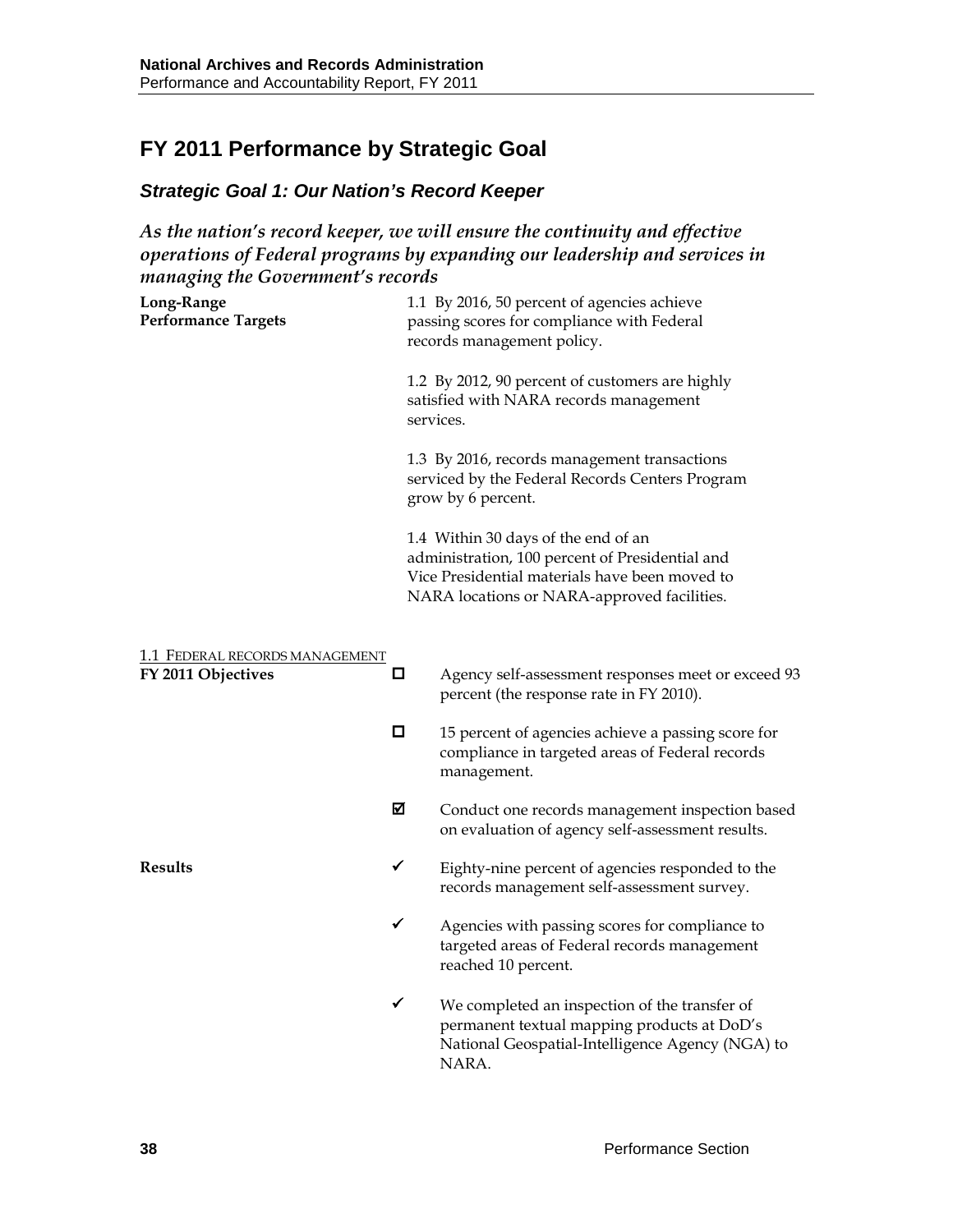*Discussion* In GAO's FY 2008 report entitled "Federal Records—National Archives and Selected Agencies Need to Strengthen E-Mail Management," GAO recommended that NARA exercise its statutory authority, as defined in the Federal Records Act, and implement oversight mechanisms to ensure that Federal records are not lost or destroyed. In response to the recommendation, we developed a methodology and process for conducting records management oversight activities of Federal agencies and established mechanisms for reporting the results to Congress and OMB. One of these activities is annual online mandatory records management self-assessments by Federal agencies. Our goal is to determine agencies' compliance with records management regulations and guidance and regularly assess the level of risks to their records management programs.

Since FY 2009, we have conducted three self-assessment exercises and achieved a high level of annual participation. Each year we make refinements to improve the reliability and validity of the assessment. The variance in the percentage of agencies responding is related in part to the number of agencies responding to the self-assessment. We make refinements in defining agencies as we gain experience from year to year in managing the assessment. In FY 2011, we concentrated some of the questions in the survey on how well agencies monitor compliance with records management policies and directives, and the timely transfer of permanent records to NARA. This year, 10 percent of agencies fell into the low risk category. While agency compliance with Federal records management regulations appears to be improving, the change is slow. Obtaining senior management support at agencies is challenging, especially during times of austere budgets where attention is on mission-related work. With a focus on training and continued advocacy of records management at the highest levels within agencies, we will work with agencies to decrease the risk to their records or help them improve their records management programs. We will monitor these results over time to understand how quickly agencies implement or benefit from new guidance.

As part of NARAs oversight activities, we perform inspections of Federal agency records management programs to ensure compliance with the NARA's regulations on records management. Criteria for selecting agencies for inspection are found in 36 CFR Part 1239 and states that we will conduct an inspection when an agency fails to address specific records management problems involving high risk to significant records. Other circumstances leading to an inspection include a request from an agency head that NARA conduct an inspection to address specific significant records management issues in the agency.

This year, we inspected the National Geospatial-Intelligence Agency, focusing on the transfer of permanent, hard copy maps and charts to NARA's physical and legal custody. The inspection extended to 20 offices in three regional areas. We continued our inspection of elements of the records management program of the Office of the Secretary (OSD), which began in the second half of FY 2010. We approved OSD's action plan and advised the Office on implementation. The reports found at *[Management of Hard Copy Mapping Products in the National Geospatial-Intelligence](http://www.archives.gov/records-mgmt/memos/ac03-2011.html)  [Agency](http://www.archives.gov/records-mgmt/memos/ac03-2011.html)* and *[Records Management in the Office of the Secretary of Defense](http://www.archives.gov/records-mgmt/memos/nwm06-2011.html)* highlight our reasons for conducting the inspections, the scope of our work, the recommendations resulting from the inspections, and plans for follow-up activity.

| Performance Data                                                                    | 2009 | 2010      | 2011 |
|-------------------------------------------------------------------------------------|------|-----------|------|
| Performance target for percent of agencies achieving a passing score for compliance |      | Establish | 15   |
| with Federal records management policy.                                             |      | baseline  |      |
| Percent of agencies that achieve passing scores for compliance with Federal         | 22   |           | 10   |
| records management policy.                                                          |      |           |      |
| Performance target for percent of agencies records who submit records management    | 50   | 50        | 93   |
| self-assessments to NARA.                                                           |      |           |      |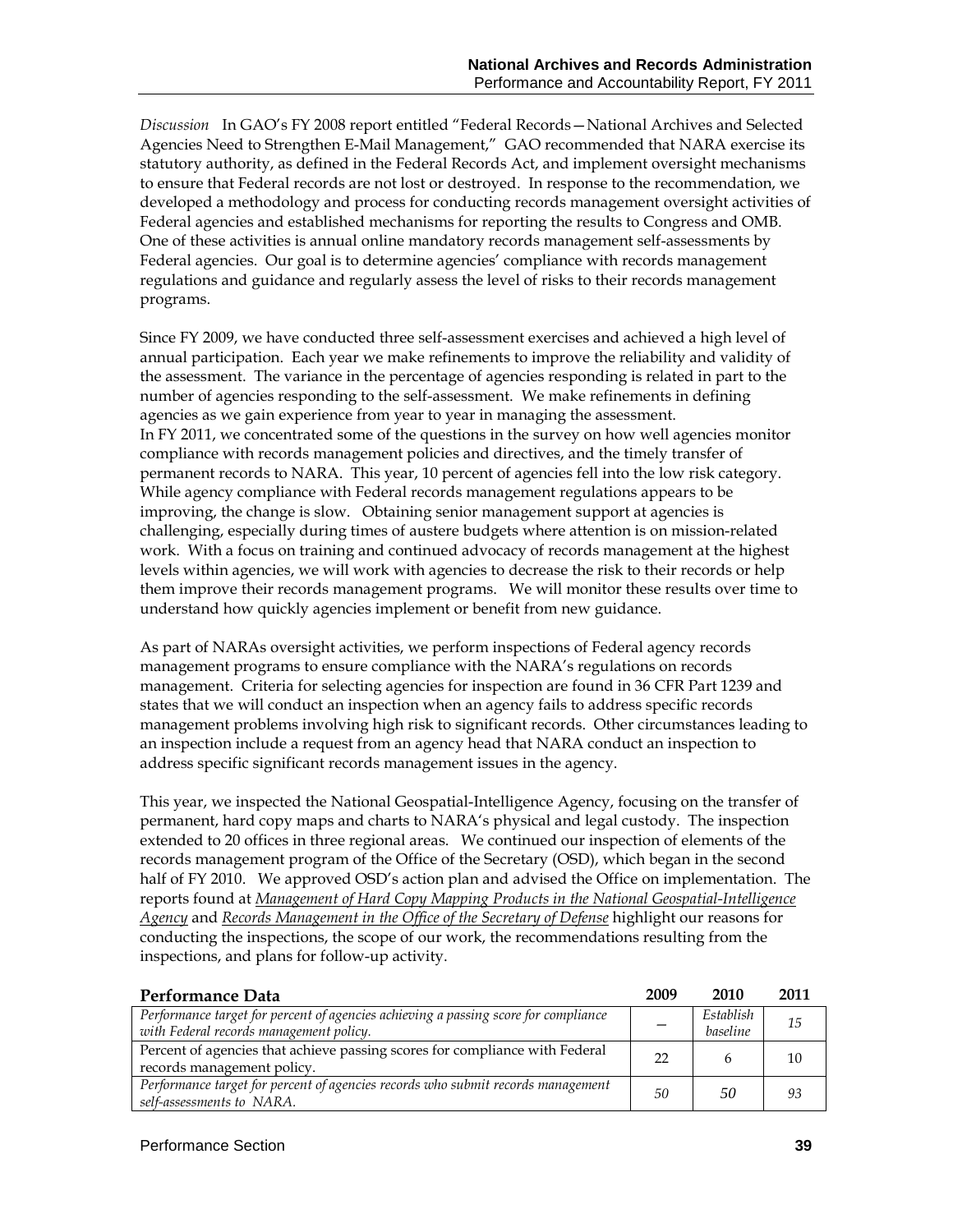| Percent of agencies records management self-assessments submitted to<br>NARA. |     | 93  | 89  |
|-------------------------------------------------------------------------------|-----|-----|-----|
| Number of agencies polled in self-assessment.                                 | 242 | 271 | 277 |
| Number of agencies responding to self-assessment survey.                      | 220 | 251 | 247 |

*FY 2012 Performance Plan Evaluation* Using data from the annual self-assessments and inspections, we will continue to monitor trends and identify and evaluate strategies to improve the state of Federal records management in the Government.

| 1.2 NARA RECORDS MANAGEMENT SERVICES |
|--------------------------------------|
|--------------------------------------|

| FY 2011 Objectives |              | Increase by 5 percent the number of distance<br>learning course offerings over last year.         |
|--------------------|--------------|---------------------------------------------------------------------------------------------------|
|                    | ☑            | Establish baseline for records schedules submitted<br>using ERA.                                  |
| <b>Results</b>     | ✔            | We delivered 24 records management related<br>webinars throughout the year.                       |
|                    | $\checkmark$ | We received more than 50 records schedules in<br>ERA due to our push to accelerate user adoption. |

*Discussion* NARA's ability to provide agency records managers and records management staff with tools to assist them in identifying and managing their records is critical to ensuring that the permanent records of the Federal Government are preserved and made available to the public. Equally critical are the principles outlined in the Open Government Directive, issued by the Obama Administration in December 2009. This Directive outlined the need for transformation in Government, where transparency, participation, and collaboration are the principles by which Government operates. We continue to look for ways to improve the records management services that we provide while ensuring that the principles of Open Government are an inherent part of our process.

Records managers are the most important audience for NARA's records management services, and they are best able to judge our success. We recognize the important role they play to advocate, instill, and implement good records management practices within their agencies. Partnering with records managers, we strive to capture the attention of senior leaders, such as the heads of agencies, General Counsels, and Chief Information Officers, to advance the importance of records management throughout an agency. Every spring, we present our Records Administration Conference (RACO) where we focus on topics such as meeting the challenges of electronic records in an open government. We host regular meetings of the Federal Records Council and the broader records officer community. We also produce guidance products, such as *[Managing Mixed Media Files,](http://www.archives.gov/records-mgmt/bulletins/2011/2011-04.html)* to address records management implications when records in various types of media are intermixed in one file.

The NARA Records Management Training Program provides a curriculum designed to enhance and improve the knowledge and skills of Federal records managers while also offering general training to familiarize staff at agencies with records management (*[Records Management for](http://www.archives.gov/records-mgmt/training/rm-everyone.html)  [Everyone](http://www.archives.gov/records-mgmt/training/rm-everyone.html)*). Although records management training is integral to effective records management, we realize that time commitments, travel restrictions, and decreased budgets inhibit face-to-face participation in classroom instruction. To mitigate these limitations, we want to increase the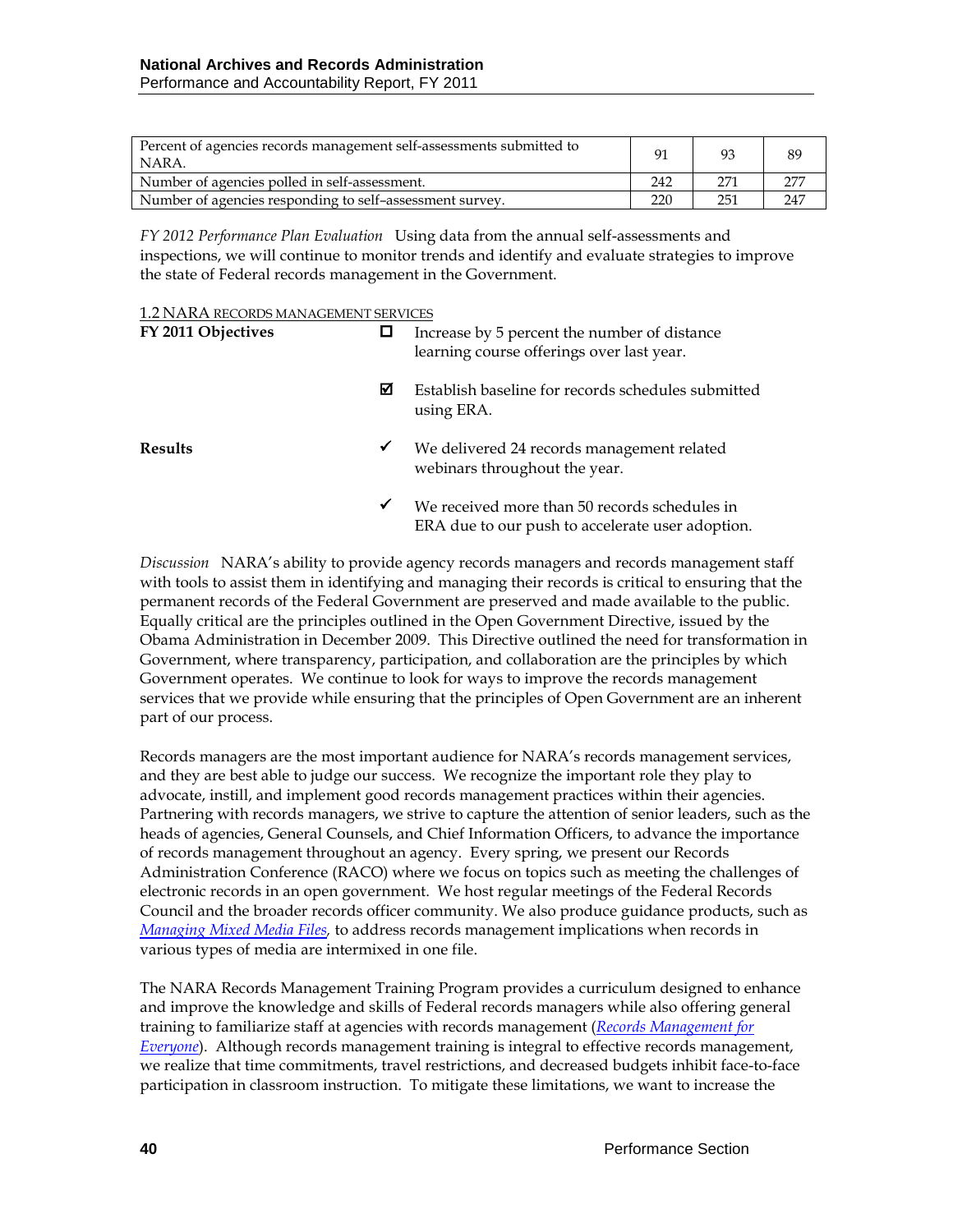availability of distance learning training classes, including those offered through webinars. Competing priorities did not allow us to make these changes in FY 2011.

As noted earlier, NARA began a fundamental transformation of the agency to become more responsive and nimble. NARA's reorganization revolves around being a c*ustomer-focused*  organization—one of our six key transformational goals. Customer satisfaction is key to the success of NARA's transformation and crucial to the records management services NARA provides. A critical tactic for improving customer satisfaction is the redesign of the processes by which Federal records overall are identified, appraised, scheduled, and tracked while in agency custody. Part of the strategy for carrying out this plan was the development of the Electronic Records Archives, an application that supports the scheduling and accessioning of Federal records. We focused our activity this year on pushing agencies to actively engage in using our Electronic Records Archives system. Concentrated efforts to accelerate ERA agency adoption resulted in increased schedule submissions in ERA from one in FY 2010 to 54 in FY 2011. With more agencies slated to use ERA in FY 2012, we expect user adoption for electronic scheduling will continue to increase. Although ERA agency adoption is not close to completion, we are well on our way to achieve mandatory ERA use by agencies by the end of FY 2012.

| Performance Data                                             | 2006                     | 2007  | 2008  | 2009   | 2010  | 2011      |
|--------------------------------------------------------------|--------------------------|-------|-------|--------|-------|-----------|
| Performance target for number of records schedules           |                          |       |       |        |       | Establish |
| submitted using ERA.                                         |                          |       |       |        |       | baseline  |
| Number of records schedules submitted using ERA.             | $\overline{\phantom{0}}$ | —     | —     |        |       | 57        |
| Performance target for percent increase in the number of     |                          |       |       |        |       |           |
| Federal agency customers that are satisfied with NARA        | 10                       | 10    |       | 10     |       |           |
| records management services.                                 |                          |       |       |        |       |           |
| Percent of Federal agency customers that are satisfied       | 78                       | 81    |       | 81     |       |           |
| with NARA records management services.                       |                          |       |       |        |       |           |
| Percent of records management training participants          |                          |       |       |        |       |           |
| taking a NARA records management course for the              | 35                       | 43    | 39    | 63     | 36    | 32        |
| first time.                                                  |                          |       |       |        |       |           |
| Number of records management training participants           |                          |       |       |        |       |           |
| who are taking a NARA records management course              | 1.484                    | 2,162 | 2,524 | 7,625  | 2,619 | 1,905     |
| for the first time.                                          |                          |       |       |        |       |           |
| Number of Federal agency staff receiving NARA                |                          |       |       |        |       |           |
| training in records management and electronic records        | 4,234                    | 5,047 | 6,422 | 12,114 | 7,233 | 5,958     |
| management.                                                  |                          |       |       |        |       |           |
| Number of records management training participants           | 275                      | 269   | 310   | 242    | 282   | 335       |
| that NARA certified this year.                               |                          |       |       |        |       |           |
| Performance target for the percent increase in the number of |                          |       |       |        | 5     | 5         |
| distance learning course offerings.                          |                          |       |       |        |       |           |
| Percent increase in the number of distance learning          |                          |       |       |        | 133   | -68       |
| course offerings.                                            |                          |       |       |        |       |           |
| Median time for records schedule items completed (in         | 301                      | 282   | 285   | 307    | 285   | 709       |
| calendar days).                                              |                          |       |       |        |       |           |
| Average age of schedule items completed (in calendar         | 368                      | 451   | 443   | 416    | 438   | 907       |
| days).                                                       |                          |       |       |        |       |           |
| Number of schedule items completed.                          | 4.057                    | 2,992 | 3,148 | 3,248  | 3,673 | 5,058     |
| Number of open schedules in the backlog.                     | 297                      | 363   | 500   | 955    | 874   | 706       |

*FY 2012 Performance Plan Evaluation*We will continue work to revamp existing courses to improve content, delivery and interactivity. As Federal agencies depend on our assistance and guidance to improve their records management programs, we will assess their level of satisfaction with ERA in facilitating their work. We will move agencies toward mandatory ERA use by the end of the fiscal year.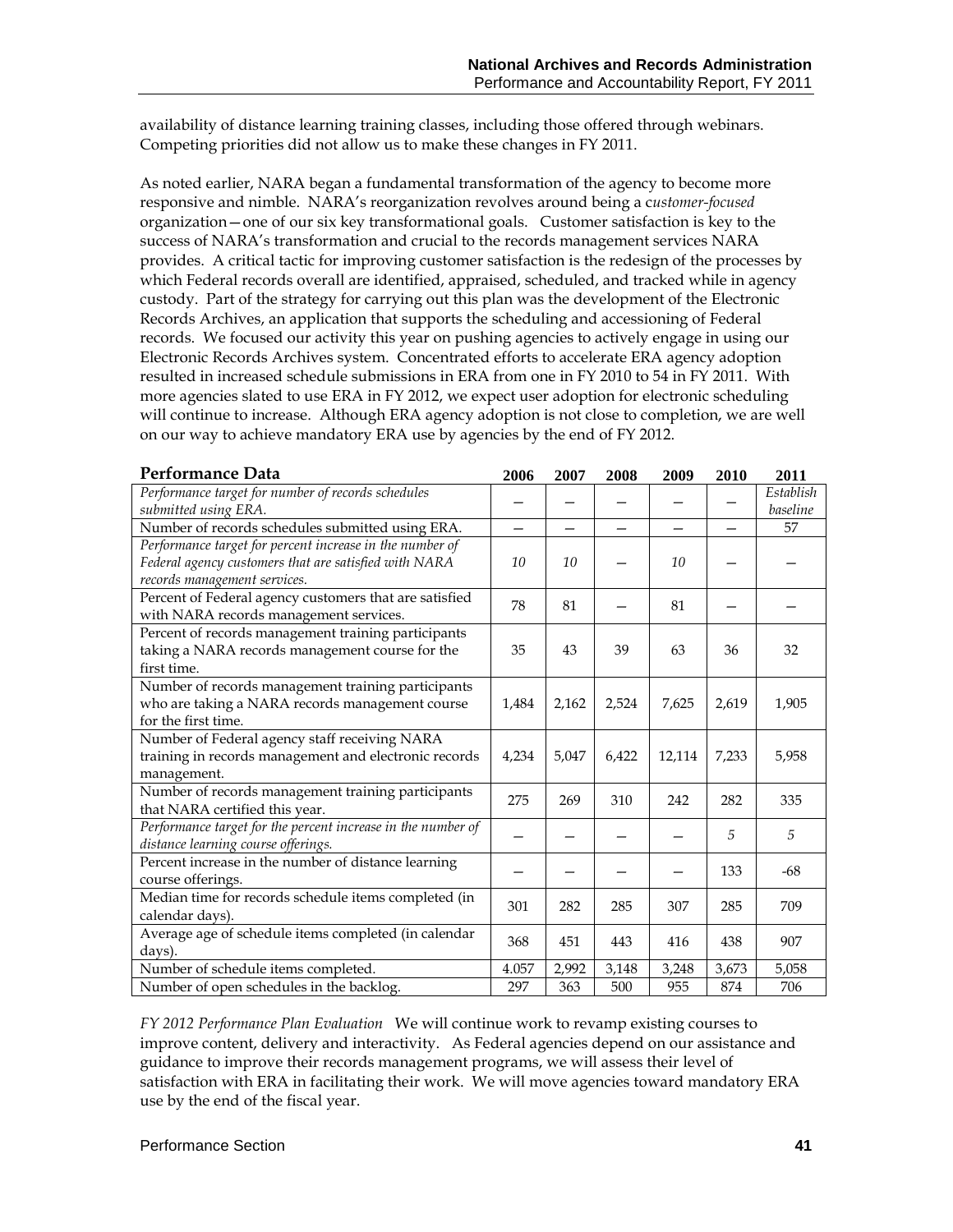| 1.3 FEDERAL RECORDS CENTERS PROGRAM                                                       |              |                                                                                                                                                        |
|-------------------------------------------------------------------------------------------|--------------|--------------------------------------------------------------------------------------------------------------------------------------------------------|
| FY 2011 Objectives                                                                        | ப            | Make ready 98 percent of Federal agency reference<br>requests within the promised time.                                                                |
|                                                                                           | $\Box$       | Answer 80 percent of written requests to the National<br>Personnel Records Center (NPRC) within 10 working<br>days.                                    |
|                                                                                           | ☑            | Achieve 88 percent customer satisfaction at NPRC.                                                                                                      |
|                                                                                           | ப            | Implement Increment 4 of ARCIS at Federal Records<br>Centers.                                                                                          |
|                                                                                           | ☑            | Records management transactions in the Federal<br>Records Centers Program (FRCP) grow by 1 percentage<br>point.                                        |
|                                                                                           | □            | Answer 85 percent of requests for military personnel<br>records in 10 working days or less.                                                            |
| <b>Results</b><br>"The customer focused attitude and<br>sense of urgency was astounding!" | $\checkmark$ | We provided 95 percent of Federal agency reference<br>requests within the promised time.                                                               |
| "I am completely satisfied with the<br>entire process!"                                   | ✓            | We answered 77 percent of written requests to the<br>National Personnel Records Center (NPRC) within 10<br>working days.                               |
| "This was simple and easy and fast!<br>Thank you!"                                        | ✓            | We achieved 92 percent customer satisfaction at NPRC.                                                                                                  |
|                                                                                           | ✓            | We completed development of the customer portal as<br>part of Increment 4 of ARCIS.                                                                    |
|                                                                                           | ✓            | We exceeded our target and increased the number of<br>records management transactions in the Federal<br>Records Centers Program (FRCP) by 1.5 percent. |
|                                                                                           | $\checkmark$ | We answered 77 percent of requests for military<br>personnel records in 10 working days or less.                                                       |

*Discussion* NARA's recent reorganization realigned our reimbursable Federal Records Centers Program (FRCP) and the records management services we provide to agencies into one office -*Agency Services*. This alignment, designed to improve coordination between records management and FRC services, supports one of the agencies transformational goals, *One NARA*. No longer separating the Washington operation from those across the country, we can operate more efficiently and work toward common goals to achieve customers' expectations. The FRC program safeguards and protects the nation's records, and plays a vital role in the lifecycle of Federal records. This includes a host of services to assist Federal agency customers with the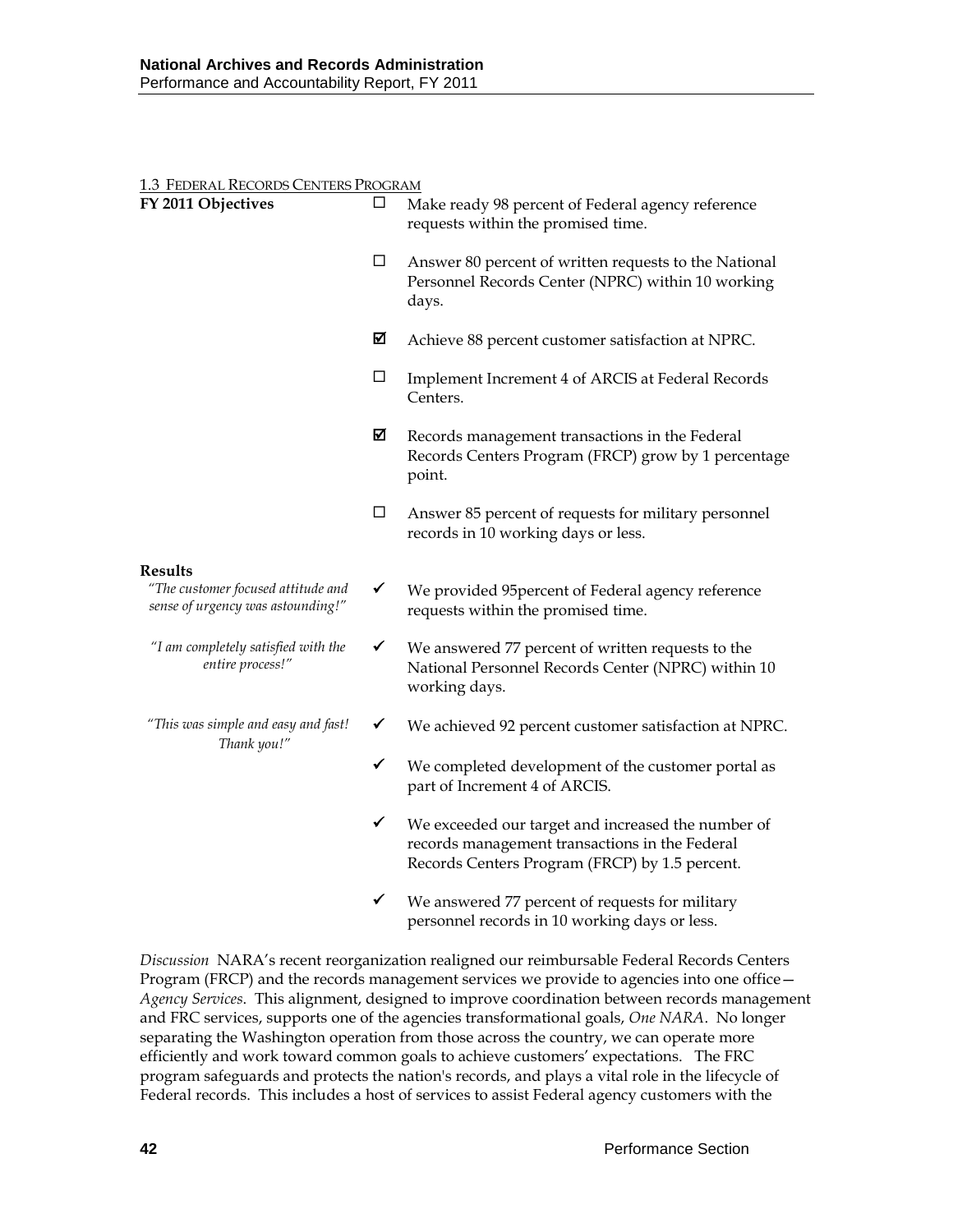transfer, storage, and service of records to ensure the protection and availability of non-current records. As the nature of the business shifts from traditionally paper records to electronic records, the services we provide must adjust to the changing environment. We determine our success by the growth of our business and the number of service transactions used by our customers. These services include reference requests, shipping and handling of records, records storage, photocopying, digital imaging, records disposal, and more

Although that we fell 3 percentage points short of our goal to respond to written requests to the National Personnel Records Center within 10 working days, we improved our performance by 8 percentage points between FY 2010 and FY 2011. This spring, nearly 600 staff and support equipment were relocated from our National Personnel Records Center in St. Louis, to our new facility in St. Louis County. This move consolidated staff and equipment located across three facilities to one new location. Effective planning for the move allowed us to experience only a slight decline in our timeliness in responding to customers' requests during that period; however, once we achieve stability after our major relocation effort, we expect our performance to improve. Although the bulk of the staff has relocated, a significant number of records are still located at the old NPRC. The record migration process will continue at roughly 1,000 cubic feet per day until approximately September 2012. During this lengthy migration, a synchronization process is in place to ensure the physical location of each record is accounted for. The relocation process adds to the overall complexity of request processing, and undoubtedly, may affect overall customer satisfaction.

We did not reach our target of 98 percent for the timeliness of Federal agency reference requests. Although our performance was high—96 percent—our overall timely performance was affected by three separate flooding incidents at our Federal records center in Suitland, MD. Our facility also suffered damages from an earthquake, followed by a hurricane, and then a tropical storm all occurring in the fourth quarter of FY 2011. These weather conditions resulted in facility closures, multiple days of power outages, and once restored, we experienced several days of internet failure. Performance at Suitland fell to 44 percent impacting the overall performance for the agency.

Each year, the Military Personnel Records unit of our National Personnel Record Center responds to more than one million requests from veterans, government agencies, and the public for information from many of the 50 million official military personnel files in its custody. Our customers depend on timely responses to requests for this information, which is used primarily to obtain veterans' rights and benefits, including health care, home loan guarantees, education, employment, and burial allowances. Achieving our timeliness target is dependent on eliminating the backlog of written correspondence requests, which began to climb in January 2008.

Despite a second consecutive year of larger than expected growth in demand, we accomplished significant backlog reduction by bringing on additional staff. One continuing challenge to meeting our target has been securing World War II and Korean War records where thousands were lost or damaged in a record center fire in 1973. We rebuild the records only upon request due to the length of time—often months—it takes to reconstruct a single record. As long as we include the time-intensive burn record reconstruction in our timeliness measure, we are unlikely to reach our target of 85 percent in 10 working days or less. Looking at our responsiveness to military separation requests (DD-214's), which make up 54 percent of the military requests, we answer 93 percent in 10 working days or less.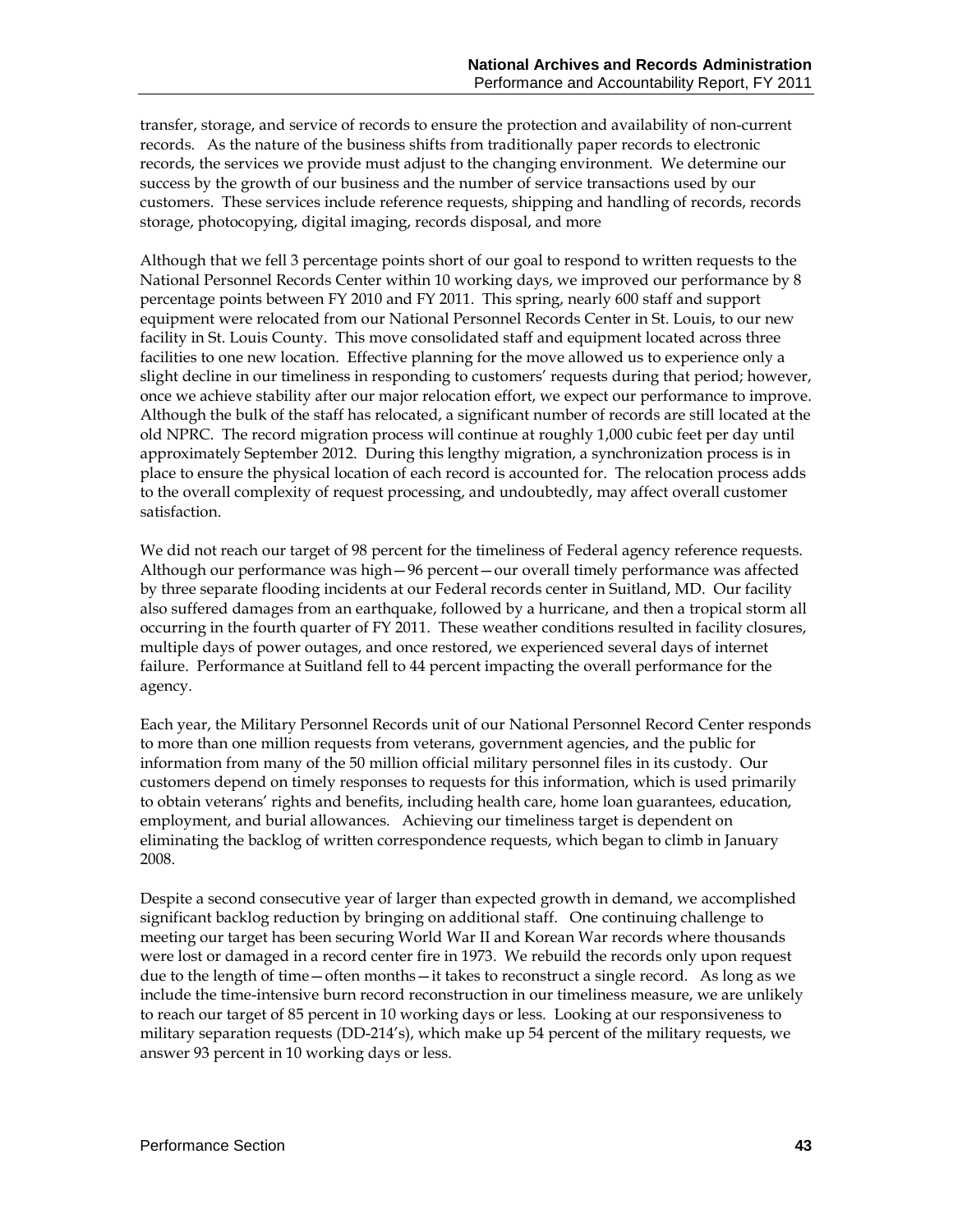Contrary to our slight decline in responding to written requests, we achieved a 92 percent customer satisfaction rate for NPRC services, exceeding our target by seven percentage points. Our survey also helps us confirm the validity of efforts and initiatives designed to improve both the quality and timeliness of our responses to requests. The gains we witnessed to overall customer satisfaction can be attributed to our intense effort to drive down the backlog of requests during FY 2010 before moving to our new building. Through additional staff and significant overtime, the backlog was essentially eliminated by the end of FY 2010.

In FY 2011, we decided to close 12 FRCP public research rooms at the end of the fiscal year. Declining workload and the reassignment of staff and space were some of the factors that led to this decision. Monitoring trends over a 10-year period, we noted a significant decline in requests to review agency records at NARA. In the last several years, we stopped receiving new transfers of bankruptcy case files from the courts because of newer, electronic filing capabilities. How we are reusing the space varies among each location. Many of the facilities provided shared services or multiple purposes for the room. These facilities will continue to use the space for their other intended use. For example, research rooms that served both the public and agency research will continue to support agency research.

The Archives and Records Center Information System (ARCIS) is a system designed to electronically manage records storage and improve the efficiency of storage processes in Federal records centers. It supports streamlined business processes and at full implementation will allow customers to receive real-time, web-enabled access to their holdings and transaction information. In FY 2011, we developed new modules in the ARCIS customer portal that provide capabilities such as records transfer, user management, and access control based on user profile. These new modules achieve several desirable goals for ARCIS customers, such as self-management of agency access controls; self-configuration of agency access controls; and the entire workflow for creating, submitting, and approving transfer documents can be achieved through ARCIS. HUD began submitting reference requests through an automated process that requires no human data entry, saving NARA hundreds of hours of staff time that used to be spent on this exchange. Increment 4 of ARCIS includes the capability for bulk load customer upload requests. We did not complete this capability due to the need to acquire a server to receive requests. We completed our training platform and successfully conducted our first end user training. We will continue training and complete the bulk load capability to deploy the customer portal in FY 2012.

| Performance Data                                                                                                                | 2006   | 2007   | 2008   | 2009                  | 2010  | 2011  |
|---------------------------------------------------------------------------------------------------------------------------------|--------|--------|--------|-----------------------|-------|-------|
| Performance target for percentage point growth in records<br>management transactions in the Federal Records Centers<br>Program. |        |        |        |                       |       |       |
| Percentage point growth in the number of records<br>management transactions serviced by the Federal<br>Records Centers Program. |        |        |        |                       | 2.3   | 1.6   |
| Performance target for percent of customers satisfied with<br>NPRC services.                                                    |        |        |        | Establish<br>baseline | 88    | 88    |
| Percent of customers satisfied with NPRC services.                                                                              |        |        |        | 85                    | 86    | 92    |
| Performance target for percent of Federal agency reference<br>requests ready within the promised time.                          | 95     | 95     | 96     | 97                    | 97    | 98    |
| Percent of Federal agency reference requests ready<br>within the promised time.                                                 | 93     | 90     | 93     | 94                    | 97    | 95    |
| Percent of customers with appointments for whom<br>records are waiting at the appointed time.                                   | 99.8   | 99.9   | 99.9   | 99.9                  | 99.8  | 99.9  |
| Number of customers with appointments for whom                                                                                  | 21,367 | 17,879 | 13,527 | 10,331                | 9,081 | 6,977 |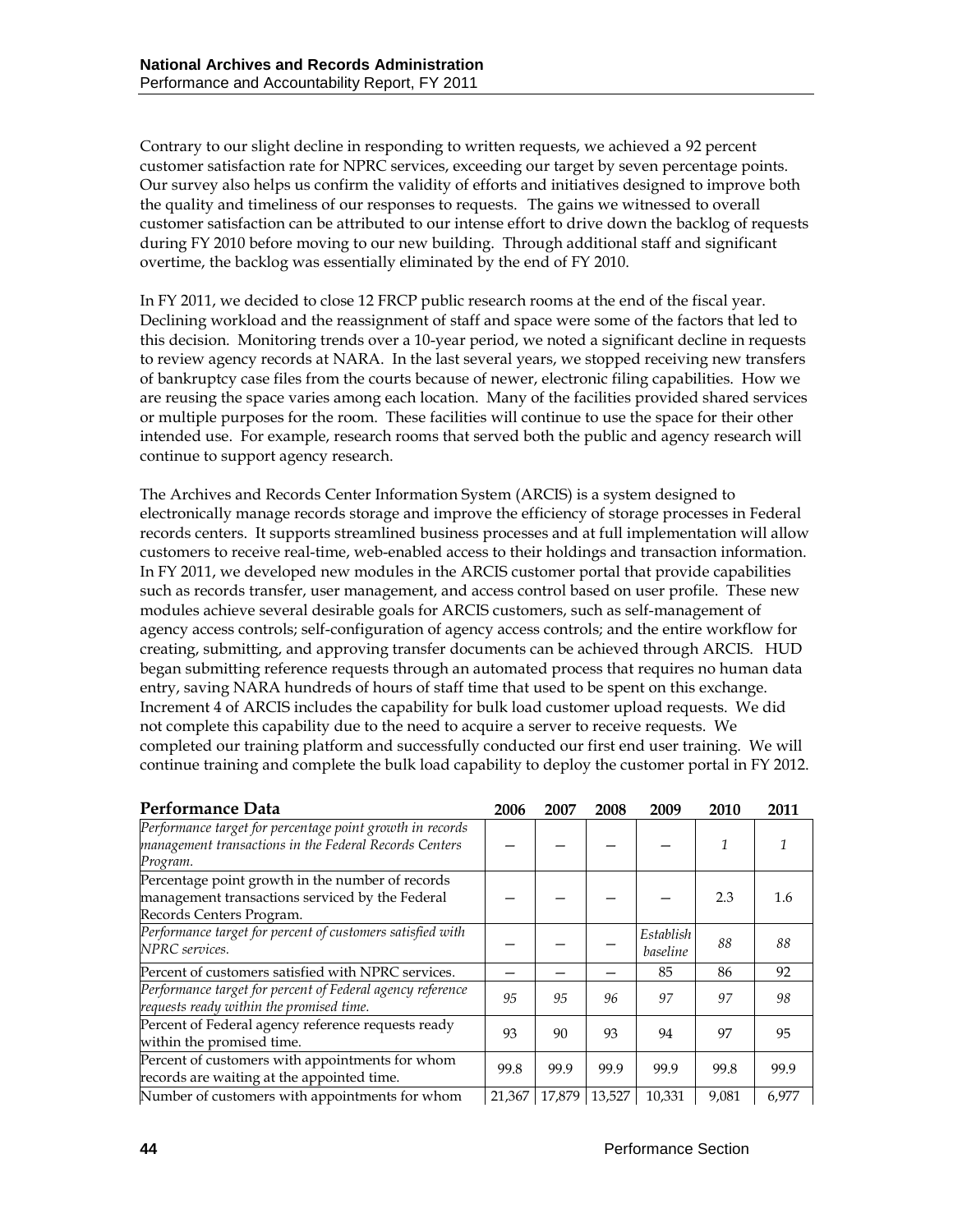#### **National Archives and Records Administration** Performance and Accountability Report, FY 2011

| Performance Data                                                                                                                                                 | 2006    | 2007    | 2008    | 2009    | 2010    | 2011    |
|------------------------------------------------------------------------------------------------------------------------------------------------------------------|---------|---------|---------|---------|---------|---------|
| records are waiting at the appointed time.                                                                                                                       |         |         |         |         |         |         |
| Performance target for percent of written requests to the<br>National Personnel Records Center answered within 10<br>working days.                               |         | 75      | 75      | 80      | 80      | 80      |
| Percent of written requests to the NPRC answered<br>within 10 working days.                                                                                      | 67      | 65      | 74      | 69      | 69      | 77      |
| Number of written requests to the NPRC answered (in<br>thousands).                                                                                               | 1,110   | 1,139   | 1,216   | 1,314   | 1,421   | 1,206   |
| Number of written requests to the NPRC answered<br>within 10 working days (in thousands).                                                                        | 739     | 740     | 854     | 845     | 908     | 835     |
| Number of written requests for civilian records to the<br>NPRC answered within 10 working days (in<br>thousands).                                                | 179     | 174     | 167     | 94      | 76      | 14      |
| Number of written requests for military records to the<br>NPRC answered within 10 working days (in<br>thousands).                                                | 559     | 566     | 687     | 751     | 833     | 821     |
| High Priority Measure: Performance target for percent of<br>requests for military personnel records answered in 10<br>working days or less (target 85% by 2012). |         |         |         |         | 85      | 85      |
| Percent of requests for military personnel records<br>answered in 10 working days or less.                                                                       | 61      | 59      | 72      | 70      | 70      | 77      |
| Percent of requests for military service separation<br>records at the NPRC answered within 10 working<br>days.                                                   | 91      | 90      | 95      | 95      | 94      | 93      |
| Number of military service separation records (DD-<br>214) requests answered (in thousands).                                                                     | 401     | 426     | 483     | 546     | 524     | 445     |
| Average price per request for military service<br>separation records.                                                                                            | \$29.70 | \$29.70 | \$30.10 | \$31.70 | \$31.70 | \$33.00 |

*\*In FY 2007, the customer count excluded customers with annual billings less than \$10K. In FY 2008 and beyond, the bar was lowered and customer count includes customers with annual billings in excess of \$5K.* 

*FY 2012 Performance Plan* We will develop strategies to address marketing electronic Federal Records Center services and work to expand business to new and existing customers. We will expand ARCIS to include additional enhancements to workflow engineering, integration with billing, and integration of retrieval tools for military and civilian personnel and medical records in the NPRC.

#### 1.4 PRESIDENTIAL TRANSITIONS

#### **FY 2011 Objectives**

References LRPT 2.2

*Discussion* On January 20, 2009, NARA became the legal custodian of the records and artifacts documenting the Presidential Administration of George W. Bush. The work to process and store these records is tracked under Goal 2. The work of this objective focuses on the planning that occurs before and during a Presidential transition.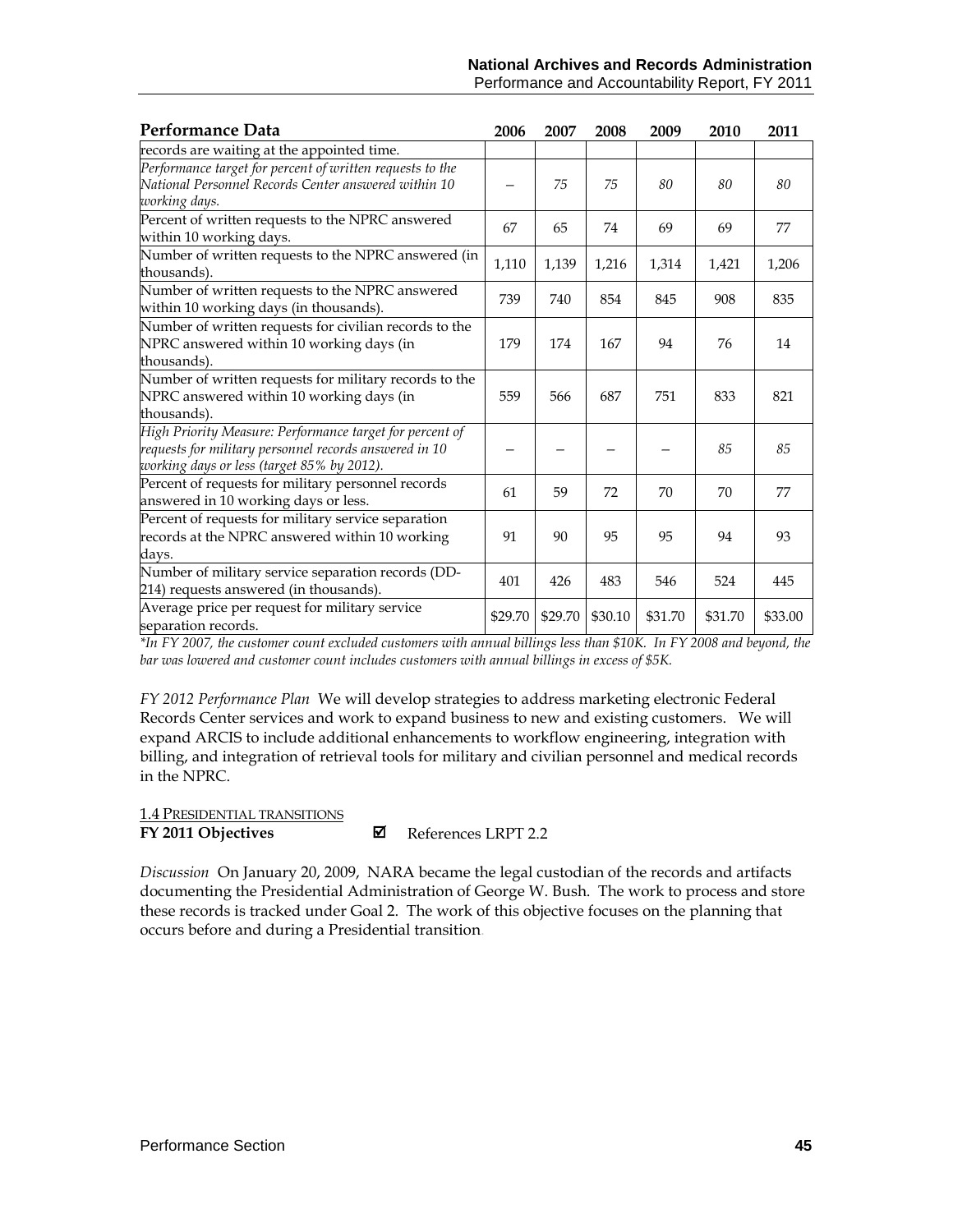# *Strategic Goal 2: Preserve and Process*

| legally possible                                      |   | We will preserve and process records to ensure access by the public as soon as                                                                                       |  |  |  |  |  |
|-------------------------------------------------------|---|----------------------------------------------------------------------------------------------------------------------------------------------------------------------|--|--|--|--|--|
| Long-Range<br><b>Performance Targets</b>              |   | 2.1 By 2016, 85 percent of scheduled transfers of<br>archival records are received at the scheduled<br>time.                                                         |  |  |  |  |  |
|                                                       |   | 2.2 By 2016, 95 percent of archival holdings<br>have been processed to the point where<br>researchers can have efficient access to them.                             |  |  |  |  |  |
|                                                       |   | 2.3 By 2012, 90 percent of agency declassification<br>reviews receive high scores as assessed by the<br>Information Security Oversight Office (ISOO).                |  |  |  |  |  |
|                                                       |   | 2.4 By 2016, NARA archival holdings of 25-year-<br>old or older records are declassified, exempted,<br>or referred under the provisions of Executive<br>Order 13526. |  |  |  |  |  |
|                                                       |   | 2.5 By 2016, 100 percent of archival holdings are<br>stored in appropriate space.                                                                                    |  |  |  |  |  |
|                                                       |   | 2.6 By 2014, 100 percent of NARA records<br>center holdings are stored in appropriate space.                                                                         |  |  |  |  |  |
|                                                       |   | 2.7 By 2016, less than 50 percent of archival<br>holdings require preservation action.                                                                               |  |  |  |  |  |
| <b>2.1 ACCESSIONING RECORDS</b><br>FY 2011 Objectives | ☑ | Identify and schedule 10 percent more Federal<br>agency electronic records series or systems than<br>were scheduled in FY 2010.                                      |  |  |  |  |  |
|                                                       | ◻ | 40 percent of targeted archival records transfers<br>arrive at NARA on time.                                                                                         |  |  |  |  |  |
| <b>Results</b>                                        | ✓ | We scheduled 1,031 Federal agency electronic<br>records series or systems achieving 26 percent<br>more scheduled than in FY 2010.                                    |  |  |  |  |  |
|                                                       | ✓ | We received 19 percent of targeted traditional<br>records and 26 percent of electronic archival<br>records transfers on time.                                        |  |  |  |  |  |

*Discussion* Our commitment to ensuring access to the records of our nation is largely dependent on the timely transfer of records to the National Archives. Without the proper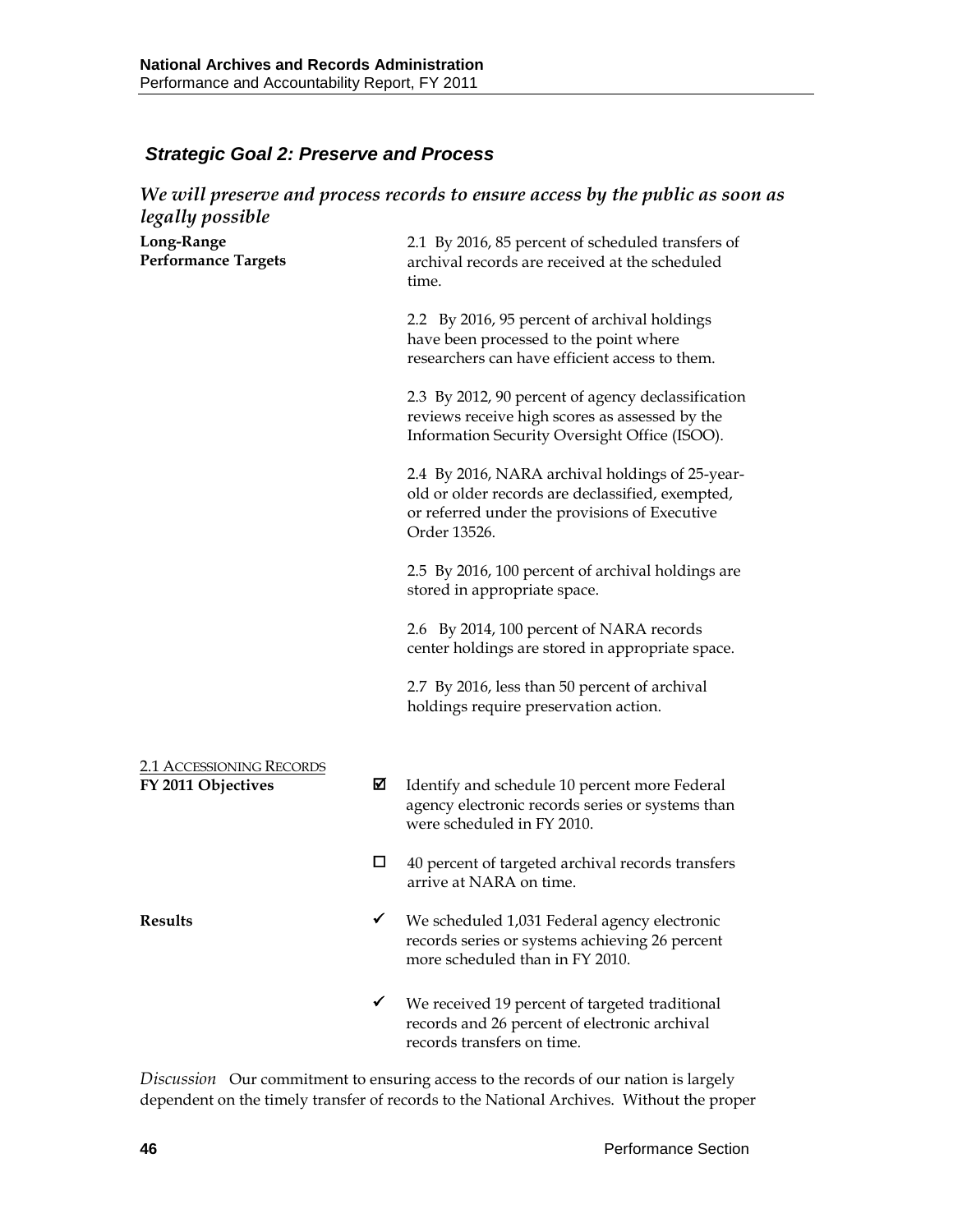identification, schedule, disposition, and transfer of these important records to the National Archives, the Federal Government is subject to increased risks of losing important information protecting citizens' rights, demonstrating Federal Government accountability, or recording our nation's history.

The volume of records produced in agencies has grown tremendously, specifically with electronic records. We witnessed the steepest climb in electronic records transferred to NARA from FY 2008 to FY 2009 where we saw growth go from 17 terabytes to approximately 95 terabytes primarily due to taking in the George W. Bush Presidential records. Around this time agencies were also responding to *NARA's Electronic Records Project* initiative for which we established a September 2009 deadline (in compliance with section 207(e) of the E-Government Act of 2002) for agencies to submit records schedules to NARA for all their existing electronic records. Since then, the volume has surpassed 142 Terabytes.

To support the timely transfer of records, we targeted CFO Act agencies and worked with agency records officers to identify and schedule their records. We observed a wide variability on the timeliness and frequency of the transfers of electronic records that agencies actually send during any given period. We learned, however, that increased communication between NARA and the agencies enhanced the likelihood that agencies identified other nontargeted items for transfer. Although increased communications resulted in higher numbers of non-targeted archival records transfers in FY 2011, it did not always result in our getting certain high value records we had targeted. While we did not meet our target to receive 40 percent of targeted traditional and electronic archival records, we want to ensure that agencies transfer their permanent records, while we continue to pursue specific records.

We expect the level of activity to continue to rise as more agencies begin using our Electronic Records Archives. In FY 2011, we devoted considerable resources to encourage Federal agency adoption of ERA. While much of the initial agency interest with ERA was records scheduling, ten agencies used ERA to initiate the transfer of their permanent electronic records. This trend will continue as ERA becomes mandatory for all agencies by the end of FY 2012. So, while we are not meeting our target to initiate targeted transfers, enhanced communication with agencies contributed to an overall higher rate of transfers to date.

| Performance Data                                                                                                                          | 2006 | 2007 | 2008 | 2009 | 2010 | 2011  |
|-------------------------------------------------------------------------------------------------------------------------------------------|------|------|------|------|------|-------|
| Performance target for percent of high value<br>archival records transferred to NARA at the<br>scheduled time.                            |      |      |      | 20   | 30   | 40    |
| Percent of targeted traditional archival<br>records transferred to NARA at the<br>scheduled time.                                         |      |      |      | 6    | 24   | 19    |
| Percent of targeted electronic archival<br>records transfers arriving at NARA on time.                                                    |      |      | 40   | 44   | 35   | 26    |
| Performance target for percent increase in<br>number of Federal agency electronic records series<br>or systems scheduled than prior year. |      | 10   | 10   | 10   | 10   | 10    |
| Percent increase in number of Federal agency<br>electronic records series or systems<br>scheduled than prior year.                        | 10   | 33   | 31   | 60   | 3    | 26    |
| Number of Federal agency electronic records<br>series or systems scheduled.                                                               | 612  | 423  | 496  | 794  | 820  | 1,031 |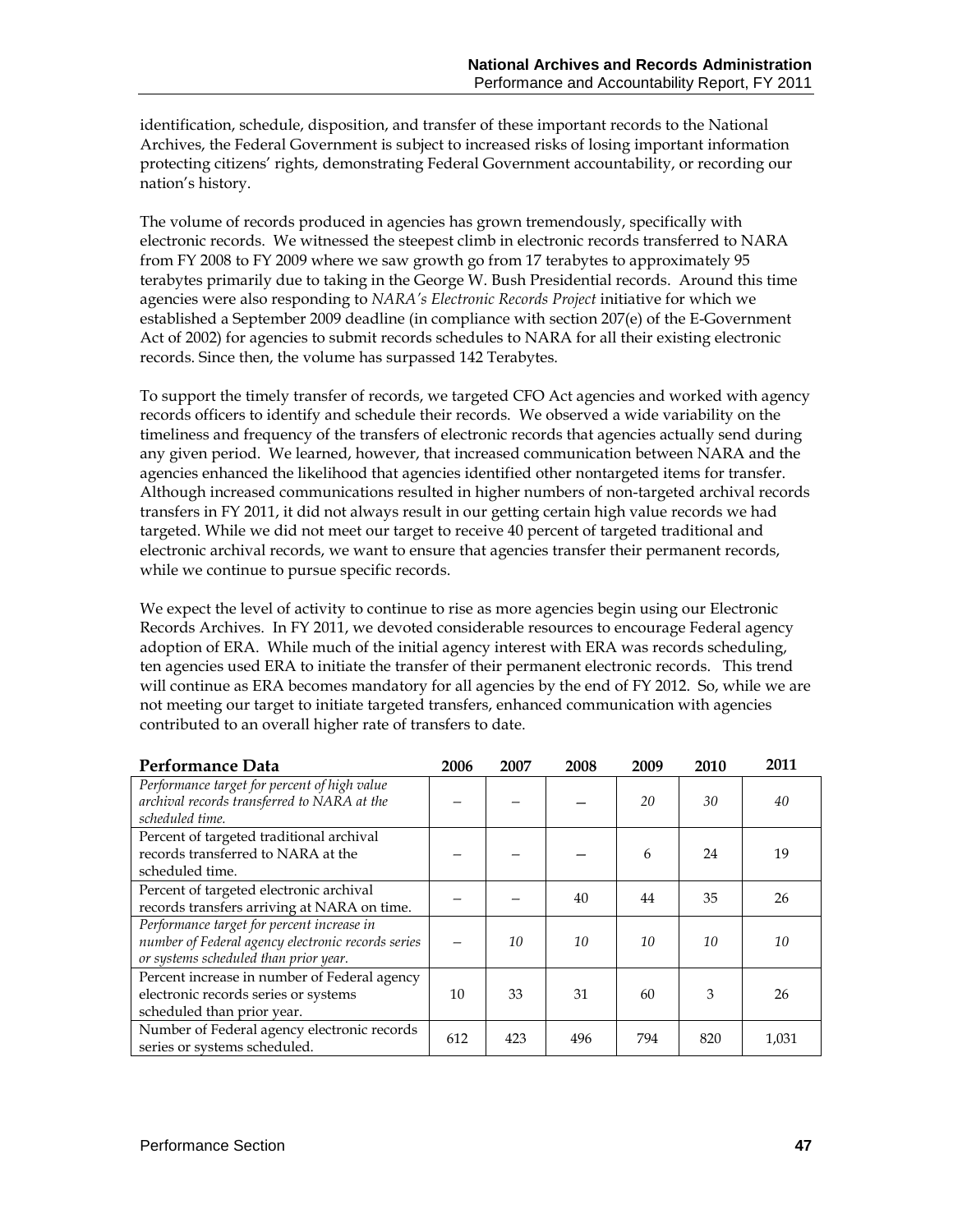*FY 2012 Performance Plan Evaluation*We will continue to monitor trends and work with agencies to increase the volume of electronic records scheduled while also developing new strategies and approaches for promoting awareness of scheduling in agencies.

| <b>2.2 PROCESSING RECORDS</b> |   |                                                                                                                                         |
|-------------------------------|---|-----------------------------------------------------------------------------------------------------------------------------------------|
| FY 2011 Objectives            | ப | Increase by 8 points the percent of archival<br>holdings processed to the point where<br>researchers can have efficient access to them. |
|                               | ⊠ | Train new archival staff in the processing of<br>Presidential records.                                                                  |
| <b>Results</b>                | ✔ | We increased archival holdings available to<br>researchers by 6 percentage points.                                                      |
|                               | ✔ | We trained new archival staff in all aspects of<br>making NARA's holdings available to the public.                                      |

*Discussion* Eliminating the backlog of unprocessed archival records is an agency priority. With accessions increasing in number or volume each year, we have shifted and increased resources, refocused priorities, and redefined business processes to manage the workload. Processing this backlog of records will result in increased access for the public, greater intellectual control of the holdings, and enhanced preservation and physical protection of the records.

Archival processing is a multi-step process that involves all the steps needed to open a record to the public. It includes establishing basic intellectual control, flagging records that have privacy or national security classifications, providing enhanced descriptions of the records content as well as the context in which the records were created, and performing initial preservation so that we can serve the records to the public.

We fell slightly short of meeting this year's target to increase by 8 percentage points processed archival holdings available for access by researchers. Trends since FY 2008 show a steady improvement in the number of records that we process for researchers, almost doubling the amount from year to year, in some cases. While we realize gains in processing efficiencies, we have not been able to process nearly as fast as records are accessioned into the National Archives. We continue to experience large accessions*—*a goal we work towards*—*and, with the amount of records that we must process always increasing, the measure may not clearly reflect our improvements over time. Although we have streamlined our business processes to process holdings more efficiently, and adjusted resources to support this initiative, we will continue to be challenged in meeting our processing targets. One large accession at the end of the fiscal year can easily skew our results. We will re-examine ways to more accurately demonstrate improvements in our processing times and the measures we are taking to more quickly make Federal records available to researchers.

Archivists hired in FY 2010 participated in NARA's Archival Development Program (ADP) to provide them with background information on numerous areas within NARA's organizational structure. They participated in 40 hours of training providing an overview of NARA as a whole. Topics covered included acquisitions; building repairs and renovations; safety and physical, personnel and information security; performance budgets, and career development—numerous facets of work at NARA. Another 40 hours of training specifically focused on all aspects of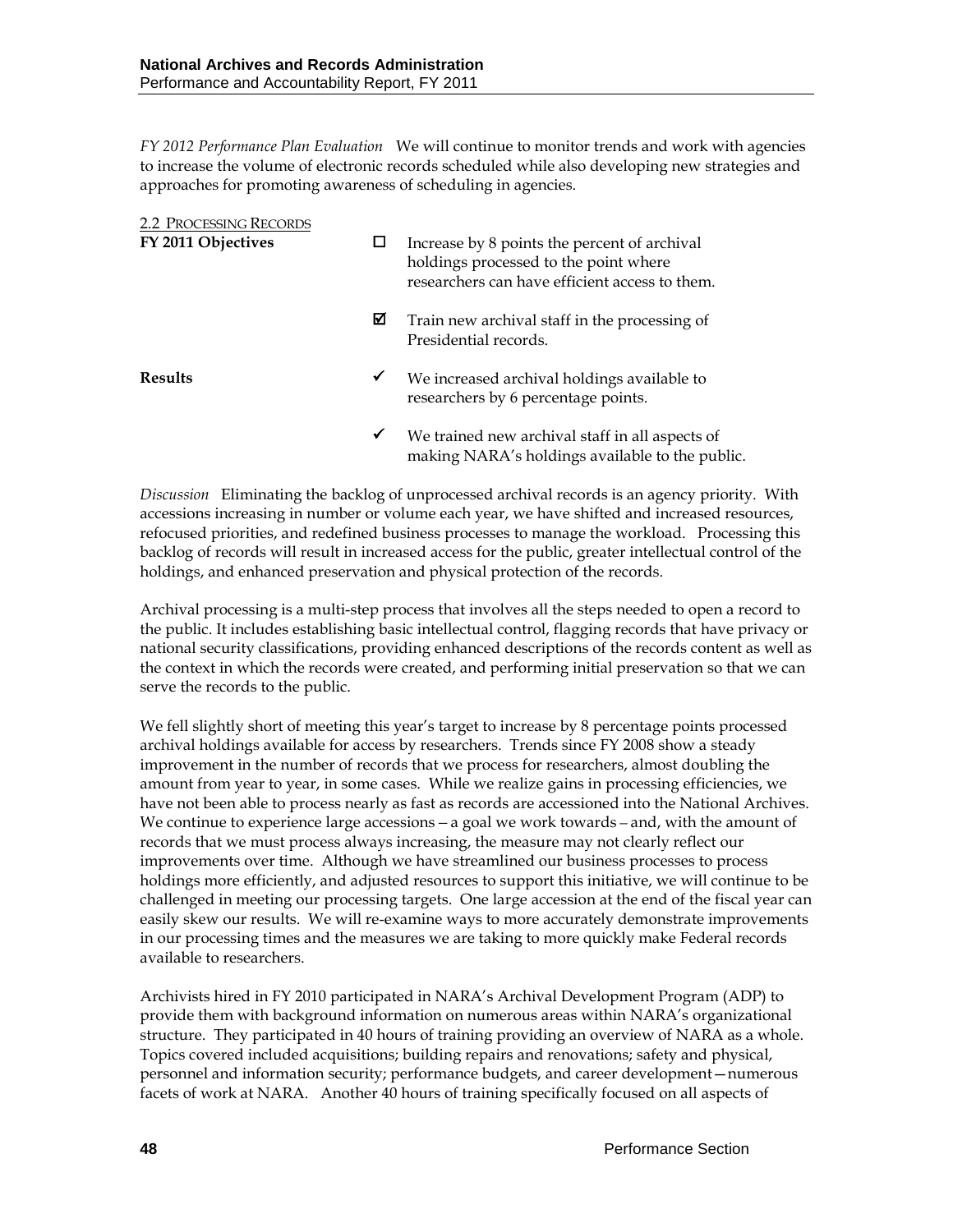making NARA's holdings available to the public, from accessioning through processing and release. Lastly, 40 hours were devoted to leadership training and a 30-day rotational assignment that provided the trainees with hands on experience. Meeting the Office of Personnel Management's (OPM) policy to complete 160 hours of training over the two-year period of their program, fully equipped this new cadre of archivists with the information and knowledge they need to be productive staff within their offices.

| Performance Data                                                                                                                                                                     | 2006 | 2007                  | 2008                  | 2009   | 2010   | 2011                            |
|--------------------------------------------------------------------------------------------------------------------------------------------------------------------------------------|------|-----------------------|-----------------------|--------|--------|---------------------------------|
| Performance target for percentage point increase in the<br>number of archival holdings that have been processed to the<br>point where researchers can have efficient access to them. |      | Establish<br>baseline | 10                    | 10     | 10     | 8                               |
| Percentage point increase in the number of archival<br>holdings processed to the point where researchers can<br>have efficient access to them.                                       |      |                       | Establish<br>baseline | 11     | 6      | <sub>b</sub>                    |
| Percent of archival holdings processed to the point<br>where researchers can have efficient access to them.                                                                          |      | $21*$                 | 30                    | 41     | 47     | 53                              |
| Number of records processed in Presidential Libraries<br>(in cubic feet).                                                                                                            |      |                       |                       |        |        | 108,224 121,259 124,981 126,550 |
| Number of series processed in our regional archives.                                                                                                                                 |      |                       | 9.445                 | 23,182 | 29,488 | 40,449                          |
| Number of processed Holdings Management System<br>entries.                                                                                                                           |      |                       | 62.637                | 71.718 | 90,603 | 100.807                         |

*\* Data reported in 2007 reflects only Washington, DC, area work. Data beginning in 2008 reflects results for the agency.*

*FY 2012 Performance Plan Evaluation*We are exploring ways to engage citizens in adding descriptions to NARA holdings through social media tagging. We are undertaking an effort to seek approval from the representatives of former and incumbent Presidents to waive their right to receive notification of NARA's intent to release certain series of Presidential or Vice Presidential records.

#### 2.3 GOVERNMENT-WIDE DECLASSIFICATION

| FY 2011 Objectives | M            | Eighty percent of agency declassification<br>programs receive high scores as assessed by<br>ISOO. |
|--------------------|--------------|---------------------------------------------------------------------------------------------------|
| <b>Results</b>     | $\checkmark$ | We highly rated 81 percent of agency<br>declassification programs.                                |

*Discussion* The Information Security Oversight Office (ISOO), administered by NARA, oversees the Government-wide security classification program and reports annually to the President on its status. ISOO collects data about agencies' programs and conducts on-site reviews to assess those programs.

Since FY 2008, ISOO follows a regimented program to improve our oversight of Executive branch agencies' declassification review programs. The program was designed to evaluate agency decisions, identify best practices, and provide agencies with constructive recommendations to improve their programs. ISOO developed a scoring methodology and used a scoring tool to objectively evaluate agency declassification programs. Annually, ISOO performs declassification review assessments for agencies with the goal to increase the percent of those achieving a high score.

Trends since the implementation of this program are positive. We find that agencies typically implement NARA's recommendations and improve their review for declassification. This year,

#### Performance Section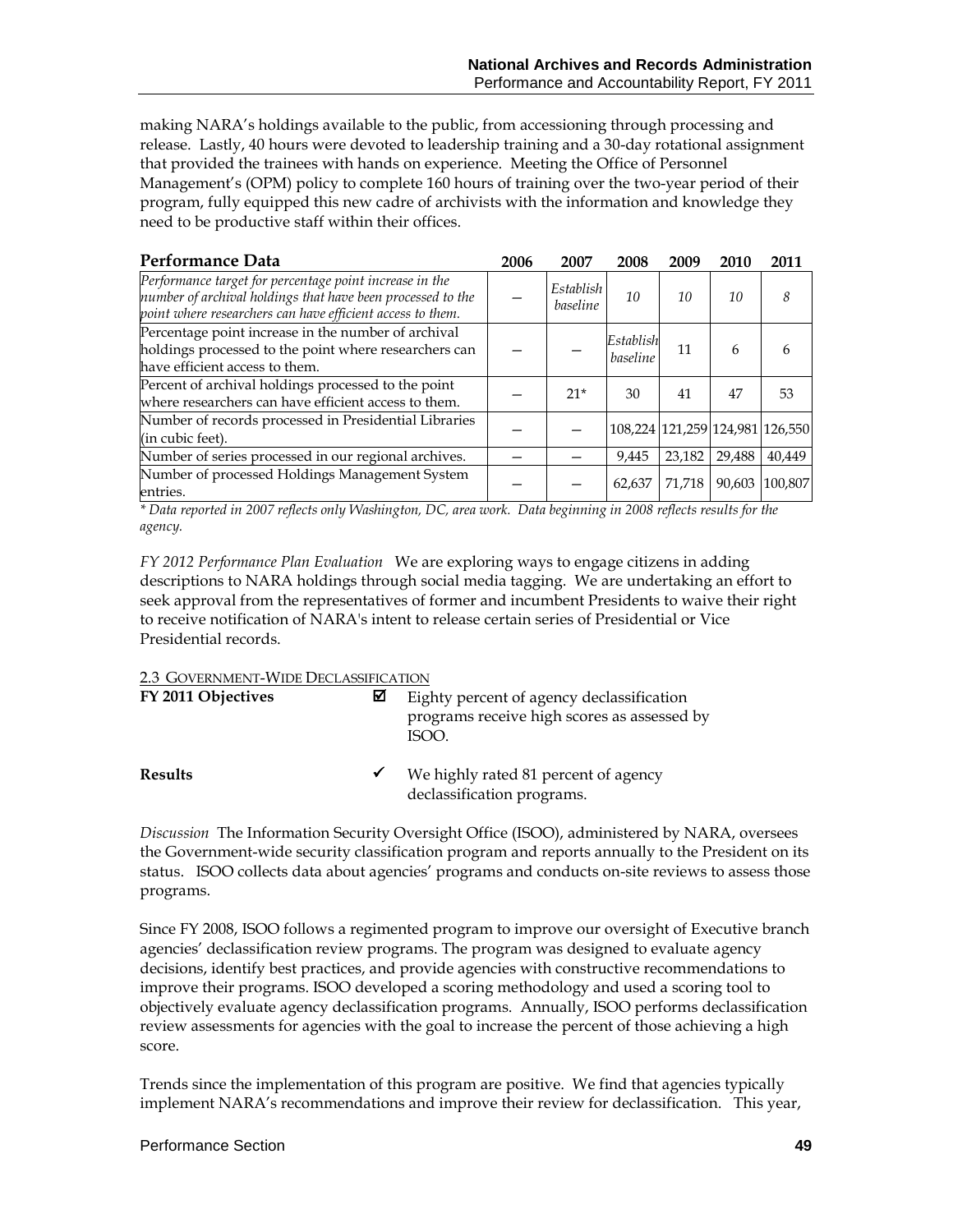81 percent of the agency declassification reviews received high scores, exceeding last year's result by 14 percentage points. We learned, however, that even minor developments in the area of personnel turnover can have a dramatic impact on agency performance, moving an agency from a category of high to low in just one year. ISOO continued its individual agency training and education efforts, focusing on improving individual agency performance using the assessment results.

| Performance Data                                                                                                   | 2006 | 2007 | 2008                  | 2009 | 2010 | 2011       |
|--------------------------------------------------------------------------------------------------------------------|------|------|-----------------------|------|------|------------|
| Performance target for percent of agency declassification<br>reviews that receive high scores as assessed by ISOO. |      |      | Establish<br>baseline | .51  | 69   | 80         |
| Percent of agency declassification reviews that<br>receive high scores as assessed by ISOO.                        |      |      | 36                    | 53   | 67   | 81         |
| Number of agency declassification reviews that<br>receive high scores as assessed by ISOO.                         |      |      | 8                     | 10   | 10   | 13         |
| Number of agency declassification reviews assessed<br>by ISOO.                                                     |      |      | 22                    | 19   | 15   | 16         |
| Number of pages declassified government-wide (in<br>millions of pages).                                            |      | 37.2 | 31.4                  | 28.8 | 29.1 | <b>TBD</b> |

*FY 2012 Performance Plan Evaluation*ISOO will continue to implement the requirements of Executive Order 13526. We will also continue to issue formal notifications that seek to improve the classified national security information program by disseminating consistent guidance to agencies on a periodic basis. We will review agency declassification programs and recommend ways to improve the quality of reviews.

| 2.4 NARA DECLASSIFICATION<br>FY 2011 Objectives | ⊠            | Complete quality assurance in the National<br>Declassification Center (NDC) on 100 million<br>pages of classified documents 25 years old and<br>older and accessioned into NARA. |
|-------------------------------------------------|--------------|----------------------------------------------------------------------------------------------------------------------------------------------------------------------------------|
|                                                 | ⊠            | Scan 500,000 pages of Presidential records<br>eligible for declassification review as part of the<br>Remote Archives Capture Project.                                            |
| <b>Results</b>                                  | $\checkmark$ | We completed quality assurance on 108.6 million<br>pages of classified documents 25 years old and<br>older and accessioned into NARA.                                            |
|                                                 | $\checkmark$ | We scanned 830,735 pages of Presidential records<br>eligible for declassification review as part of the<br>Remote Archives Capture Project.                                      |

*Discussion* The Government protects millions of classified documents at great expense, including a backlog, initially inventoried at more than 400 million pages of Federal records in our Washington, DC, area facilities. Millions of pages of classified records in our holdings are also in the Presidential Libraries. Since the issuance of Executive Order 13526, issued by the President on December 29, 2009, we have worked vigilantly to meet the December 31, 2013, deadline to declassify records as quickly as possible while maintaining national security. Agencies as well are focusing their efforts and limited resources on the significant implementation requirements of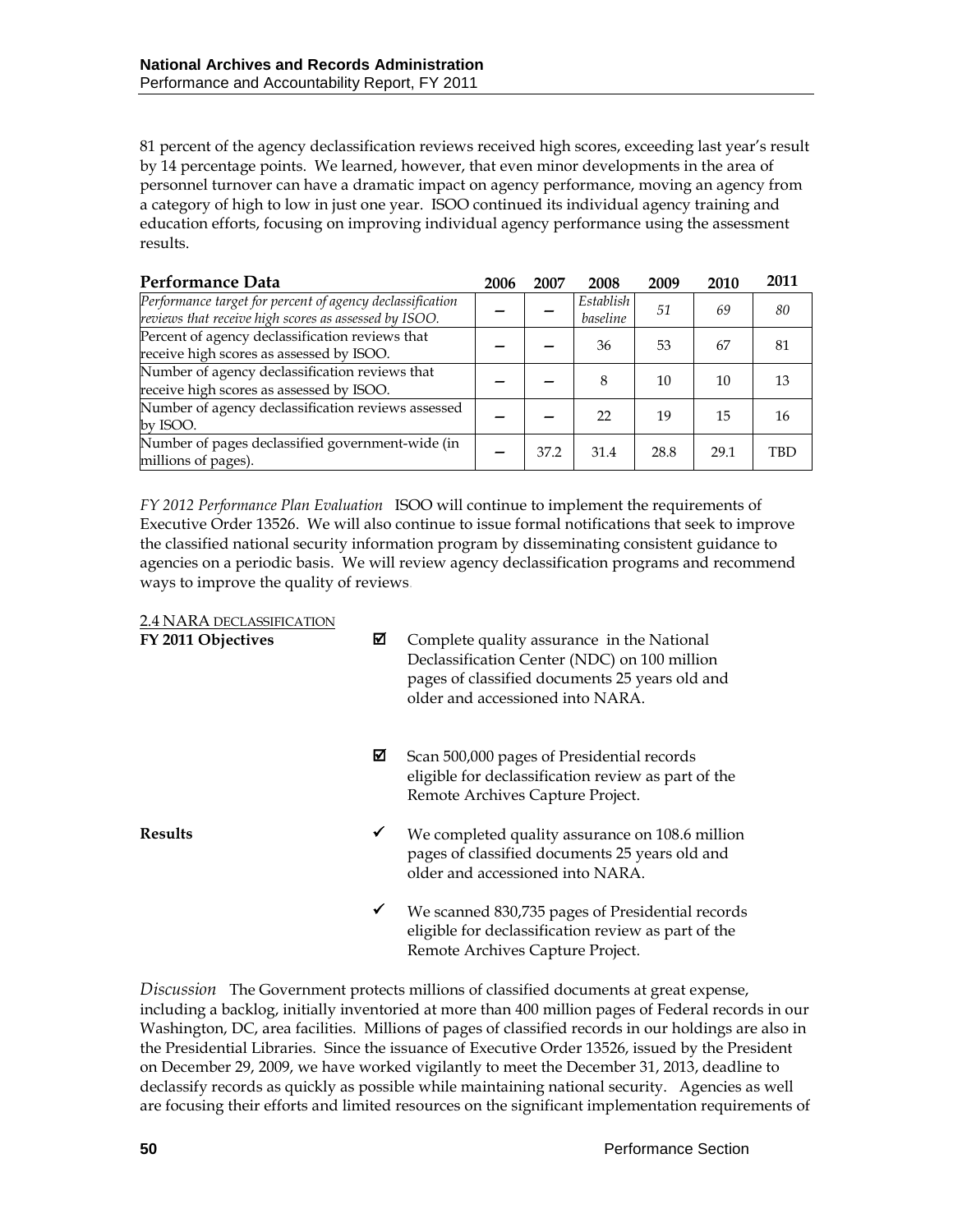the Executive Order and 32 CFR Part 2001, and in meeting the December 31, 2013, deadline concerning the backlog of classified documents 25 years old or older, requiring action.

NARA's National Declassification Center (NDC), mandated by the President through Executive Order 13526, was stood up in January 2010. The NDC is charged with promoting collaboration among agencies, standardizing data, and bringing together disparate declassification processes and systems within the declassification community to expedite the review and declassification of the 25-year old and older classified records. Our declassification review and release process has stabilized. We track end-to-end NDC operations, allowing us to pinpoint chokepoints in our processes, report accurate production statistics at each step in our process, and streamline all of our data capture efforts. End-to-end tracking of NDC operations assisted our efforts to successfully evaluate and complete quality assurance on 108 million pages of classified information, complete processing on 22.6 million pages, and release 20.2 million pages to the public in FY 2011. Improvements in our database analysis and metrics capability led us to reassess our original backlog, initially estimated at 400 million pages, and redefine the original backlog to approximately 386 million pages on January 1, 2010.

During FY 2011, we also coordinated and completed the declassification and release of material associated with the 40<sup>th</sup> anniversary of the publication of the Pentagon Papers. The release marks the first authorized availability of the complete report to the Vietnam taskforce. We are currently processing supporting documentation and will make that available in the future. We also completed the declassification review and processing of information relating to construction of the Berlin Wall. We will host a panel discussion related to the opening of the records in early FY 2012.

We crafted a potential process that we will pilot for the review and release of the limited number of classified electronic records accessioned to NARA. New work processes to address Freedom of Information Act/Mandatory Declassification Review requests include the digitization of requested records in the review process. Using these processes, we noted a 50 percent improvement rate in case-handling.

NDC has been at the forefront of Open Government initiatives, in facilitating collaboration between other government agencies, offering the public transparent declassification processes, providing regular informational updates to the public, and providing declassified records to the public in the most efficient yet secure manner possible. We held both small and large public interest group sessions in response to the release of our semi-annual reports on the status of our backlog processing.

Our biggest challenge continues to be our work with agency partners and the Department of Energy to address the page-level review mandated for all documents lacking Kyl-Lott certification for the identification of Restricted Data/Formerly Restricted Data (RD/FRD). The lack of proper documentation affects nearly half of the remaining records within the backlog. Near the end of FY 2011, we initiated an inter-agency approach to identify RD/FRD in the backlog records. We based this process on the evaluation process we currently use to judge the quality of review in the backlog records. We will pilot this collaborative approach in FY 2012.

NARA, in partnership with the Central Intelligence Agency (CIA) and all other classifying agencies in the Federal government, is using the Remote Archives Capture (RAC) project to capture the classified materials held by the Presidential Libraries in digital format. Once digitized, the materials are reviewed in a centralized location in Washington by equity-holding agencies. We use this vehicle to facilitate declassification review and to comply with EO 13526 by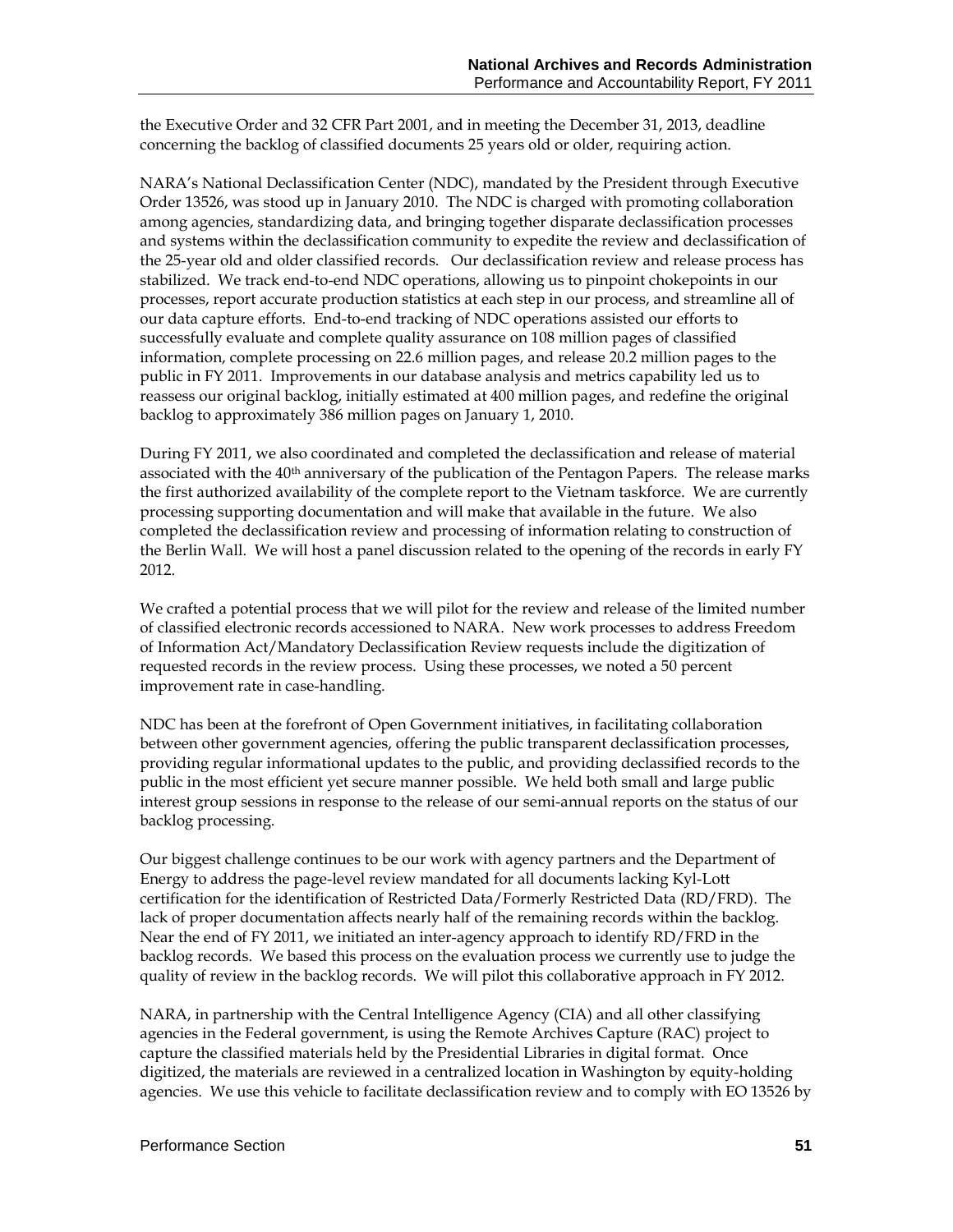ensuring that we refer all 25-year-old classified documents to the appropriate equity agencies. The primary classifying agency uses a classified review system for review and declassification of their equities and transmits their decisions to a CIA center. The CIA center subsequently provides the Library with its declassification decisions. We have surpassed our target of scanning 500,000 pages of Presidential records eligible for declassification in each of the past six years. The staff at the Reagan Presidential Library scanned more than 780,000 pages for the Remote Archives Capture project, higher than any volume scanned since tracking this measure. By scheduling multiple scanning trips to the Library to stagger the scanning effort, we were able to exceed the performance goal.

| Performance Data                                                                                                                         | 2006 | 2007 | 2008 | 2009 | 2010   | 2011    |
|------------------------------------------------------------------------------------------------------------------------------------------|------|------|------|------|--------|---------|
| (Cumulative) Performance target for number of pages<br>completed quality assurance in the NDC for declassification<br>processing effort. |      |      |      |      |        | 100     |
| (Cumulative) Number of pages completed quality<br>assurance in the NDC for declassification processing<br>effort (in millions).          |      |      |      |      |        | $108*$  |
| Number of pages completed in the NDC<br>declassification processing effort (in millions).                                                |      |      |      | 5.6  | $9.6*$ | $22.6*$ |
| Number of Federal pages declassified and made<br>available to the public (in millions).                                                  |      |      |      |      | $8.7*$ | $20.2*$ |
| Performance target for annual number of Presidential pages<br>scanned (in thousands).                                                    | 500  | 500  | 500  | 500  | 500    | 500     |
| Annual number of Presidential pages scanned<br>(in thousands).                                                                           | 506  | 512  | 519  | 545  | 531    | 831     |

*\* Data reported reflects activity beginning January 1, 2010 based on establishment of National Declassification Center.*

*FY 2012 Performance Plan Evaluation*NARA plans to manage and improve processes to eliminate our declassification backlog by the December 2013 deadline per the President's memorandum of December 29, 2009, and in accordance with Executive Order 13526.

#### 2.5 ARCHIVAL HOLDINGS IN APPROPRIATE SPACE

| FY 2011 Objectives |   | Complete award of construction contract for<br>second phase of Roosevelt Library renovation.                                                                        |
|--------------------|---|---------------------------------------------------------------------------------------------------------------------------------------------------------------------|
|                    | ⊠ | Open National Personnel Records Center Dunn<br>Road facility for occupancy.                                                                                         |
|                    | ⊠ | Complete move of Nixon Library holdings into<br>new space.                                                                                                          |
|                    | ப | House 85 percent of archival holdings in NARA<br>1571 compliant space.                                                                                              |
| <b>Results</b>     | ✔ | We received proposals for the second phase of<br>construction at the Roosevelt Library.                                                                             |
|                    | ✔ | We completed construction of the National<br>Personnel Records Center in St. Louis County<br>and opened the doors for occupancy to more<br>than 600 NARA employees. |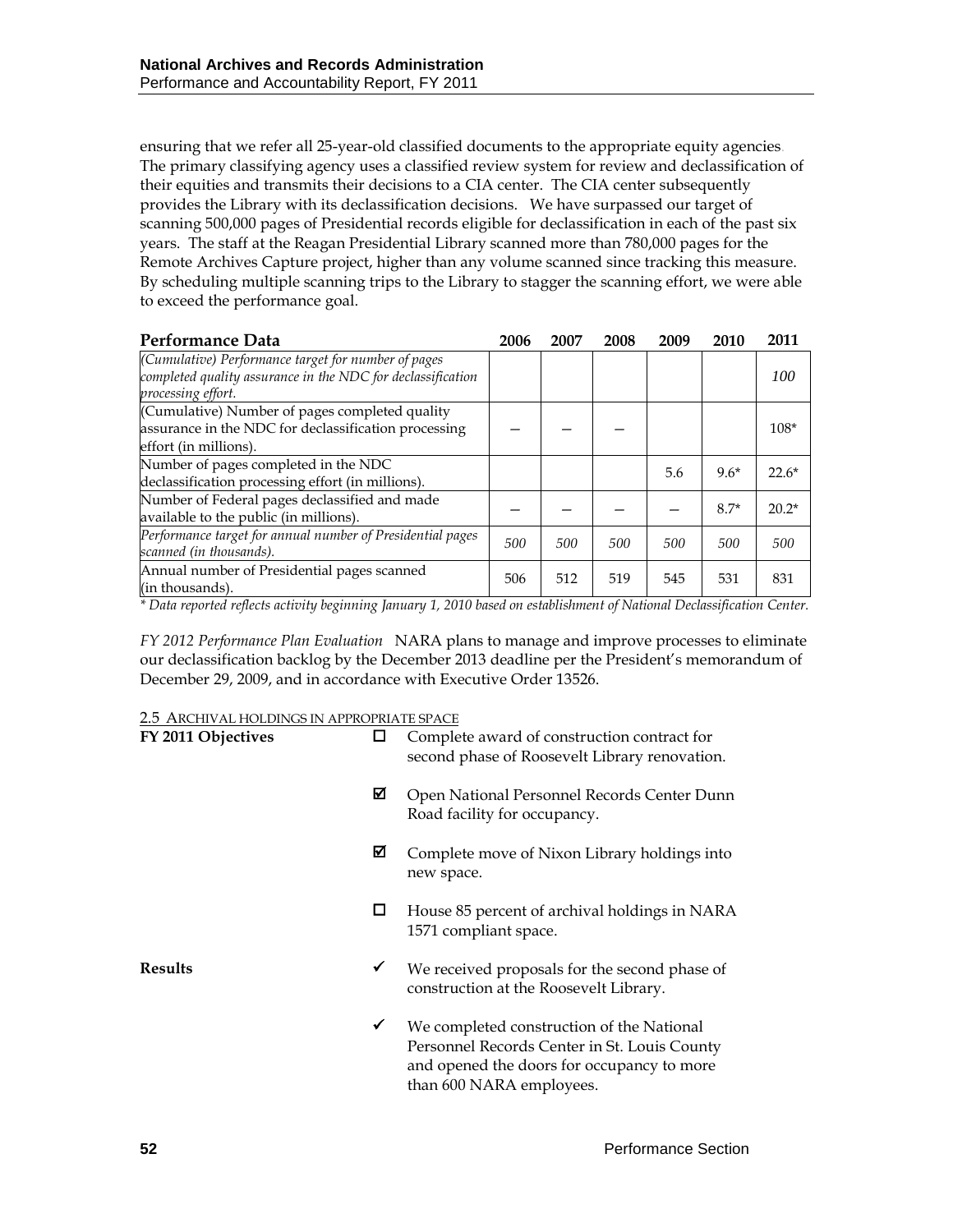- $\checkmark$  We completed the move of Nixon Presidential holdings from College Park, MD, to the Nixon Library in Yorba Linda, CA.
- We store 78 percent of archival holdings in NARA 1571 compliant space.

*Discussion:* NARA has an inventory of 16 NARA-owned buildings—the National Archives Building, the National Archives at College Park, 13 Presidential Libraries and Museums, and the National Archives at Atlanta. The National Archives Building and the Roosevelt Library are on the National Register of Historic Places, and all of the Presidential Libraries are considered by the State Historic Preservation Officers to be eligible. All of these buildings are archival storage facilities and house historically valuable and irreplaceable documents.

The renovation of the aging Franklin D. Roosevelt Library will provide environmentally appropriate, safe, and secure space for the long-term care of archival and artifact collections. The renovation also improves conditions for the staff, researchers, and visitors and helps to increase productivity and satisfaction of the facility as a place for work and research. We continue to perform the first phase of the construction which includes site work to support new mechanical and electrical equipment and second floor renovations. The first phase is scheduled for completion in early FY 2012.

Last year, we completed a substantial portion of the design work for the second phase of construction at the Roosevelt Library, however, obstacles in completing the design for the second phase resulted from delays in developing the exhibit design. Resolution to design issues took longer than expected and resulted in revisions to the shelving design. Arriving at a resolution impacted our target date for issuing the request for proposal (RFP) and pushed forward the due date for proposals. We expect to award the construction contract and begin the 540 day renovation project in early FY 2012. Because the second phase of construction cannot begin until the completion of the first phase, we are closely monitoring phase one construction activities to anticipate and quickly resolve any issues.

Construction of the new National Personnel Records Center (NPRC) building in St. Louis, MO, designed to house more than two million cubic feet of permanent and archival records in fully compliant space, was completed in early FY 2011. This building replaced the old NPRC, also in St. Louis, MO. The old NPRC was the largest operation outside the Washington, DC area with facilities that did not meet our storage standards for temporary and archival records. We were plagued with numerous facility problems that could not cost effectively be resolved to meet storage standards. The new building will house approximately 9 billion textual, digital, and microfilm records of the military and civilian personnel files. The design will facilitate communications, training, and records processing, to name a few of the benefits. We successfully managed the logistics of moving more than 600 NARA employees to the new building with very little impact to providing service to our customers. Although our performance slightly declined in responding to customers written requests during this period we receive nearly 20,000 requests for documents from military folders per week—the response to overall customer satisfaction with our services was significantly higher (see performance measure 1.3). We will complete the move of all records by the end of FY 2012.

We did not reach our target to store 85 percent of archival holdings in NARA 1571 compliant space. NARA 1571 establishes environmental conditions that will help achieve maximum life expectancy of the textual records stored in the regional archives system. Previous performance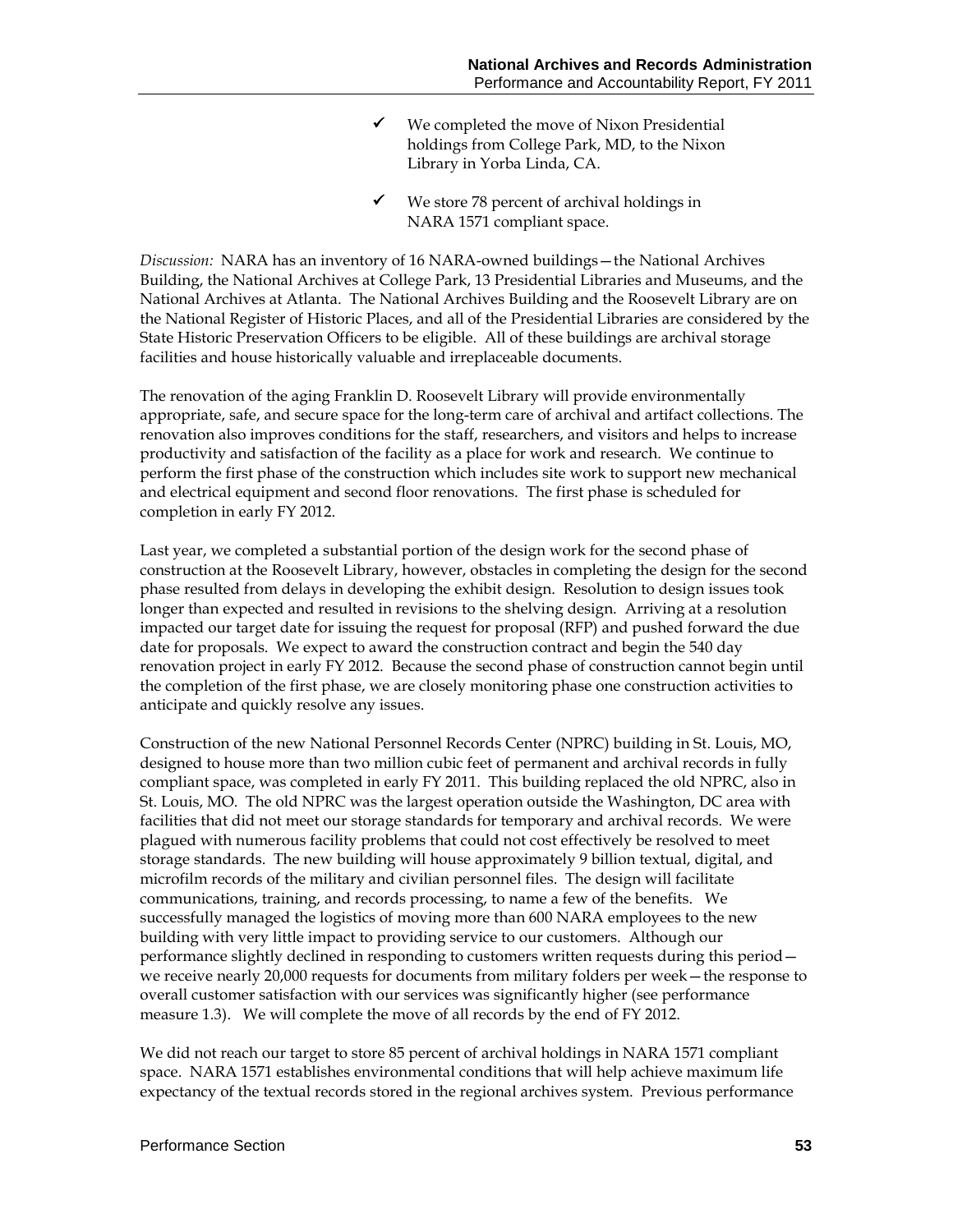reports mistakenly included the records in our NPRC in St. Louis as being in appropriate space, accounting for approximately 465,000 cubic feet of records. We expect the move of records from the old NPRC to the new, compliant facility will be completed in FY 2012, resulting in a higher percentage of our records in appropriate space in FY 2012.

Creation of the Federally-operated Nixon Presidential Library allows us to advance public access to materials of the highest historical significance, streamline existing archival and museum activities by combining operations in one location, and preserve these invaluable historical resources in appropriate and secure space. The Library completed a renovation project of the existing Nixon Library in Yorba Linda, California. The renovation was completed in FY 2007. We transferred Nixon Presidential holdings to that facility from two of our facilities. With the transfer of artifact holdings and additional staff to operate the Library, we encountered inadequate storage space and required an additional expansion to hold all the materials stored in other archival space. We successfully completed the expansion in FY 2010—adding 15,000 square feet to the Library—and moved the remainder of Nixon holdings in FY 2011.

| Performance Data                                                                                                                              | 2006   | 2007   | 2008   | 2009   | 2010   | 2011   |
|-----------------------------------------------------------------------------------------------------------------------------------------------|--------|--------|--------|--------|--------|--------|
| Percent of artifact holdings in appropriate space.                                                                                            | 42     | 42     | 40     | 37     | 40     | 40     |
| Number of artifact holdings (in thousands).                                                                                                   | 544    | 544    | 582    | 628    | 600    | 600    |
| Percent of electronic holdings in appropriate space.                                                                                          | 100    | 100    | 100    | 100    | 100    | 100    |
| Number of electronic holdings in appropriate space (in<br>millions of logical data records).                                                  | 4,611  | 4,737  | 5,523  | 6,704  | 6,944  | 7,171  |
| Number of electronic holdings in appropriate space (in<br>terabytes).                                                                         |        |        |        |        | 100.4  | 142.0  |
| High Priority Measure: Percent of archival holdings in NARA<br>1571 compliant space (target 85% by 2012).                                     |        |        |        |        |        |        |
| Percent of archival holdings in NARA 1571 compliant<br>space.                                                                                 | 57     | 80     | 73     | 70     | 71     | 78     |
| Number of archival traditional holdings (in thousands of<br>cubic feet).                                                                      | 3,296  | 3,346  | 3,729  | 3,937  | 4,043  | 4,248  |
| Performance target for cost of compliant archival storage space<br>per cubic foot of traditional holdings stored (adjusted for<br>inflation). |        | \$5.78 | \$5.84 | \$6.06 | \$5.84 | \$6.28 |
| Cost of archival storage space per cubic feet of traditional<br>holdings stored.                                                              | \$6.65 | \$6.20 | \$5.85 | \$5.83 | \$6.16 | \$7.19 |

*FY 2012 Performance Plan Evaluation*We will continue to focus on maintaining storage facilities that meet archival requirements while keeping costs for archival storage as low as possible. We will complete various stages of renovation activities at the Roosevelt and Kennedy Presidential Libraries, to improve services to researchers and the public. We will improve visitor flow and access as part of the National Archives Experience as well as complete the move of permanent and archival records to the new National Personnel Records Center facility in St. Louis County.

|                    |   | 2.6 NARA FEDERAL RECORDS CENTER HOLDINGS IN APPROPRIATE SPACE             |
|--------------------|---|---------------------------------------------------------------------------|
| FY 2011 Objectives |   | Achieve initial occupancy of Denver records<br>storage facility.          |
|                    | ⊠ | Achieve initial occupancy of National Personnel<br>Records Center (NPRC). |
|                    |   | House 85 percent of NARA's non-archival<br>holdings in appropriate space. |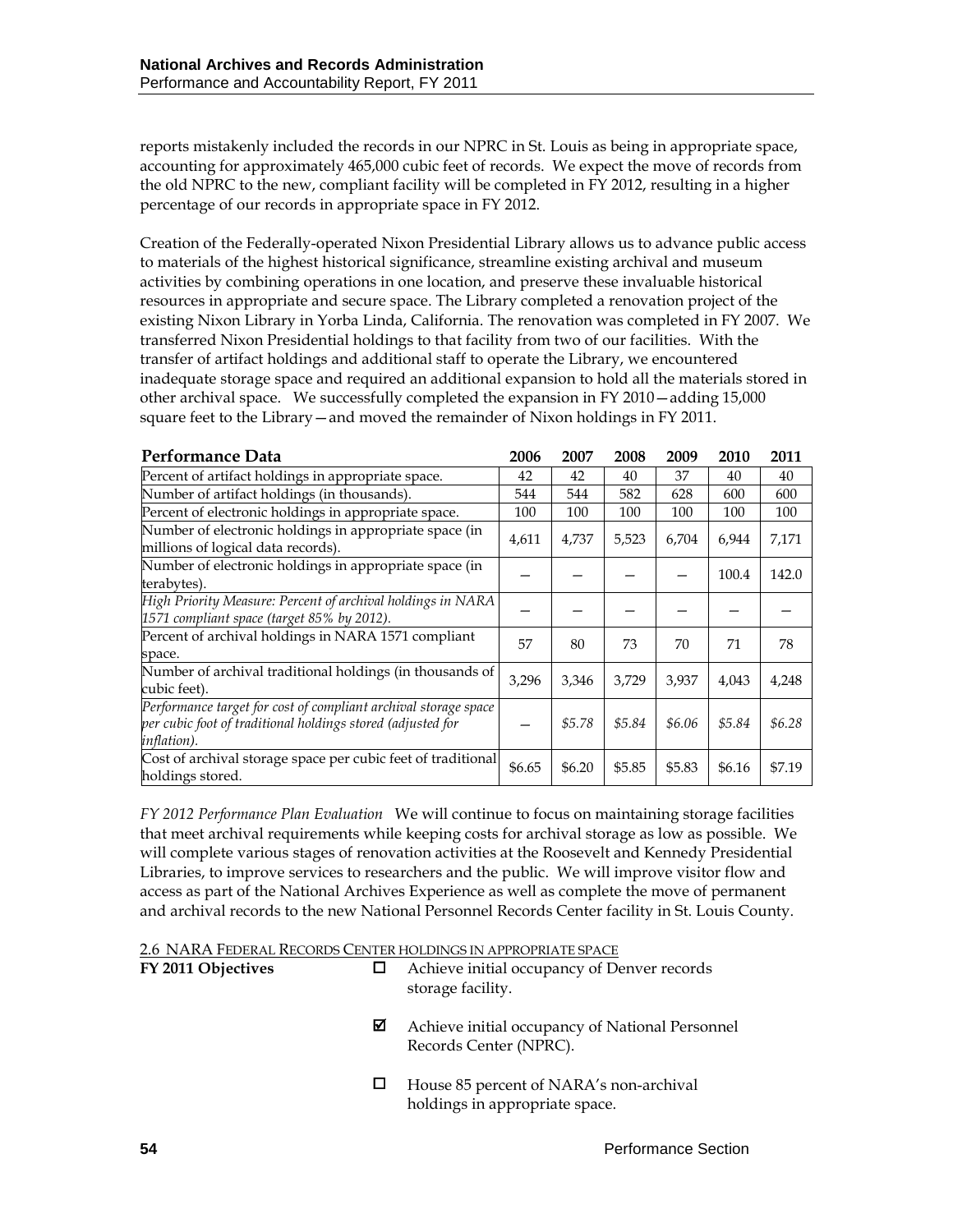| <b>Results</b> | ✔ | We completed site work for the Denver records<br>storage facility.                                               |
|----------------|---|------------------------------------------------------------------------------------------------------------------|
|                | ✔ | We completed construction and moved more<br>than 600 NARA staff to the new National<br>Personnel Records Center. |
|                | ✔ | We occupied new palletized facilities outside of<br>Chicago, IL, and Dayton, OH.                                 |

*Discussion*: In accordance with 36 CFR Part 1234, the Archivist is responsible for specifying the facility standard and approval processes that apply to all records storage facilities Federal agencies use to store, service and dispose of their Federal records. In this role, we often advise Federal agencies or inspect their facilities to bring their facility under regulatory storage compliance. We hold our facilities to the same standards.

Over the past two years, we continued to make improvements to or replace regional records centers with the opening of the new NPRC and the lease for a replacement build-to-suit facility for the Denver Federal Records Center. In addition, NARA leased two new palletized storage facilities in appropriate conditions for the storage of records with low reference activity. These are long term projects that span multiple years from design through completion. To satisfy the increasing demand for appropriate space, NARA is working with GSA for the lease of another multi-bay storage facility.

Several upgrade or renovation projects were conducted in FY 2011 to advance NARA in records storage facility compliance. We attained facility certification at one of three facilities in our FRC in Dayton, OH, after mailroom upgrades to achieve fire separation were completed. Working through GSA, we received approval for revised design drawings for upgrades to the Washington National Records Center (WNRC) in Suitland. Work began in late FY 2011. We performed proofof-concept leak detection work at the FRC in Chicago, using this work as a benchmark for consideration of a similar design to the FRC in San Bruno. In Seattle, GSA contracted for the necessary modifications to bring that facility into compliance with the new standards. We lease these facilities through GSA, who is responsible for contracting the work required to upgrade the facilities. GSA, however, manages a large portfolio of facilities in each region. Communicating and negotiating our priorities against those of other Federal agencies with similar needs often presents scheduling challenges.

To meet our requirements for monitoring the storage of federal records in commercial facilities by other agencies, NARA continued its review and approval process of several commercial facilities submitted by agencies. As part of the review, NARA randomly selected several commercial facilities that had previously been approved based on an agency's certification for a compliance review. During these reviews NARA found very few items that were not in compliance indicating that the agencies are doing a reasonably good review of the facilities for compliance with the standards before submitting them to NARA for approval.

| Performance Data                                         | 2006 | 2007 | 2008 | 2009 | 2010 | 2011 |
|----------------------------------------------------------|------|------|------|------|------|------|
| High Priority Measure: Performance target for percent of |      |      |      |      |      |      |
| NARA records center holdings stored in appropriate space |      |      |      | 100  |      |      |
| (target 85% by 2012).                                    |      |      |      |      |      |      |
| Percent of NARA records center holdings stored in        |      |      |      |      | 62   | 67   |
| appropriate space.                                       |      |      |      |      |      |      |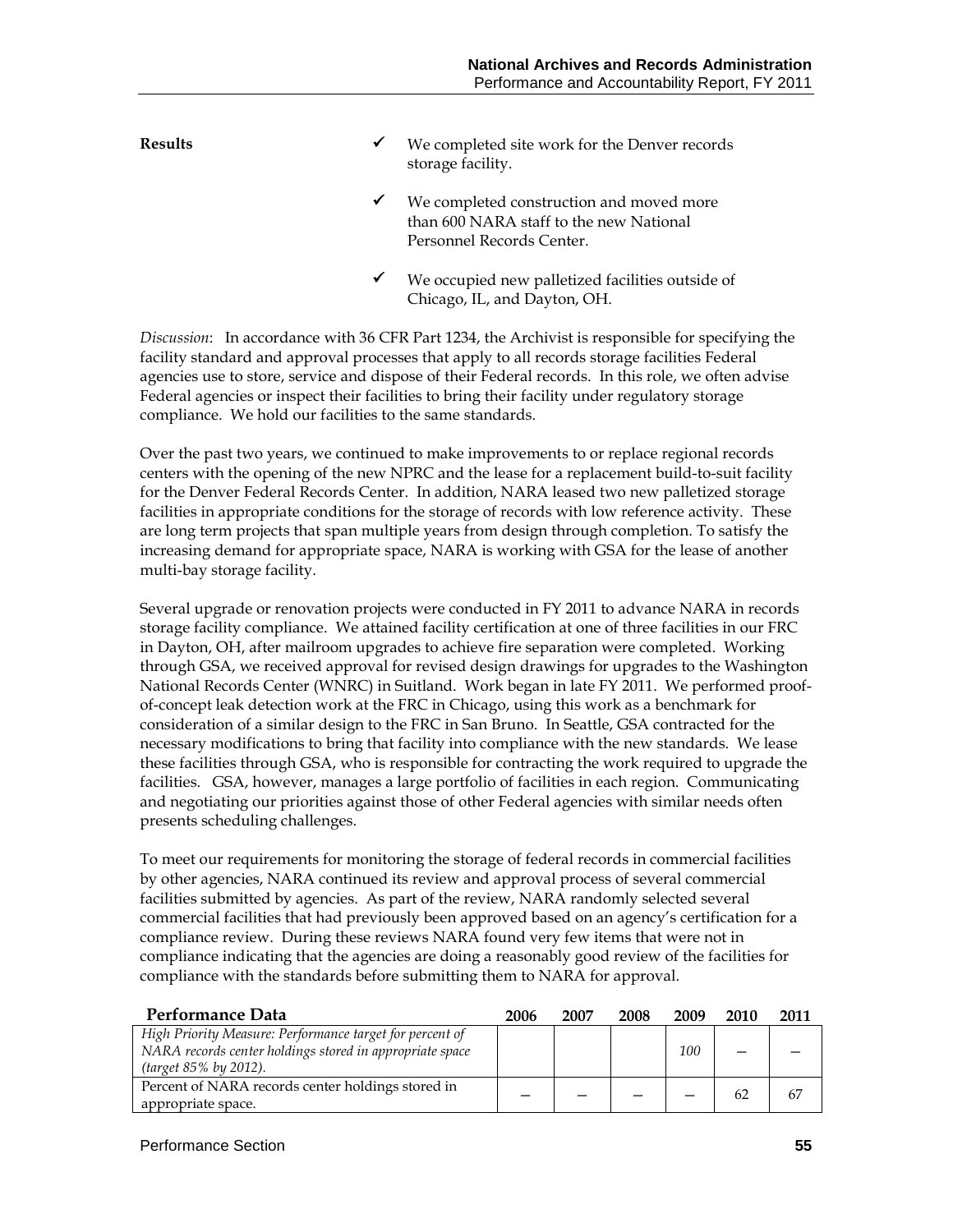| Performance Data                                                                                                                                                            | 2006 | 2007                        | 2008 | 2009 | 2010 | 2011   |
|-----------------------------------------------------------------------------------------------------------------------------------------------------------------------------|------|-----------------------------|------|------|------|--------|
| Volume of records center holdings<br>(cubic feet in millions).                                                                                                              | 25.1 | $25.7$   26.6   27.2   27.6 |      |      |      | - 27.7 |
| Storage price per cubic foot for records center holdings. $\parallel$ \$2.28 $\parallel$ \$2.28 $\parallel$ \$2.40 $\parallel$ \$2.40 $\parallel$ \$2.52 $\parallel$ \$2.52 |      |                             |      |      |      |        |

*FY 2012 Performance Plan Evaluation*Our Federal Records Centers Program continues to implement infrastructure upgrades and compliant storage solutions as required for Federal temporary records.

| 2.7 PRESERVATION<br>FY 2011 Objectives | ⊠            | Appropriately treat and remove 90,000 cubic feet<br>of NARA's at-risk archival holdings from<br>preservation backlog.  |
|----------------------------------------|--------------|------------------------------------------------------------------------------------------------------------------------|
|                                        | ⊠            | Conduct preservation reviews at six NARA<br>locations.                                                                 |
|                                        | ⊠            | Deploy Holdings Management System (HMS) in<br>three additional regional archives.                                      |
| <b>Results</b>                         | $\checkmark$ | We treated and removed more than 95,000 cubic<br>feet of at risk archival holdings from our<br>preservation backlog.   |
|                                        | ✔            | We conducted preservation reviews at three of<br>our regional facilities and at four of our<br>Presidential Libraries. |
|                                        | ✔            | We implemented HMS at our regional archives<br>in Riverside, CA; Fort Worth, TX; New York,                             |

*Discussion:* NARA's mission is rooted in preserving and providing access to the permanent records of the Federal Government—now, and in the future. Approximately two-thirds of NARA's textual and non-textual records are at risk of not being preserved and available for future generations. We are tackling a wide variety of formats and media in our holdings, from paper records, videotapes, and microfilm, to maps, charts, and artifacts. We consistently examine our holdings to assess their preservation needs, provide storage conditions that retard deterioration, and treat, duplicate or reformat records at high risk for loss or deterioration. Our at-risk records include acetate-based still photography and microfilm, audio recordings that require obsolete equipment, videos, brittle and damaged paper records, and motion pictures.

NY; Atlanta, GA, and Kansas City, MO.

This year we treated and removed more than 95,000 cubic feet of at-risk holdings from our preservation backlog. We completed work on more than 2,900 cubic feet of special media, performed holdings maintenance work, and transferred a large amount of our at-risk records to offsite cold storage. However, we continue to experience significant increases in new at-risk records, increased demand for digitization, and large increases or shifts in the public demand for use of at-risk records. Although we were able to meet our target this year, balancing the competing demand of limited resources available to enable the preservation of a high number of cubic footage and substantially lowering our preservation backlog remains a significant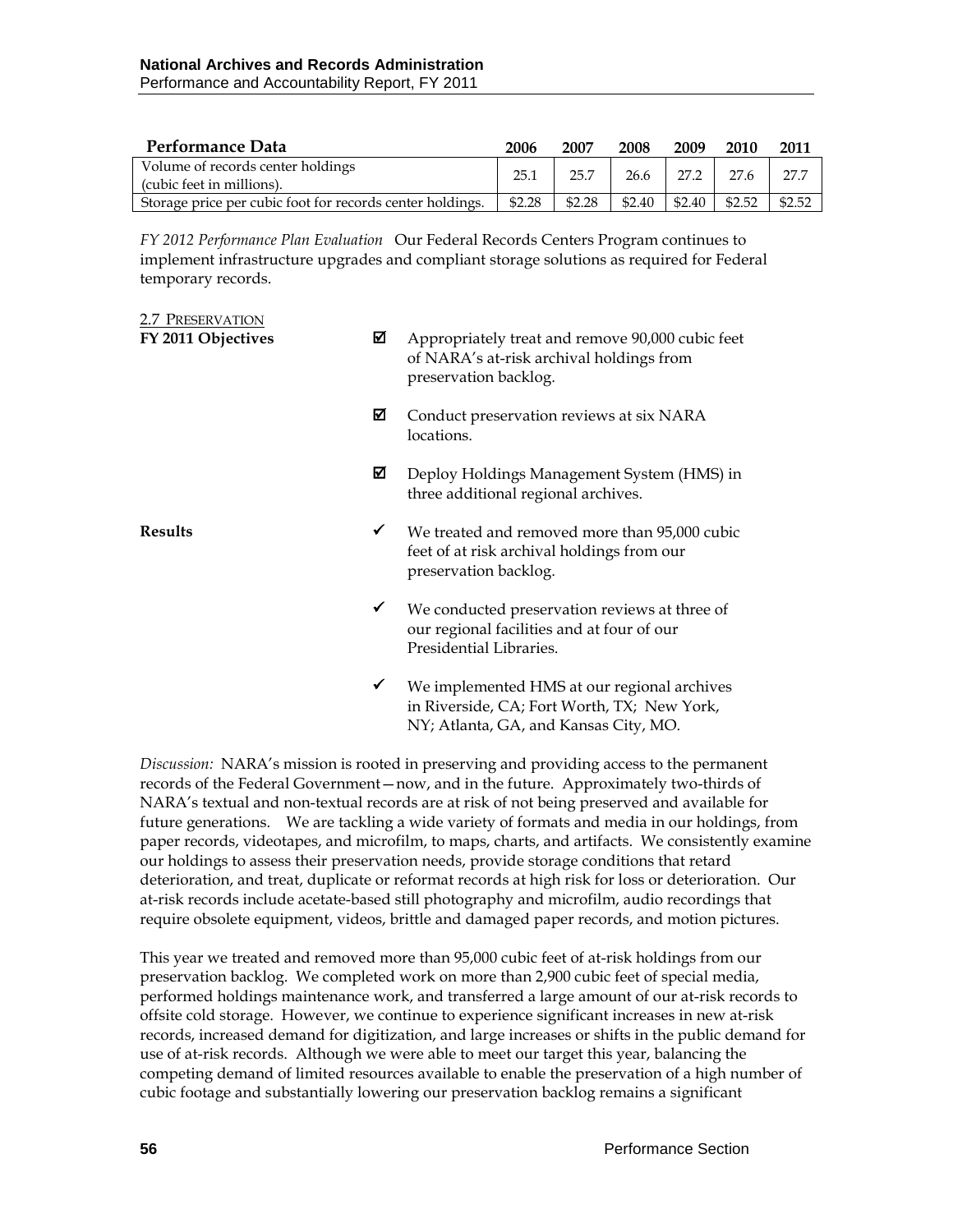challenge. Efforts to improve our progress include the development of a NARA five-year preservation plan to prioritize preservation work on non-textual, special media records at-risk. We continue to focus on implementing efficiencies in work flows, provide storage for electronic records, identify the requirements for holdings maintenance and other preservation actions, and establish contracts for special media formats that we are unable to preserve in-house.

Approximately 57 percent of our preservation backlog consists of holdings in our Presidential Libraries. Many of the at-risk holdings are audiovisual materials that offer priceless insight into the lives of Presidents and their families. These materials typically require more resource intensive preservation treatments, resulting in low volumes of holdings treated. Over the past five years our preservation backlog has grown, primarily due to the transfer of the George W. Bush records and other large bodies of material to our custody. These records, entirely unprocessed, carry varying levels of risk that the staff is addressing through holdings maintenance and other preservation projects.

The implementation of our Holdings Management System (HMS) allows us to better manage the at-risk backlog. HMS provides the capability to record assessments and track the location and progress of treatment of at-risk records. The initial implementation included space management, circulation of records to staff, preservation risk assessment, and work requests for preservation and other activities. We developed this system to address long-standing issues and inefficiencies that we experience with storage and management of hardcopy archival holdings. HMS provides a common, integrated solution that when fully deployed, will provide greater physical control over non-electronic archival holdings across all NARA facilities. We exceeded our goal and deployed HMS at five regional archives facilities (i.e. Riverside, Fort Worth, New York, Atlanta, and Kansas City) in FY 2011, and began preparations for the rollout of HMS to the Anchorage regional archives. As part of the rollout to Atlanta, functionality to allow users to scan shelf and asset barcode tags was deployed, creating the capability to update asset location without manual entry. We also began deployments for motion picture and audiovisual holdings with completion expected in FY 2012.

Initiated in FY 2010, we implemented a program to review preservation aspects of holdings and programs nationwide on a five-year cycle. Preservation program reviews were held at six facilities in FY 2010, and another six (i.e. three regional archives and four Presidential Libraries) in FY 2011. Preservation reviews are the primary mechanism used to identify broad preservation priorities for each NARA storage and access location for original records and holdings. Each review results in a five-year preservation plan with a written summary of findings and preservation priorities. Progress on preservation recommendations are managed and tracked to advance long-term preservation of NARA holdings.

| Performance Data                                                                                       | 2006  | 2007                         | 2008       | 2009       | 2010       | 2011       |
|--------------------------------------------------------------------------------------------------------|-------|------------------------------|------------|------------|------------|------------|
| Performance target for percent of archival holdings that<br>require preservation action.               |       | Establish<br><b>Baseline</b> | $\leq 6.5$ | $\leq 6.5$ | $\leq 6.5$ | $\leq 6.5$ |
| Percent of archival holdings that require preservation<br>action.                                      |       | 65                           | 65         | 65         | 64         | 62         |
| Backlog of holdings requiring preservation action (in<br>thousands of cubic feet).                     | 2,182 | 2.163                        | 2,425      | 2.571      | 2,578      | 2,636      |
| At-risk archival holdings that received preservation<br>treatment this year (thousands of cubic feet). | 28    | 56                           | 125        | 116        | 110        | 79         |
| Cumulative volume of at-risk archival holdings in cold<br>storage (thousands of cubic feet).           | 90    | 90                           | 91         | 93         | 94         | 97         |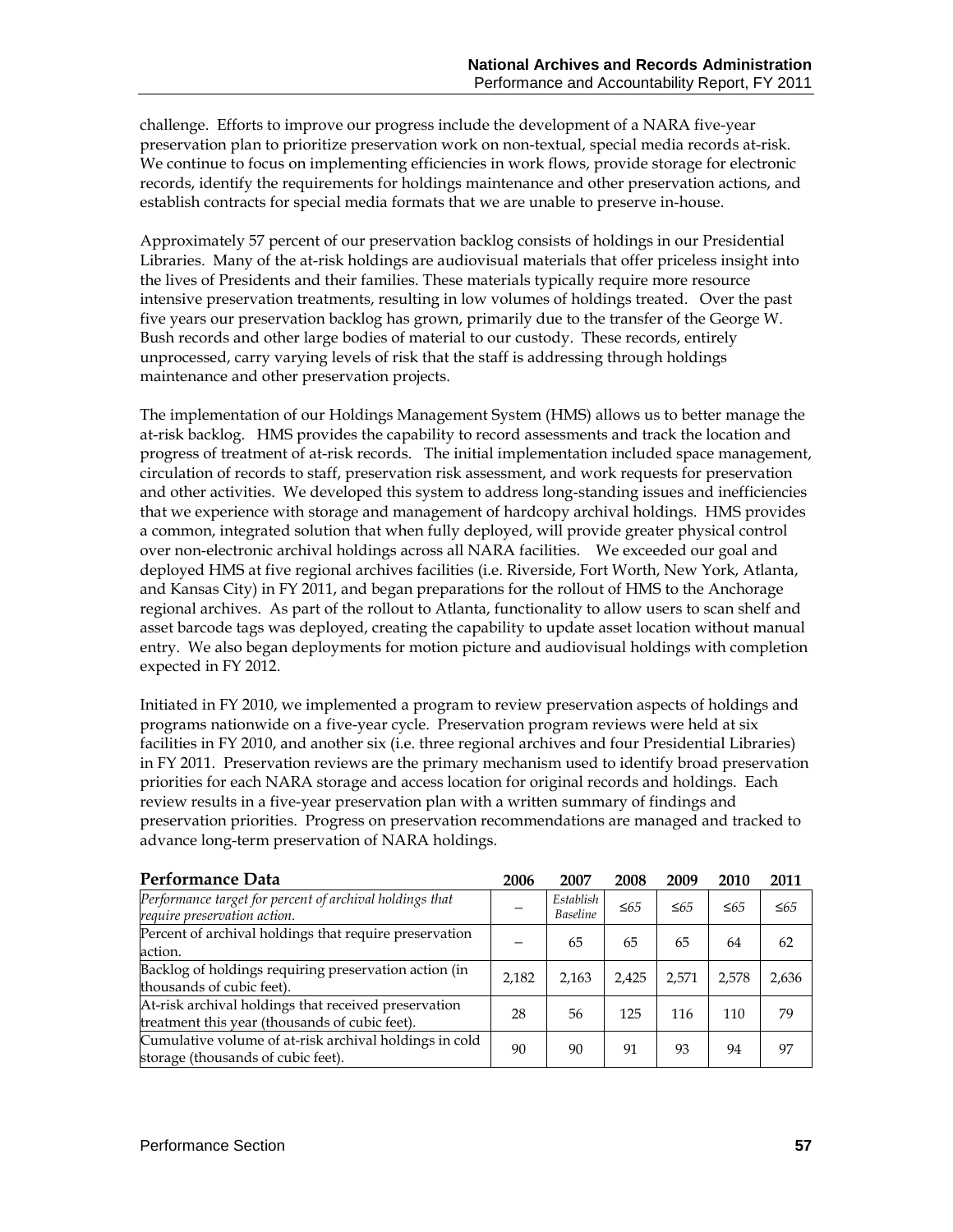| Performance target for NARA's at-risk archival holdings<br>treated and removed from preservation backlog this year<br>( <i>thousands of cubic feet</i> ). |  |    |    | 85 | 90 |
|-----------------------------------------------------------------------------------------------------------------------------------------------------------|--|----|----|----|----|
| NARA's at-risk archival holdings treated and removed                                                                                                      |  |    |    |    |    |
| from preservation backlog this year (thousands of cubic                                                                                                   |  | 91 | 46 | 56 | 96 |
| feet).                                                                                                                                                    |  |    |    |    |    |

*FY 2012 Performance Plan Evaluation*We will continue to treat our at-risk records to prevent loss of historically, valuable information in addition to conducting preservation reviews at six NARA locations. We will deploy HMS at six additional regional archives.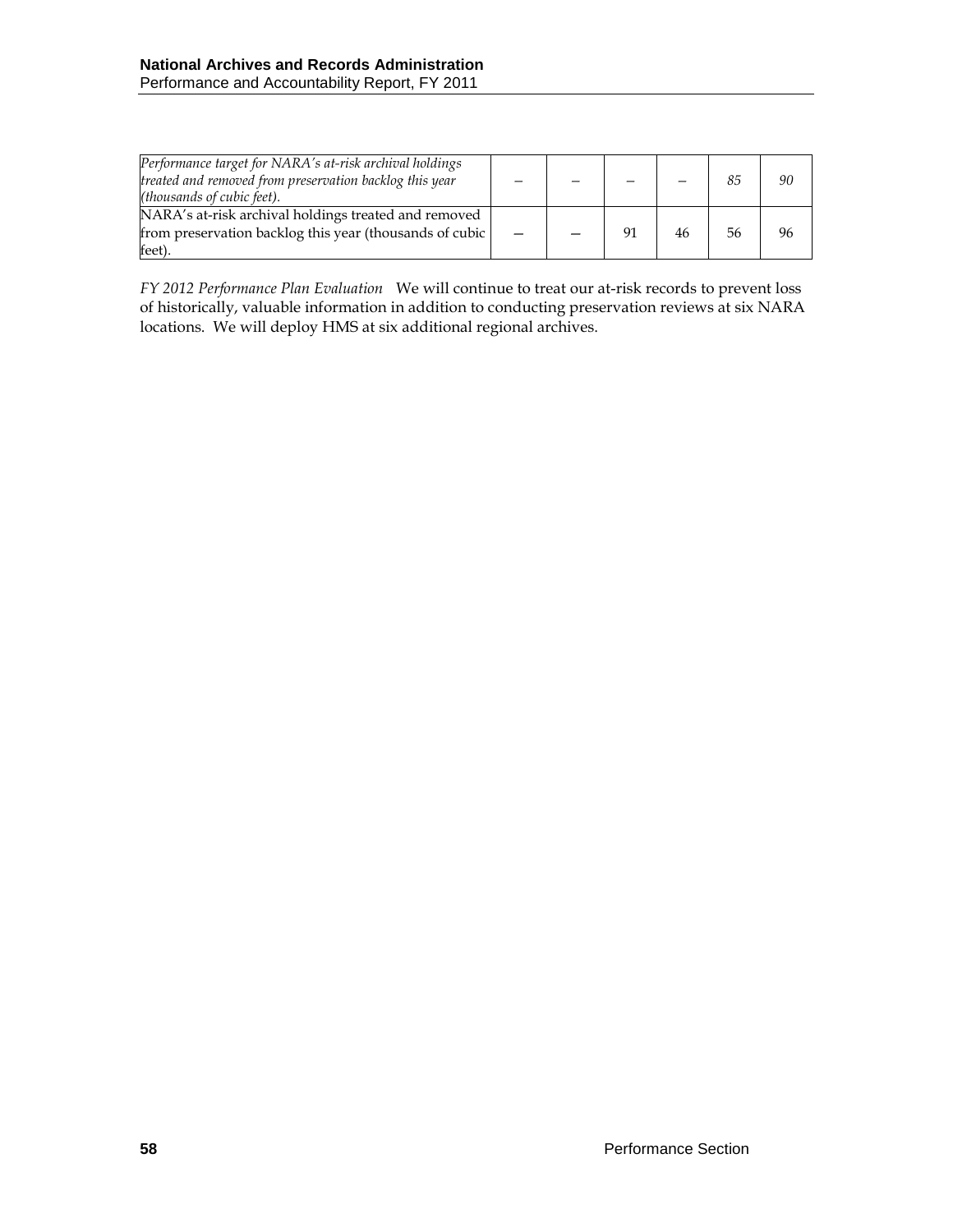# *Strategic Goal 3: Electronic Records*

# *We will address the challenges of electronic records in Government to ensure success in fulfilling NARA's mission in the digital era*

| Long-Range<br><b>Performance Targets</b>                     | 3.1 By 2016, 95 percent of archival electronic<br>holdings have been processed to the point where<br>researchers can have efficient access to them. |
|--------------------------------------------------------------|-----------------------------------------------------------------------------------------------------------------------------------------------------|
|                                                              | 3.2 By 2012, 80 percent of archival electronic<br>records are preserved at the planned level of<br>service.                                         |
|                                                              | 3.3 By 2016, the per-megabyte cost of managing<br>electronic records decreases each year.                                                           |
| 3.1 PROCESSING ELECTRONIC RECORDS<br>☑<br>FY 2011 Objectives | Sustain 83 percent of archival electronic holdings<br>processed to the point where researchers can<br>have efficient access to them.                |
| □                                                            | Migrate remaining legacy holdings eligible for<br>transfer to ERA (Base instance) for Federal<br>records.                                           |
| <b>Results</b><br>$\checkmark$                               | We processed 83 percent of our archival<br>electronic holdings to the point where<br>researchers have efficient access to them.                     |
| ✔                                                            | We continue to migrate legacy holdings into<br>ERA although challenges persist.                                                                     |

*Discussion* We must guarantee the continuing accessibility of permanent electronic records of all three branches of our Government despite the fact that the volume, variety, and complexity of records coming to the National Archives is increasing. The goal of the Electronic Records Archives (ERA) is to address this changing environment. We understand that the public expects government information and services to be available online and delivered through their channel of choice. To meet these expectations, our holdings must be preserved, available, and accessible by the public online.

We experienced tremendous growth in our electronic holdings in the past ten years, with the sharpest spike seen from 2008 through 2011. Volumes of electronic holdings transferred at the end of the Clinton Administration followed by the Bush Administration, increased NARA's electronic holdings by the end of FY 2010 to more than 100 terabytes, and of those, 83 terabytes managed by ERA. At the end of FY 2011, our total volume of electronic records managed in ERA grew to more than 140 terabytes with 124 terabytes managed in ERA. During this time, the Census Bureau transferred electronic images comprising more than 300 terabytes of data from the 2010 Census. We are currently performing archival verification on this data to begin ingest into ERA in FY 2012.

The number of archival electronic holdings fully processed and available for researcher access increased by slightly more than 3 percent in FY 2011, and conversely, the percent of archival

#### Performance Section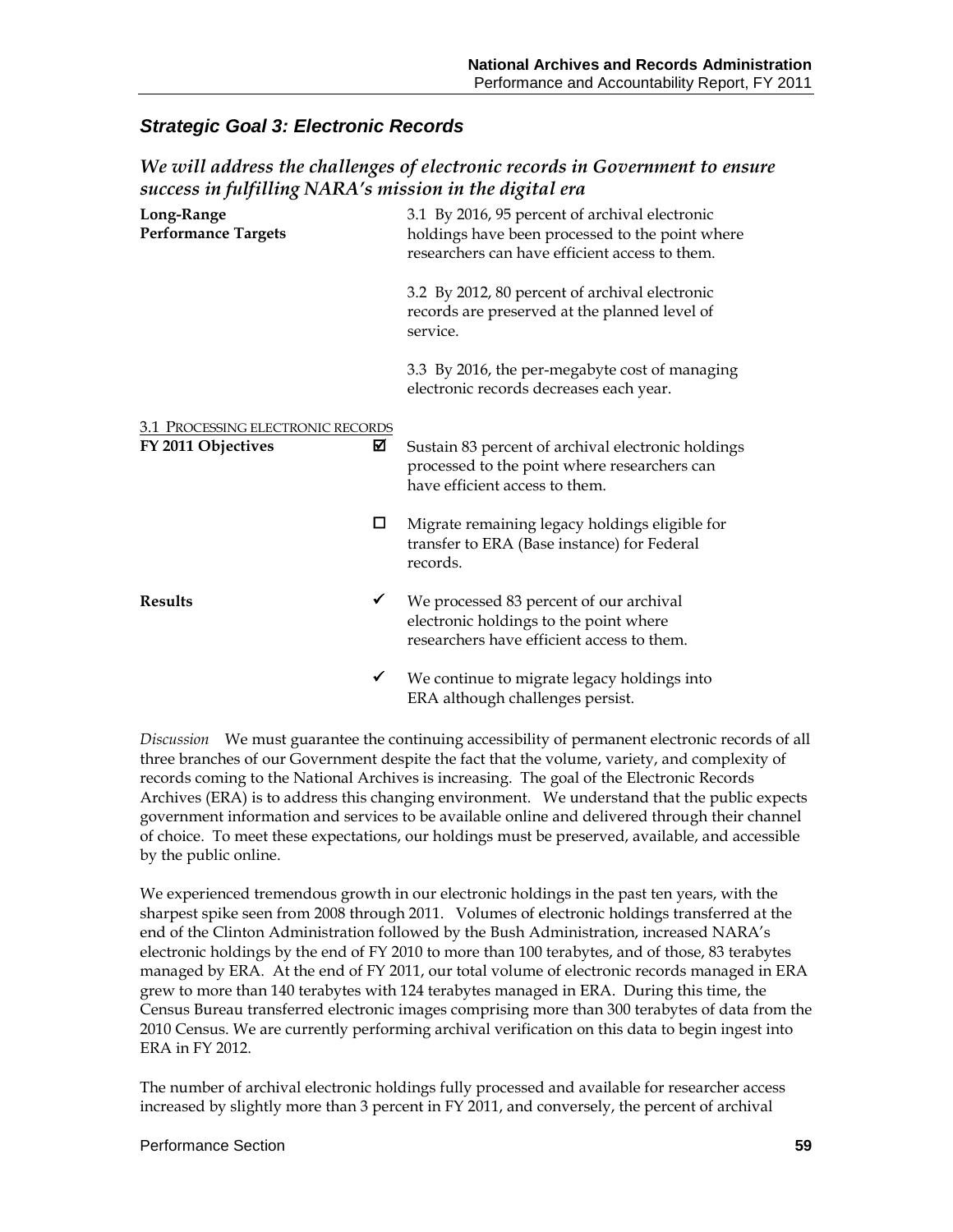electronic accessions processed declined. The trends are clear indicators of the impact of substantial increases in the volume of electronic records produced and accessioned. We are making more holdings available to researchers; however, our backlog of unprocessed holdings is also growing. Our ability to process archival electronic records will be enhanced by ERA. As ERA becomes more widely used, our goal is to more efficiently manage electronic records, expediting their availability for use.

After successfully implementing the initial operating capability of ERA in FY 2008, we began migrating accessions from our existing holdings into ERA. We identified an initial set of legacy electronic holdings accessions and have continued to move those electronic holdings along with related metadata in the system. Finally, we run dual operations—both ERA and portions of our legacy systems—as we migrate the remaining legacy holdings to ERA.

| Performance Data                                        | 2006  | 2007  | 2008     | 2009   | 2010     | 2011  |
|---------------------------------------------------------|-------|-------|----------|--------|----------|-------|
| Performance target for percent of archival electronic   |       |       |          |        |          |       |
| accessions processed to the point where researchers can | 80    | 95    | 80       | 80     | 80       | 83    |
| have efficient access to them.                          |       |       |          |        |          |       |
| Percent of archival electronic accessions processed.    | 80    | 81    | 86       | 88     | 88       | 83    |
| Number of accessions received.                          | 2,010 | 2,153 | 2,328    | 2,476  | 2,674    | 2,938 |
| Number of accessions processed.                         | 1,615 | 1,738 | 2,004    | 2,188  | 2,349    | 2,429 |
| Unprocessed accessioning backlog (in accessions).       | 395   | 415   | 324      | 288    | 325      | 509   |
| Median time (in calendar days) from the transfer of     |       |       |          |        |          |       |
| archival electronic records to NARA until they are      | 259   | 467   | $2.127*$ | 1.842* | $2.209*$ | 274   |
| available for access.                                   |       |       |          |        |          |       |

*\*Processing completed for numerous electronic record holdings received more than 5 years ago.*

*FY 2012 Performance Plan Evaluation*We will continue to migrate data from the legacy media to ERA Base. In addition, we will strive to process new transfers of electronic records using both ERA and our legacy processes for transfers not eligible for ERA processing.

3.2 PRESERVING ELECTRONIC RECORDS

| FY 2011 Objectives | 0            | Define and implement criteria and policy for<br>planned levels of service to preserve and make<br>available archival electronic records. |
|--------------------|--------------|------------------------------------------------------------------------------------------------------------------------------------------|
|                    | ப            | Preserve 50 percent of archival electronic records<br>at the planned level of service.                                                   |
|                    | ⊠            | Implement criteria and policy for transforming<br>standard EBCDIC files to ASCII.                                                        |
| <b>Results</b>     | $\checkmark$ | We defined the process to document format<br>transformation criteria and requirements in<br>preservation and access plans.               |
|                    | ✓            | We redefined how we will evaluate progress on<br>this measure, eliminating the use of the term<br>"planned levels of service."           |
|                    |              | We deployed software in ERA with the capability<br>to transform standard EBCDIC to ASCII.                                                |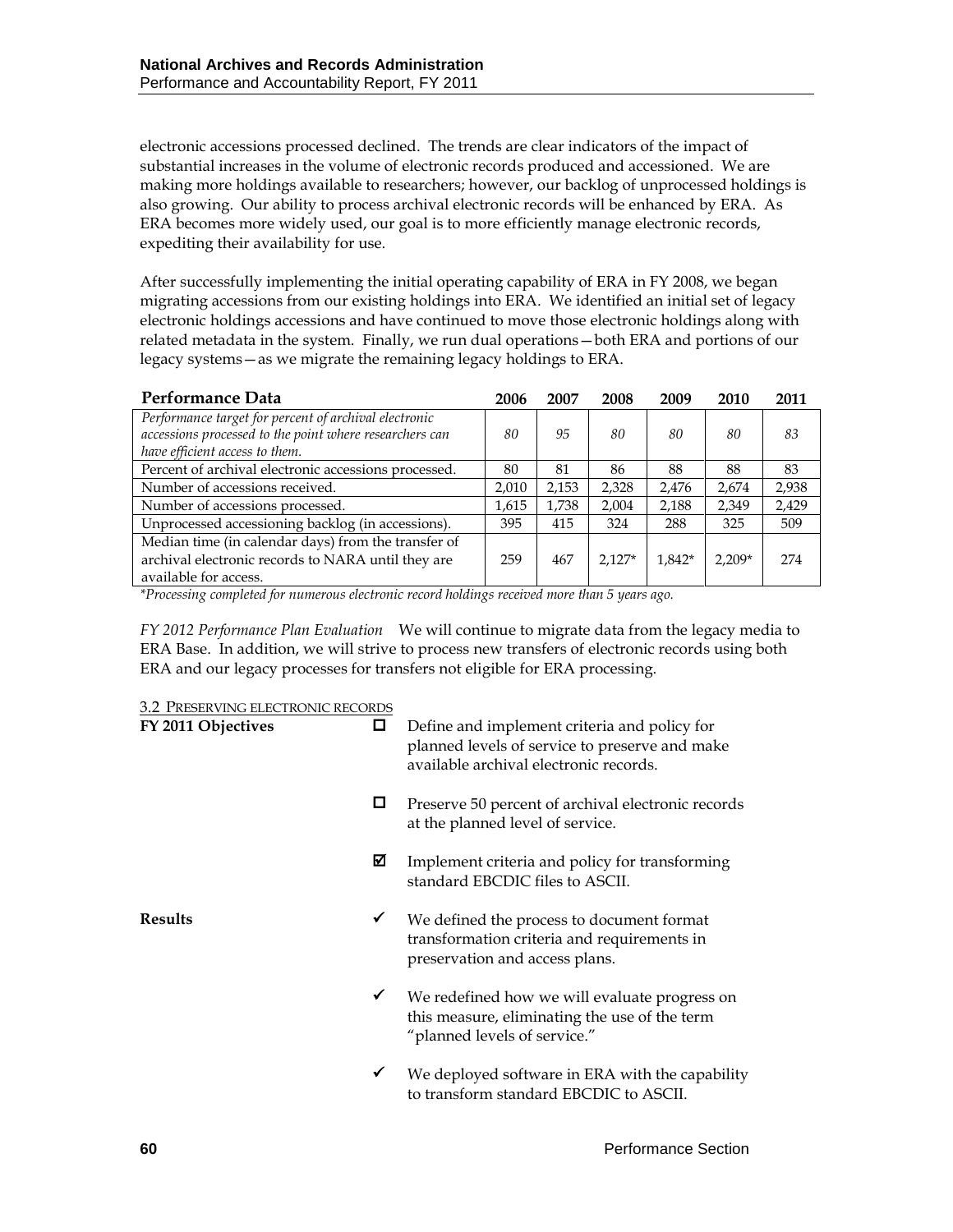*Discussion* NARA currently provides one level of service for its electronic records: we preserve the records in the format in which we receive them, ensuring that the data remains unchanged and uncorrupted over time. We accomplish this using the ERA system, enabling NARA to preserve permanent holdings. Moving away from the concept of "planned levels of service" which was prone to varying interpretations within NARA, we have outlined a more systematic approach for preserving our records in ERA. We identified criteria for prioritizing formats that require transformation, and will develop a more robust methodology in FY 2012. We have developed technical white papers for a number of NARA's most vulnerable formats. Following this effort, we plan to complete Preservation and Access Plans for formats most at risk of obsolescence in FY 2012. The plans will allow us to analyze the extent to which we need to transform these records to more sustainable formats. Once priorities are established, we will preserve and maintain permanent electronic records in any format and transform these records to the most appropriate format needed, or to a persistent format or state when possible.

In FY 2011, we implemented the capability for transforming NARA's standard EBCDIC records to ASCII using ERA. We completed the software development effort, beginning with requirements definition up through the development of actual code. Deployment of EBCDIC to the ASCII transformation solution provides NARA with a benchmark to address preservation of various types of obsolete formats and serves as a guide for future long-term preservation efforts.

*FY 2012 Performance Plan Evaluation*We will assess the digital preservation needs of the archival electronic formats in NARA's custody and establish criteria to prioritize the development of Preservation and Access plans and implement recommendations for all archival electronic holdings requiring action for long term preservation and accessibility.

#### 3.3 COST OF ELECTRONIC RECORDS MANAGEMENT

| ☑<br>FY 2011 Objectives | Complete ERA Base architecture realignment. |                                                                                                                                            |
|-------------------------|---------------------------------------------|--------------------------------------------------------------------------------------------------------------------------------------------|
|                         | ☑                                           | Identify requirements and conduct software<br>design for meeting Freedom of Information Act<br>(FOIA) requests in the EOP instance of ERA. |
|                         | □                                           | Implement initial phase of transformation<br>(preservation) framework.                                                                     |
|                         | ☑                                           | Conduct analysis for handling restricted<br>information in ERA.                                                                            |
|                         | ☑                                           | Deploy Online Public Access.                                                                                                               |
|                         | ⊠                                           | Award ERA Operations and Maintenance<br>contract.                                                                                          |
| <b>Results</b>          | ✓                                           | System enhancements and new hardware were<br>delivered as part of the Increment 3 deployment<br>of the ERA Base.                           |
|                         | ✔                                           | We completed software development for EOP<br>FOIA to include the capability to transfer, ingest,<br>and search electronic records.         |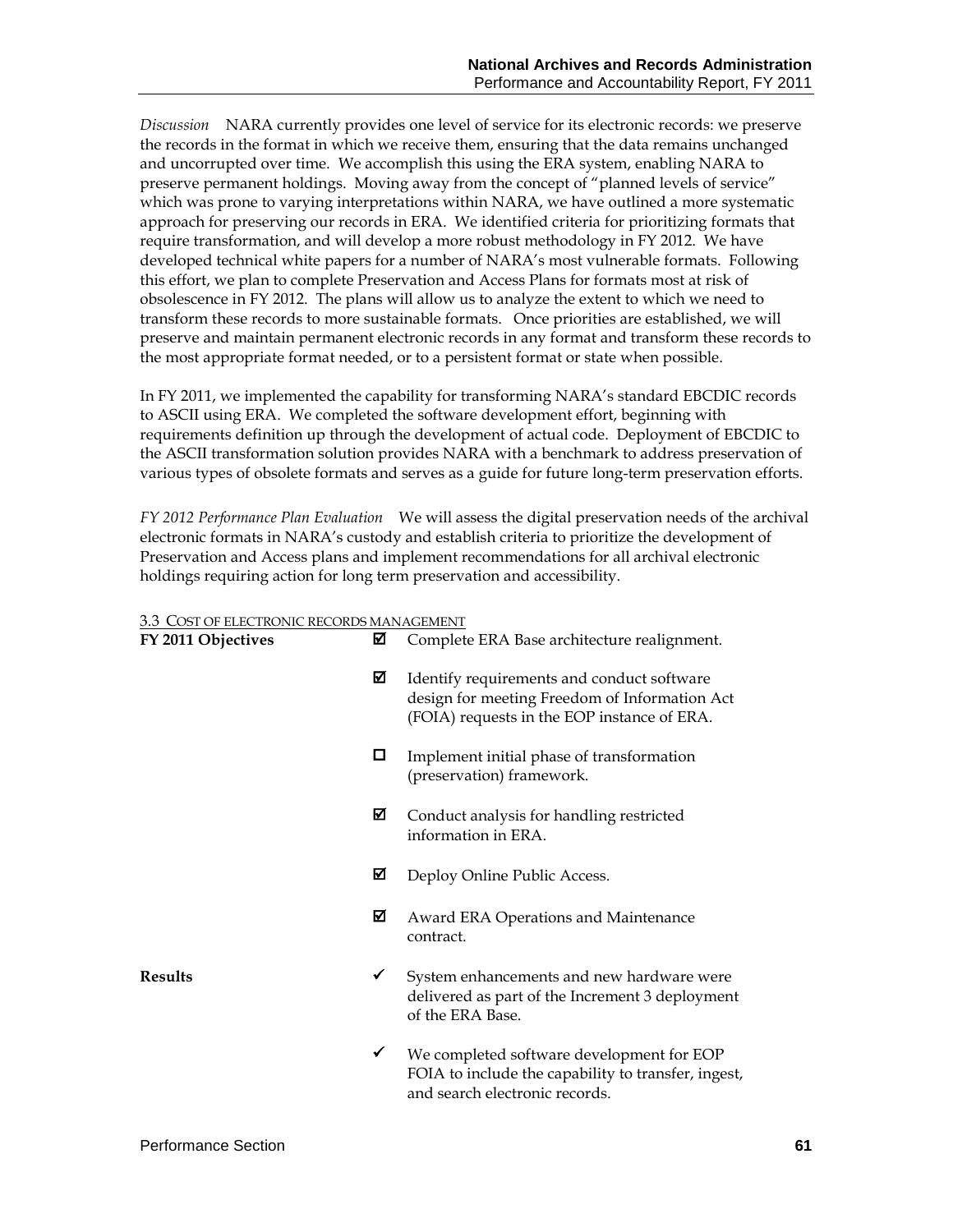- We developed a strategy that will use the ERA Transformation Framework to transform EBCDIC assets to ASCII for public use.
- $\checkmark$  We deployed Classified ERA (CERA) to manage classified electronic records in a cost-effective manner.
- "*This is a simpler, faster way to find a variety of NARA records."*
	- $\checkmark$  We deployed the Online Public Access prototype to the public.
	- $\checkmark$  We awarded the ERA follow on operations and maintenance contract.

*Discussion* We successfully developed a strategy using the ERA transformation framework that addresses the capability to plan, execute, and monitor a preservation process on a set of identified assets in EBCDIC, an obsolete, proprietary format, to an open format, ASCII. This is the first step to ensure that ERA stakeholders, customers and the public can access ERA holdings regardless of whether the software used to create the records still exists. We will apply the lessons learned and develop functionality to address preservation of other types of obsolete formats.

We achieved initial operating capability for the ERA Base instance in FY 2008. While we have released several increments with enhancements since that time, we most recently updated the ERA Base instance with newer technology. The newer technology is less dependent on proprietary software and facilitates the evolution of the system in accordance with business process changes and user requirements. ERA will impact nearly all of NARA's processes for lifecycle management of electronic records. The system will serve as the catalyst for conversion to the target business architecture from the legacy applications NARA currently uses to support the processes for lifecycle management of electronic records. This conversion will include process improvements designed to lower the overall cost of doing business with the public and other stakeholder groups.

NARA developed capabilities to support Freedom of Information Act (FOIA) processing under the terms of the Presidential Records Act (PRA) and the ability to redact copies of records and store the redacted versions with their originals in archival storage. The PRA establishes a process for restriction and public access to these records, allowing public access to Presidential records through FOIA beginning five years after the end of the Administration. In FY 2009, we deployed the Executive Office of the President (EOP) instance of ERA which provides for the transfer, ingest into the system, and search capability for the Bush Administration records now resident in the system. A standalone desktop redaction tool was not procured, but is currently under evaluation for feasibility.

We completed analysis for handling restricted information in ERA. Our analysis included considerations such as designing the classified instance to support incremental deployment, assessing scalability to accommodate larger volumes of classified electronic records, and examining the cost effectiveness of providing the required functionality. Because NARA has electronic records with national security classification levels above the Controlled Unclassified Information (CUI) level, specific storage requirements were also analyzed. Although not in full use, we achieved deployment of a classified instance of ERA.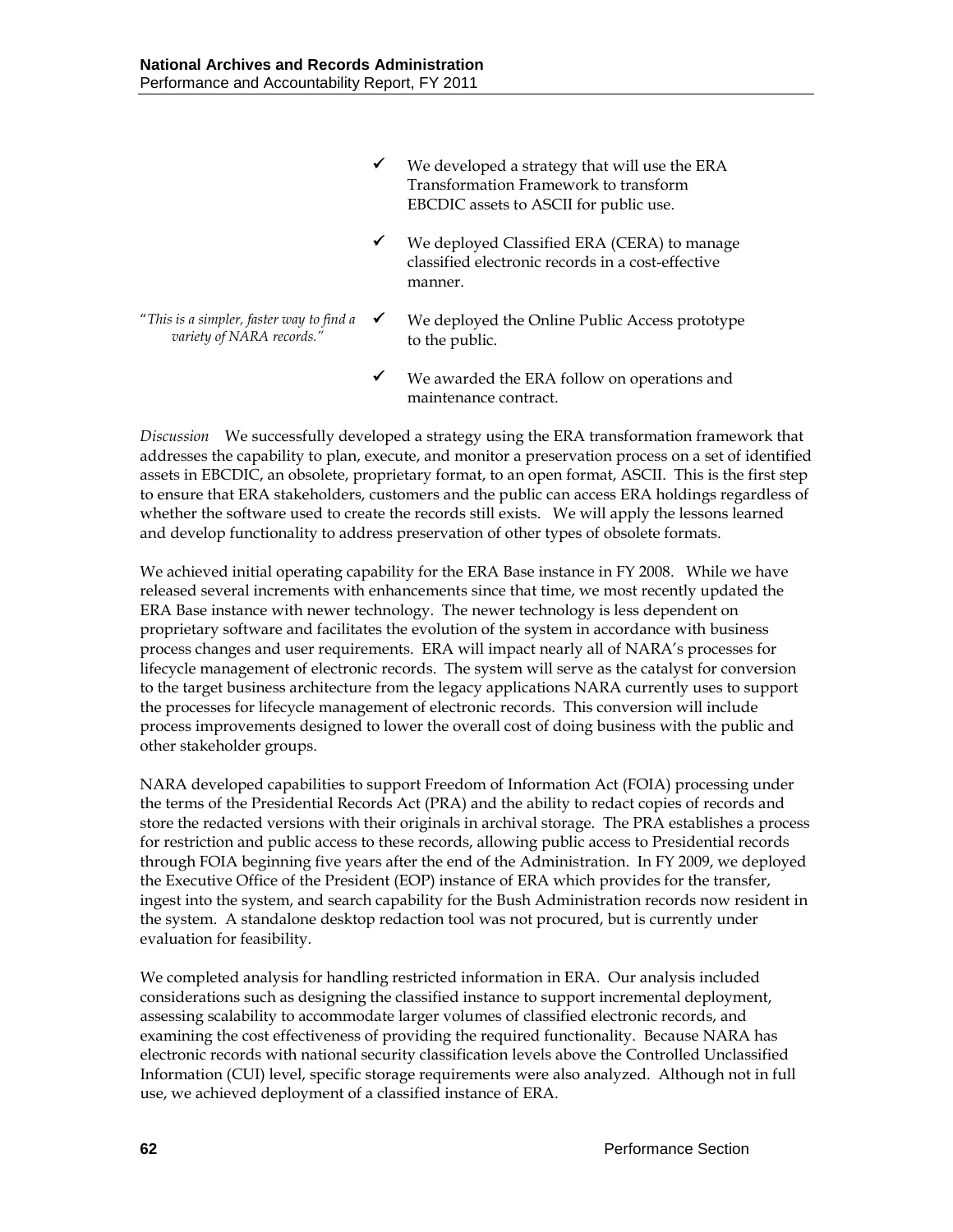NARA's flagship initiative in our Open Government plan is to develop online services to meet the 21st century needs of the public. NARA's Online Public Access (OPA), is our first step in providing a resource with an improved federated search capability and an enhanced display. OPA is a prototype of the online public portal to our records and information about our records. The OPA prototype provides access to nearly one million electronic records currently in ERA, with more planned in the coming year. OPA searches all web pages on Archives.gov, eliminating the need for researchers to perform separate searches for finding aids or other information related to our records on Archives.gov. Researchers can also search our current online catalog and selected series from NARA's Access to Archival Databases (AAD). We developed a web page that included an *[OPA explanatory video](http://www.archives.gov/research/search/)* describing OPA's purpose and use. Throughout the year we added functionality to refine searches, introduced capability for registered users to save search results to lists, added printer-friendly features for printing brief and full results, public tagging, and enhanced zoom capability. We will move from prototype to full implementation of OPA in FY 2012.

In FY 2011, we awarded a 10-year operations and maintenance contract for ERA. The breadth of responsibilities range from support and maintenance of the development and test environment, performance of corrective and adaptive software maintenance, sustaining engineering, and technology refresh tasks, to all support necessary to maintain the instances. This transition signals the end of ERA development activities and moves us to an operations and maintenance phase.

| Performance Data                                                                                                         | 2006   | 2007   | 2008   | 2009                  | 2010       | 2011   |
|--------------------------------------------------------------------------------------------------------------------------|--------|--------|--------|-----------------------|------------|--------|
| Performance target for megabyte cost to manage archival<br>electronic records.                                           |        |        |        | Establish<br>baseline | $<$ \$0.36 | < 0.15 |
| Per megabyte cost to manage archival electronic<br>records.                                                              | \$0.43 | \$0.37 | \$0.39 | \$0.36                | \$0.15     | \$0.12 |
| *Number of terabytes of archival electronic records<br>managed by NARA (includes pre-accessioned<br>electronic records). | 16.8   | 17.8   | 18.2   | 19.2                  | $100.4**$  | 142.0  |
| Number of terabytes of archival electronic records<br>managed in ERA (includes pre-accessioned electronic<br>records).   |        |        |        |                       | 83         | 124    |

*\* These figures represent terabytes in the sense more specifically called tebibytes (TiB), the International Electrotechnical Commission standard unit based on a multiplier of 1024 bytes as a measure for a Kilobyte, as opposed to the International System of Units (SI) standard unit, which uses a multiplier of 1000 bytes as a measure for Kilobyte. \*\* Figures prior to FY 2009 do not include ERA.* 

*FY 2012 Performance Plan Evaluation*We will mandate ERA use by Federal agencies in scheduling and transferring permanent records to NARA. We will fully implement OPA for public use. We will transition ERA to operations and maintenance.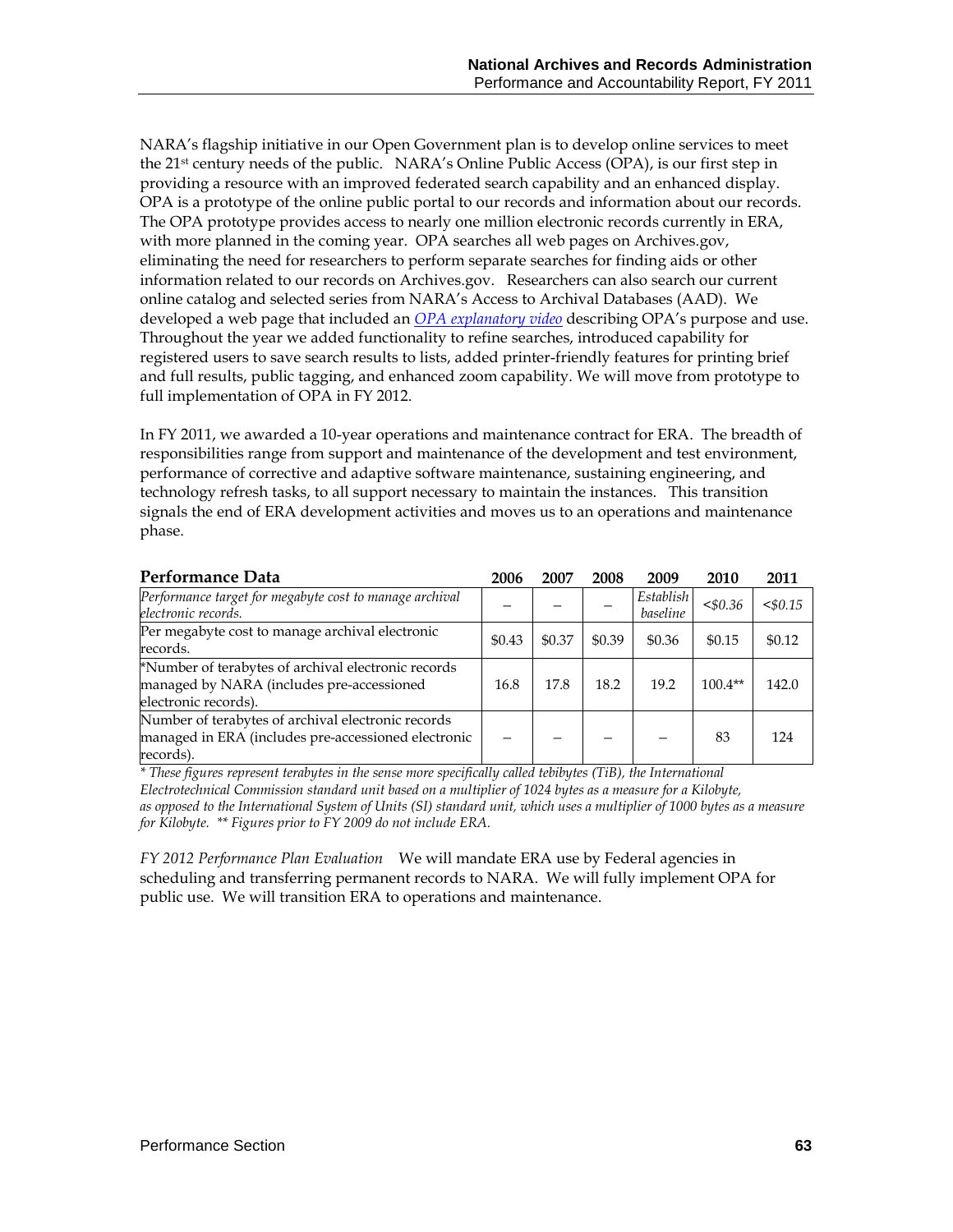# *Strategic Goal 4: Access*

## *We will provide prompt, easy, and secure access to our holdings anywhere, anytime*

| Long-Range<br><b>Performance Targets</b>                                         |   | 4.1. By 2016, NARA customer service standards<br>for researchers are met or exceeded.                                                     |
|----------------------------------------------------------------------------------|---|-------------------------------------------------------------------------------------------------------------------------------------------|
|                                                                                  |   | 4.2. By 2012, 1 percent of archival holdings are<br>available online.                                                                     |
|                                                                                  |   | 4.3. By 2016, 95 percent of archival holdings are<br>described in an online catalog.                                                      |
|                                                                                  |   | 4.4. By 2012, our web sites score at or above the<br>benchmark for excellence as defined for Federal<br>Government web sites.             |
|                                                                                  |   |                                                                                                                                           |
| <b>4.1 NARA CUSTOMER SERVICE STANDARDS</b><br>FY 2011 Objectives                 | ☑ | 94 percent of written requests are answered<br>within 10 working days;                                                                    |
|                                                                                  | ⊠ | 94 percent of items requested in our research<br>rooms are furnished within 1 hour of request or<br>scheduled pull time;                  |
|                                                                                  | ⊠ | 88 percent of Freedom of Information Act<br>requests for Federal records are answered within<br>20 working days;                          |
|                                                                                  | ☑ | 91 percent of online archival fixed-fee<br>reproduction orders are completed in 20 working<br>days or less.                               |
|                                                                                  | ☑ | Recommend improvements to government-wide<br>FOIA administration process through the Office<br>of Government Information Services (OGIS). |
|                                                                                  | 0 | Establish mediation program to resolve FOIA<br>disputes.                                                                                  |
| <b>Results</b>                                                                   |   | We answered 95 percent of written requests<br>within 10 working days.                                                                     |
| "This is a gem of a place. I've learned<br>a lot about the process of research." | ✔ | We provided 97 percent of items requested in<br>our research rooms within 1 hour of the request<br>or scheduled pull time.                |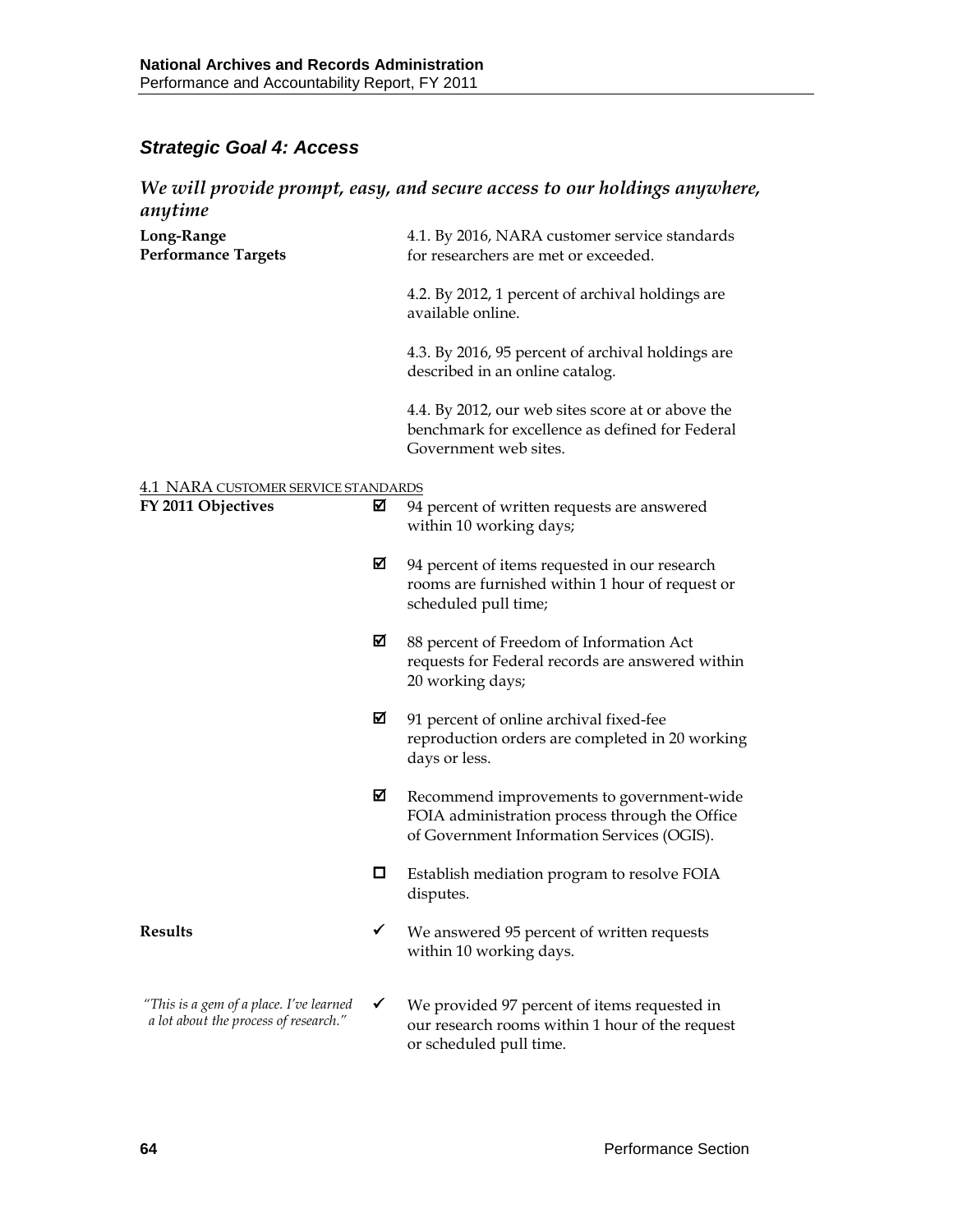We answered 89 percent of Freedom of Information Act (FOIA) requests for Federal records within 20 working days.

*"…the fact that you are able to retrieve two specific sheets of paper from one Navy ship that sailed 60 years ago is truly, practically unbelievable…"*

- $\checkmark$  We completed 96 percent of our online archival fixed-fee reproduction orders in 20 working days or less.
- We made recommendations to the President on how to improve the FOIA administration process.
- $\checkmark$  We facilitated hundreds of disputes without the need to convene formal mediation.

*Discussion* We successfully met or exceeded most of our customer service targets in FY 2011. In our research rooms, our customers received requested research materials within one hour 97 percent of the time. We increased the number of items that we furnished in our research room by 2.5 percent over last year, despite a 3.6 percent decrease in researcher visits, indicating that our researchers are requesting more material at each visit. We responded to customers' written requests within 10 working days 95 percent of the time. Ninety-six percent of the time we responded to online archival reproduction orders within 20 working days and we answered 89 percent of FOIA requests for Federal records within 20 working days. Many staff were challenged with meeting the targets and balancing the work required for multiple tasks and new initiatives. Some of these tasks included the implementation of our Holdings Management System (HMS) at several of our facilities, the migration to our Electronic Records Archives, digital processing initiatives, assistance with tasks associated with an ongoing Inspector General investigation of stolen materials, as well as a staff-driven reorganization of the entire agency. Although we were able to meet our targets, these efforts tested the ability of staff to maintain our high standards of service.

The Office of Government Information Services (OGIS), established in September 2009, reviews policies and procedures of administrative agencies under FOIA, reviews agency compliance with FOIA, and recommends policy changes to the Congress and the President to improve the administration of FOIA. OGIS's mission also includes providing services to mediate disputes between FOIA requesters and Federal agencies, developing an innovative approach to reduce litigation, and improving the FOIA process for the public and the Government. Since establishment of the OGIS, 675 cases out of 764 were closed. Our cases include requests for dispute resolution for specific FOIA requests as well as more general inquiries. None of the cases that OGIS has handled to date have resulted in formal mediation. Harvard Law School Negotiation and Mediation Clinical Program approved an OGIS project proposal to assist OGIS in developing methods to evaluate our effectiveness.

In February 2011, OGIS sent recommendations to the President on how to improve the FOIA administration process. To help set up a formal mediation program, OGIS consulted with experts inside and outside the government to develop requirements and had hoped to bring in additional expertise through a detailee from another agency. We were not able to do that in FY 2011, but expect to do so in FY 2012.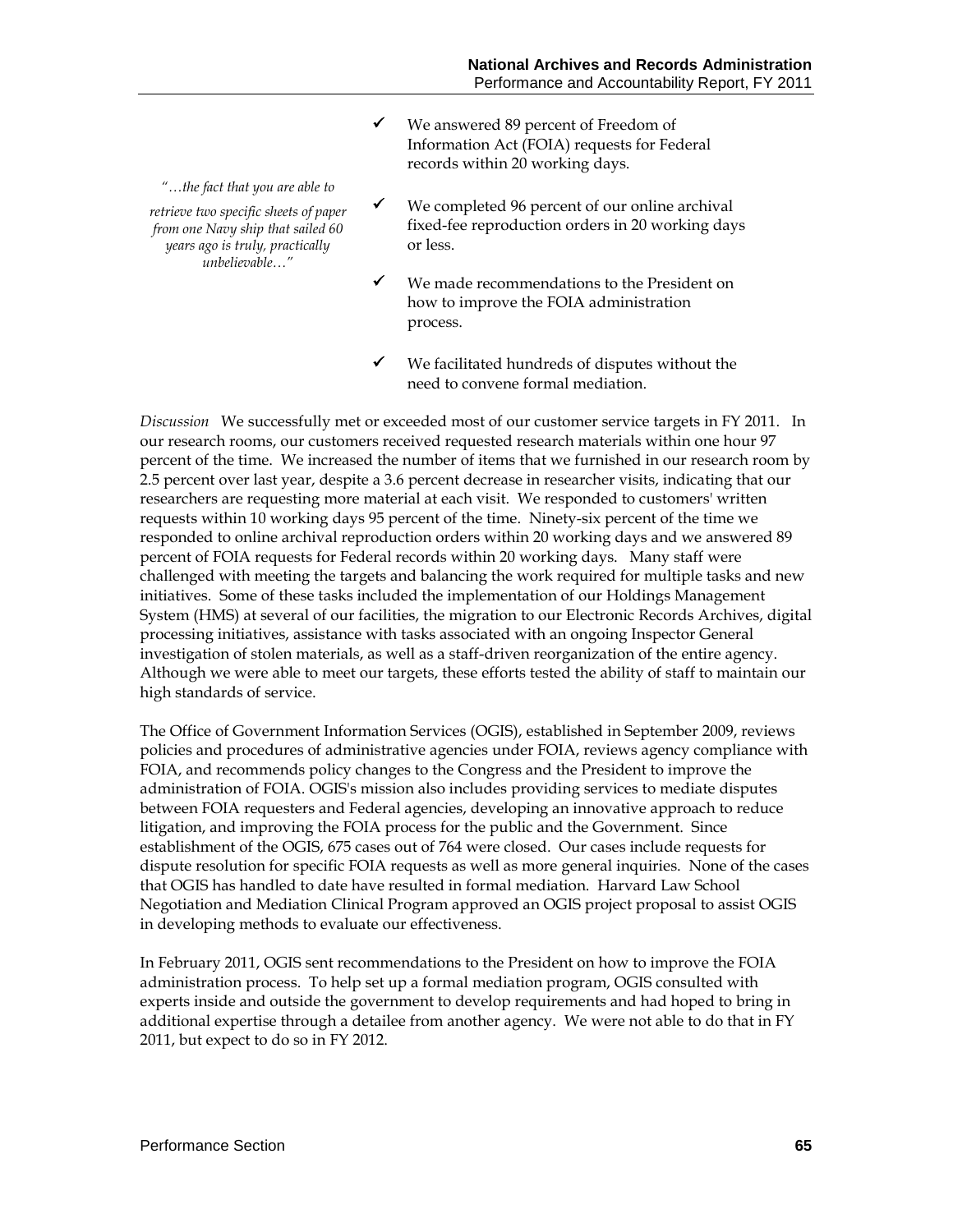| Performance Data                                                                                                                         | 2006    | 2007    | 2008    | 2009    | 2010    | 2011    |
|------------------------------------------------------------------------------------------------------------------------------------------|---------|---------|---------|---------|---------|---------|
| Performance target for written requests answered within 10<br>working days.                                                              | 95      | 90      | 91      | 92      | 93      | 94      |
| Percent of written requests answered within 10 working<br>davs.                                                                          | 97      | 95      | 94      | 95      | 93      | 95      |
| Performance target for Freedom of Information Act requests for<br>Federal records completed within 20 working days.                      | 90      | 85      | 86      | 87      | 87      | 88      |
| Percent of Freedom of Information Act requests for<br>Federal records completed within 20 working days.                                  | 87      | 88      | 89      | 86      | 89      | 89      |
| Number of FOIAs processed (Federal and Presidential).                                                                                    | 8,889   | 12,406  | 13,485  | 17,512  | 15,771  | 17,182  |
| Annual cost to process FOIAs (in millions).                                                                                              | \$2.62  | \$2.72  | \$2.34  | \$2.76  | \$2.97  | \$3.16  |
| Annual per FOIA cost.                                                                                                                    | \$295   | \$219   | \$173   | \$158   | \$189   | \$184   |
| Performance target for items requested in our research rooms<br>furnished within 1 hour of request or scheduled pull time.               | 95      | 95      | 90      | 93      | 94      | 94      |
| Percent of items requested in our research rooms<br>furnished within 1 hour of request or scheduled pull<br>time.                        | 96      | 86      | 93      | 93      | 96      | 97      |
| Number of researcher visits to our research rooms (in<br>thousands).                                                                     | 132     | 136     | 140     | 129     | 137     | 131     |
| Number of items furnished in our research rooms<br>(in thousands).                                                                       | 421     | 520     | 577     | 553     | 564     | 578     |
| Number of items furnished on time in our research<br>rooms (in thousands).                                                               | 405     | 449     | 538     | 515     | 539     | 560     |
| Performance target for archival fixed-fee reproduction orders<br>through SOFA are completed in 20 (35 pre-2007) working<br>days or less. | 85      | 85      | 85      | 90      | 90      | 91      |
| Percent of archival fixed-fee reproduction orders through<br>SOFA are completed in 20 (35 pre-2007) working days or<br>less.             | 84      | 72      | 68      | 90      | 96      | 96      |
| Average per order cost to operate fixed-fee ordering.                                                                                    | \$28.74 | \$26.67 | \$30.59 | \$38.06 | \$40.49 | \$39.59 |
| Average order completion time (days).                                                                                                    | 14      | 17      | 22      | 18      | 13      | 13      |

*FY 2012 Performance Plan Evaluation*We expect to meet or exceed our published standards for customer service. The Office of Government Information Services (OGIS) will continue planning a formal mediation program. OGIS will implement an information technology solution to manage OGIS cases.

#### 4.2 ONLINE ACCESS TO ARCHIVAL HOLDINGS

| FY 2011 Objectives | ⊠            | Meet 65 percent of the 2012 target for archival<br>holdings accessible online.               |
|--------------------|--------------|----------------------------------------------------------------------------------------------|
| <b>Results</b>     | $\checkmark$ | We achieved 81 percent of the 2012 target for<br>making archival holdings accessible online. |

*Discussion* The Obama Administration issued the *Open Government Directive* which promotes new lines of communication and cooperation between the Federal Government and the American people. In response to the directive, and with input from both NARA staff and the public, we crafted *NARA's Open Government Plan.* Our flagship initiative, *Develop Online Services to meet our 21st Century Needs*, addresses the following four areas of focus: a social media strategy, improved search capabilities, a website designed for staff and public participation, and a strategic approach to digitization.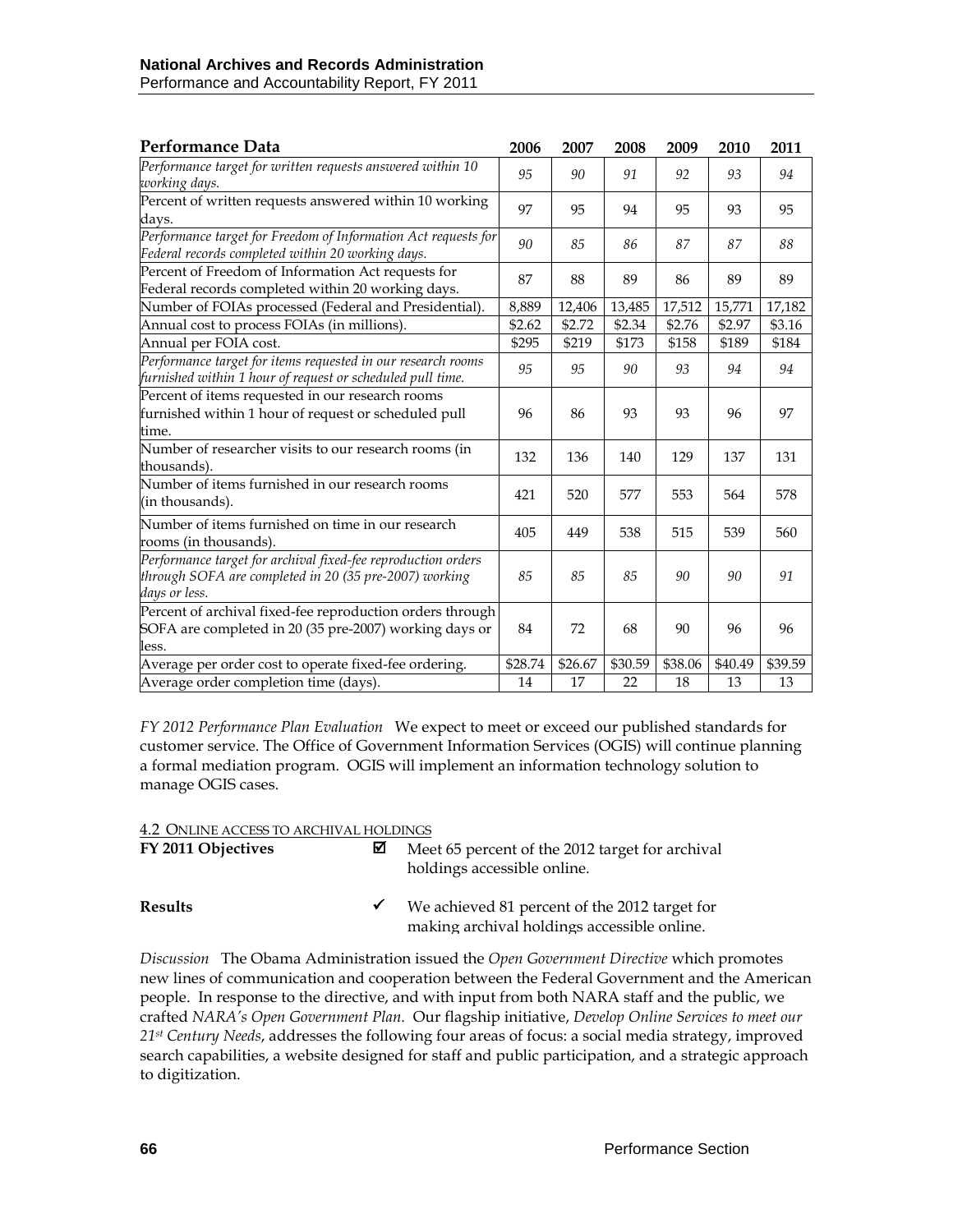We actively engage in four major strategies to increase the amount of archival material that we provide online. These strategies include partnerships to digitize selected traditional archival material, collecting existing digital copies of traditional archival material, exploring innovative NARA-led projects for digitizing archival material, and making electronic records which are "born digital" available online, as appropriate. In FY 2011, we added 81,000 1940 Census maps and enumeration district descriptions, 8,000 pages of the Report of the Office of the Secretary of Defense Vietnam Task Force (Pentagon Papers), 68 full length digitized films from the Clinton Library, nearly 2,000 digitized films held by our Motion Pictures office and 4,300 NARA images from the Mercury and Gemini projects. This is only a sampling of the digital copies of records added to our online catalog.

NARA holds the records of the 1940 Census, scheduled for public release on April 2, 2012. The Census release is widely anticipated by the genealogical and family history communities with the expectation that users will be able to search the information on the Internet. The 1940 Census schedules were transferred to NARA custody in microfilm format and could have been made available for use in that format. In keeping with government-wide goals, however, NARA decided to create opportunities for expanded online access to Census information by digitizing the microfilmed 1940 schedules. NARA's digitization lab completed digitizing 3.8 million 1940 Census schedules, maps, and enumeration district descriptions. The maps and enumeration district descriptions were added to NARA's Online Public Access portal this year. We are on target to open the records to the public in April 2012.

| Performance Data                                                          | 2006  | 2007 | 2008 | 2009 | 2010 | 2011 |
|---------------------------------------------------------------------------|-------|------|------|------|------|------|
| Performance target for percent of archival holdings accessible<br>online. |       |      |      |      | .30  | .65  |
| Percent of traditional archival holdings available online.                |       |      | .04  | .04  | .6   | .8   |
| Percent of electronic archival holdings available online.                 | 2.1   | 1.6  | 1.4  | 1.3  | 1.4  | TBD  |
| Performance target for percent increase in online catalog visits.         |       |      | 10   | 10   |      |      |
| Percent increase in online catalog visits.                                | $-11$ | 15   | 131  | -6   | $-4$ |      |
| Number of online catalog visits (in thousands of visits).                 | 254   | 291  | 671  | 631  | 603  | 657  |

*FY 2012 Performance Plan Evaluation*We will continue to increase the number of archival holdings accessible online, whether through NARA or our partners. We will open the 1940 Census records to the public.

4.3 ONLINE CATALOG

- **FY 2011 Objectives**  $\Box$  Describe 75 percent of NARA traditional holdings in the online catalog.
	- $\boxtimes$  Describe 75 percent of NARA artifact holdings in the online catalog.
	- $\boxtimes$  Describe 75 percent of NARA electronic holdings in the online catalog.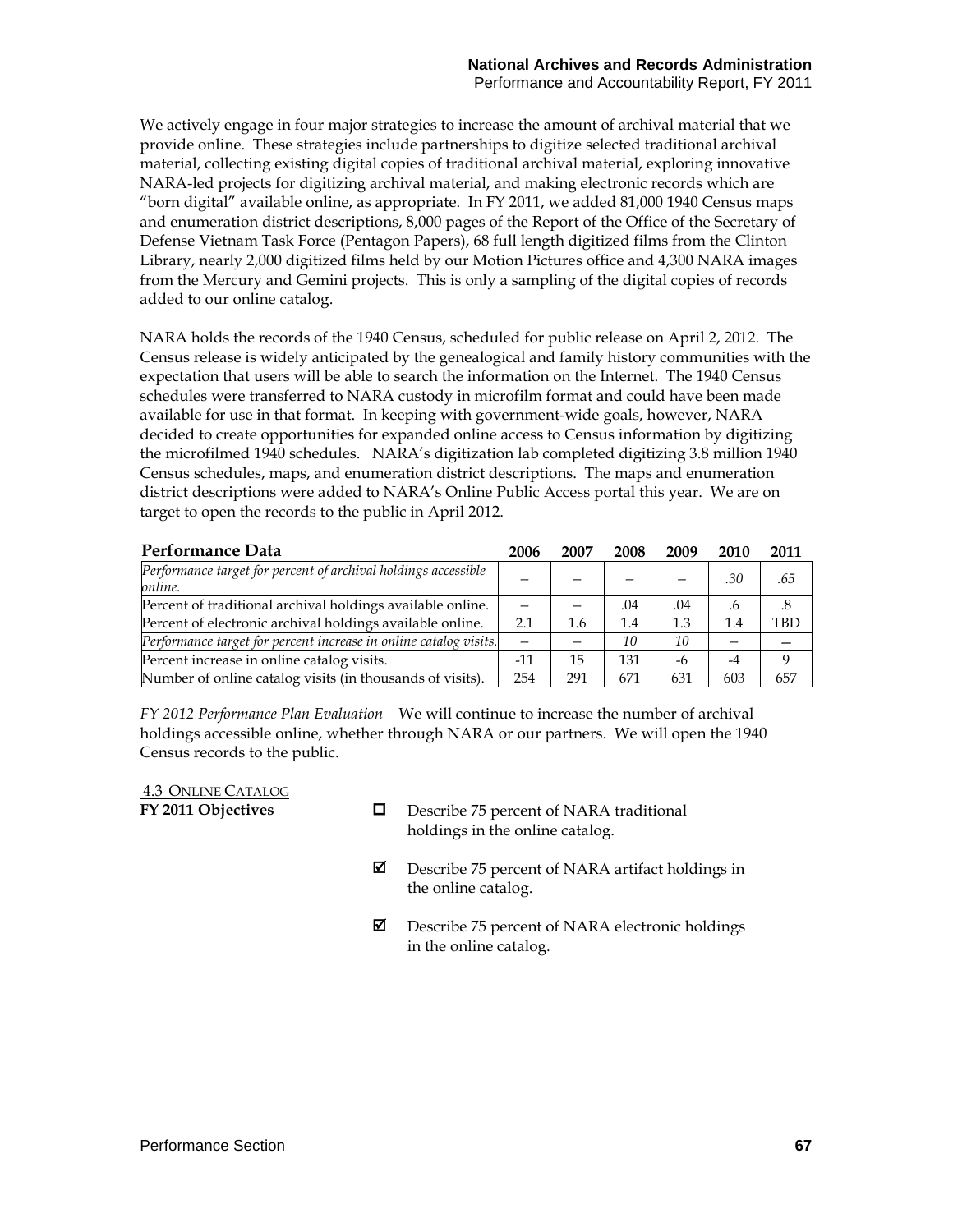**Results** state and the described 71 percent of NARA traditional holdings in the online catalog. We described 78 percent of NARA artifact holdings in the online catalog.

> We described 96 percent of NARA electronic holdings in the online catalog.

*Discussion* NARA's online catalog provides descriptions of holdings, artifacts, and electronic records in the custody of the National Archives. The online catalog is a comprehensive, selfservice, catalog of descriptions of our nationwide holdings. The catalog contains more than 5 million descriptions and links to more than 400,000 digital images of some of our most sought after archival materials. Each year we progress to make more of our holdings accessible online, however, it is difficult to consistently improve due to the sheer volume of records received each year. We anticipate that full capacity of our current description system ranges between 8 and 10 million descriptions, and descriptive metadata received from our partners has already surpassed this limitation. In FY 2010, we awarded a contract for a new description tool that would provide for the addition to NARA's catalog of all metadata and images created by our partners. We are developing the next generation descriptive service that will allow us to add millions of descriptions and digital objects to the online catalog.

We began using new software that allowed us to reduce the time needed to prepare images for the catalog by 90 percent. This time savings enabled us to increase the number of digital objects in the catalog by over 160 percent. Additional storage to provide access to the digital copies created at NARA, and eventually, to those created through our digitization partnerships is needed. As part of OPA, we procured a storage solution and will be working with the new ERA operations and maintenance contractor to develop processes to add new digital content in FY 2012.

| Performance Data                                                                           | 2006 | 2007 | 2008 | 2009 | 2010 | 2011 |
|--------------------------------------------------------------------------------------------|------|------|------|------|------|------|
| Performance target for traditional holdings in an<br>online catalog.                       | 50   | 55   | 60   | 65   | 70   | 75   |
| Percent of traditional holdings in an online<br>catalog.                                   | 51   | 56   | 64   | 70   | 70   | 71   |
| Number of traditional holdings described in an<br>online catalog (millions of cubic feet). | 1.7  | 1.9  | 2.4  | 2.7  | 2.8  | 3.0  |
| Number of traditional holdings in NARA<br>(millions of cubic feet). *                      | 3.3  | 3.3  | 3.7  | 3.9  | 4.0  | 4.2  |
| Performance target for artifact holdings in an online<br>catalog.                          | 50   | 55   | 60   | 65   | 70   | 75   |
| Percent of artifact holdings in an online catalog.                                         | 57   | 57   | 61   | 74   | 78   | 78   |
| Number of artifact holdings described in an<br>online catalog (thousands of items).        | 309  | 309  | 353  | 465  | 466  | 466  |
| Number of artifact holdings in NARA<br>(thousands of items).                               | 544  | 544  | 582  | 628  | 600  | 600  |
| Performance target for electronic holdings in an<br>online catalog.                        | 20   | 55   | 60   | 65   | 70   | 75   |
| Percent of electronic holdings in an online<br>catalog.                                    | 98   | 99   | 98   | 95   | 96   | 96   |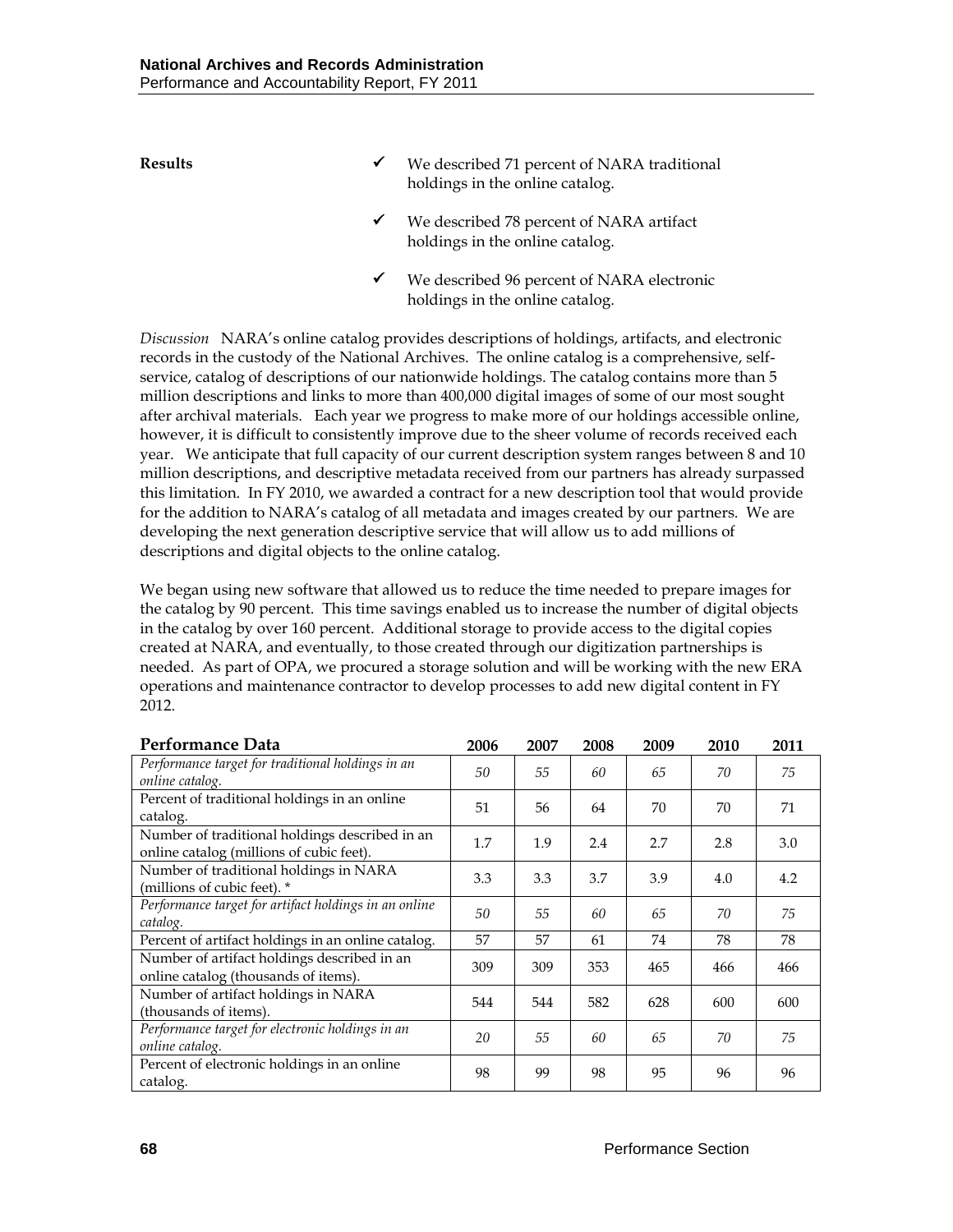| Number of electronic holdings described in an<br>online catalog (billions of logical data records). | 4.5 | 4.7 | 5.4 | 6.4 | 6.7 | 6.9 |
|-----------------------------------------------------------------------------------------------------|-----|-----|-----|-----|-----|-----|
| Number of electronic holdings in NARA<br>(billions of logical data records).                        | 4.6 | 4.7 | 5.5 |     | 6.9 | 72  |
| Number of online catalog users (in thousands of<br>visits).                                         | 254 | 291 | 671 | 631 | 603 | 657 |

*\* The figures for traditional holdings are less than reported in previous years by about 3,600 cubic feet (1/10th of 1 percent) due to the re-allocation of a collection stored at the Library of Congress.*

*FY 2012 Performance Plan Evaluation*We will continue to expand our online holdings and the percentage of our holdings described in our online catalog. The new description tool will be available to staff, replacing the existing data entry system for the online catalog. We will expand OPA's storage capacity.

| 4.4 WEB SITES<br>FY 2011 Objectives                                             |   | Improve NARA's score against the benchmark<br>for excellence by 3 percentage points.         |
|---------------------------------------------------------------------------------|---|----------------------------------------------------------------------------------------------|
|                                                                                 |   | Implement Archives.gov in new content<br>management system.                                  |
| <b>Results</b><br>"The site index. It cuts my search<br>time to minimal. Nicely | ✔ | We successfully launched a redesigned<br>Archives.gov website.                               |
| organized"                                                                      | ✔ | We launched NARA@work, NARA's internal<br>web site, in the new content management<br>system. |

*Discussion* NARA measures our success in providing excellent web sites to ensure our customers experience straightforward and effortless access to our services and information. We use the American Customer Satisfaction Index (ACSI) to determine how satisfied our online customers are with our web sites. The ASCI helps us to measure satisfaction by customer groups (e.g. genealogists, veterans, educators, students, etc.) and use this valuable feedback to understand their experience on our web sites. We identify customer-focused strategies to develop, modify, or remove web content to improve customer satisfaction levels. We apply this benchmark for excellence to our *archives.gov* web site and compare it against other Federal Government portal sites as a gauge to understand how we compare to other agencies.

We launched the redesigned *archives.gov* web site in early FY 2011. Past history shows that satisfaction scores typically go down immediately after a redesign as customers become acquainted with the new design. We noticed a decline in our third quarter where our score dropped to 69 percent, lowering our average to 72 percent. Contrary to the score results, we won the 2011 ClearMark award in the category of dynamic media - public sector. We were recognized for clearly identifying key audiences, for having a simple to use site, easy access to top tasks, and having a clean look and feel.

The survey invitation to assess customer satisfaction of our public web site presents randomly to two percent of visitors who view three or more pages. Dissatisfaction is noted among our veteran customers seeking to obtain their military service records primarily through eVetRecs. Feedback indicates that there may be difficulty in using the application. We will monitor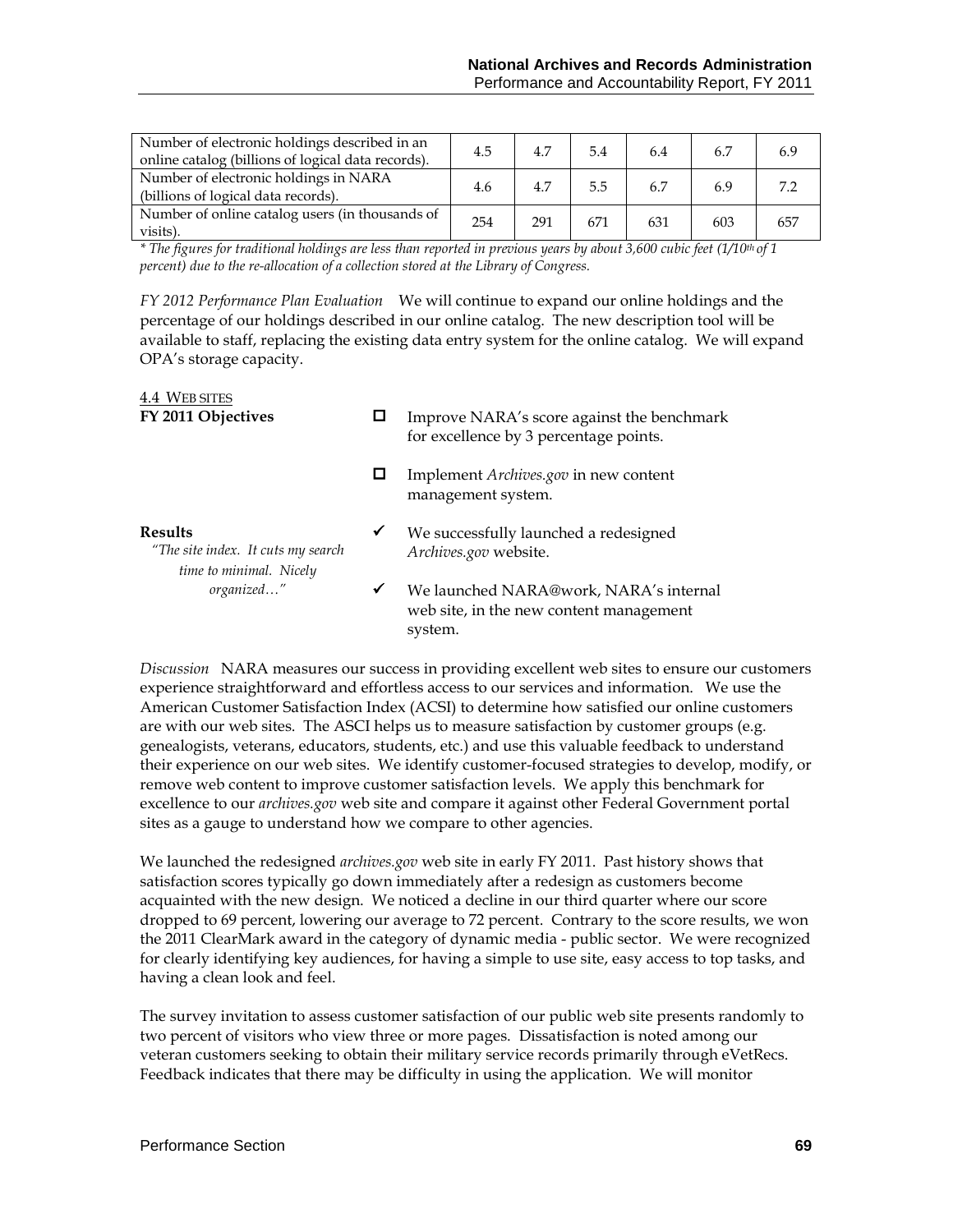customer feedback to determine if the newness of the site is a factor in our decreased score, or if other factors, account for this feedback.

| Performance Data                                                                                             | 2006   | 2007   | 2008                  | 2009   | 2010   | 2011   |
|--------------------------------------------------------------------------------------------------------------|--------|--------|-----------------------|--------|--------|--------|
| Online visits to NARA's web sites (in thousands).                                                            | 31.897 | 34,871 | 37.807                | 37.470 | 39.036 | 33,600 |
| Performance target NARA web site scores as percent of<br>benchmarked score for other Federal web sites.      |        |        | Establish<br>baseline | 67     | 72     | 75     |
| Percentage point improvement in web sites scores.                                                            |        |        |                       |        |        | $-2$   |
| Web sites score at or above the benchmark for<br>excellence as defined for Federal government web<br>sites.* | 69     | 67     | 66                    | 69     | 74     | 72     |

*\* Website score reflects data up through the third quarter. Fourth quarter ACSI data is typically available in December.*

*FY 2012 Performance Plan Evaluation* To improve workflow we will implement *archives.gov* in a new content management system. NARA@work will be redesigned to reflect the transformed agency structure.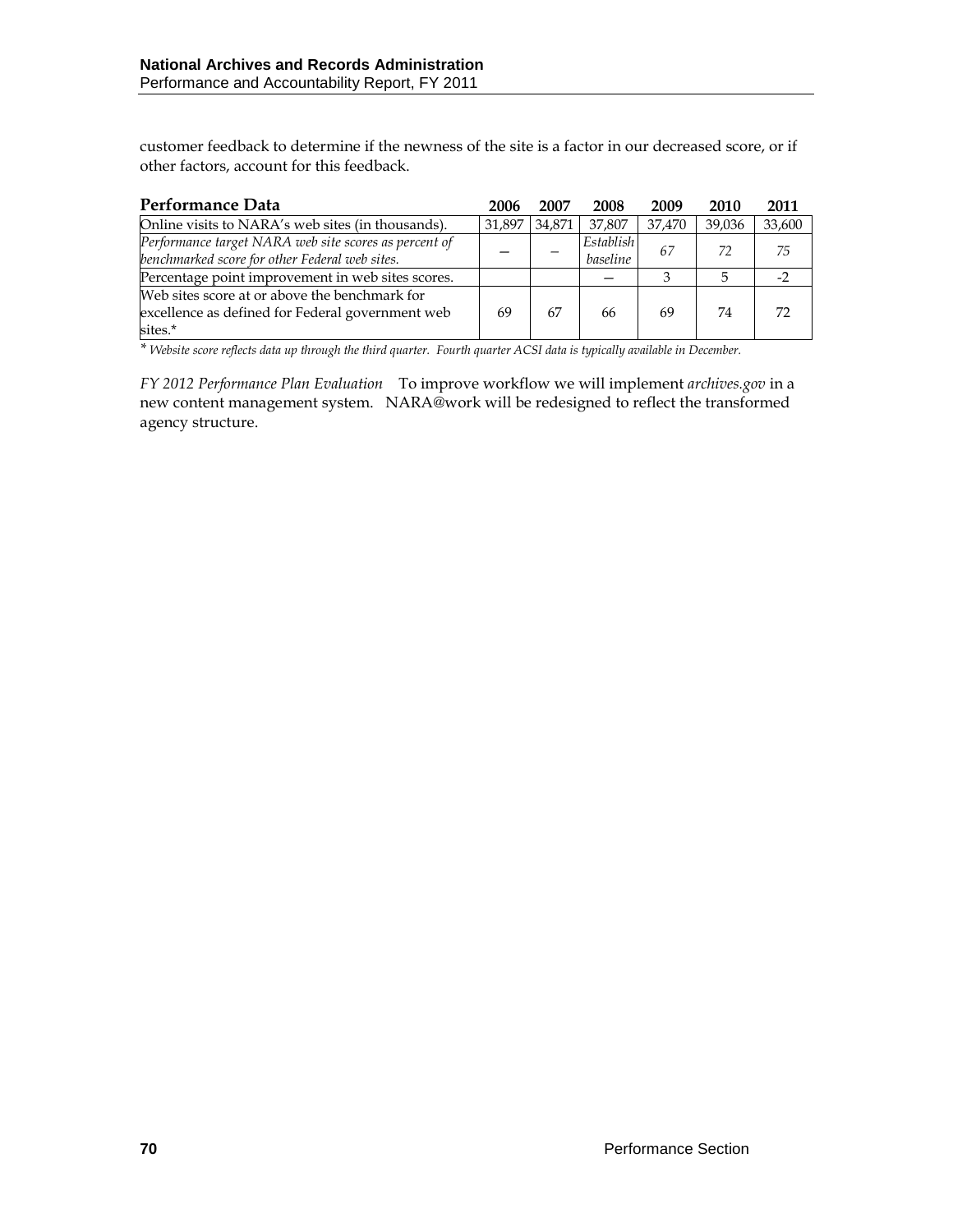# **Strategic Goal 5: Civic Literacy**

# *We will increase access to our records in ways that further civic literacy in America through our museum, public outreach, and education programs*

| Long-Range<br><b>Performance Targets</b>                                                              |   | 5.1. By 2016, 90 percent of NARA's visitors are<br>satisfied with their visit experience.                                                                                                                                         |
|-------------------------------------------------------------------------------------------------------|---|-----------------------------------------------------------------------------------------------------------------------------------------------------------------------------------------------------------------------------------|
|                                                                                                       |   | 5.2 By 2016, a minimum of 85 percent of<br>NHPRC-assisted projects produce the results<br>required, employing rigorous standards and<br>milestones approved by the Commission.                                                    |
| 5.1 CUSTOMER SATISFACTION WITH OUR PROGRAMS                                                           |   |                                                                                                                                                                                                                                   |
| FY 2011 Objectives                                                                                    | О | 86 percent of NARA education program visitors<br>are satisfied with their visit.                                                                                                                                                  |
|                                                                                                       | □ | 86 percent of NARA exhibit visitors are satisfied<br>with their visit.                                                                                                                                                            |
|                                                                                                       | ☑ | 86 percent of NARA public program visitors are<br>highly satisfied with their visit.                                                                                                                                              |
|                                                                                                       | □ | Identify and establish priorities on<br>recommendations from FY 2010 AASLH study<br>results.                                                                                                                                      |
|                                                                                                       | П | Identify and establish priorities on<br>recommendations from longitudinal study of the<br>Public Vaults.                                                                                                                          |
| <b>Results</b><br>"Best interactive history site I've<br>seen in awhile!"                             | ✓ | We have more than 10,000 registered users using<br>DocsTeach.                                                                                                                                                                     |
| "What a blessing to all generations<br>past and present to have this history<br>preserved."           | ✓ | We reached an 89 percent overall satisfaction<br>rateby museum visitors with their visit to the<br>exhibits at the National Archives Building based<br>on results from the AASLH Survey coupled with<br>the Public Vaults Survey. |
|                                                                                                       | ✔ | We met the expectations of nearly 100 percent of<br>visitors rating our public programs.                                                                                                                                          |
|                                                                                                       |   | We analyzed the results of the FY 2010 AASLH<br>survey.                                                                                                                                                                           |
| "I consider the Digital Vaults to be an<br>effective way to engage students with<br>change over time" | ✓ | We received the results for the Public Vaults<br>survey where feedback was compared to a study<br>completed five years earlier.                                                                                                   |

*Discussion:* Our monthly workshop, *The Federal Register: What It Is and How To Use It,"* is a means of educating the public and Federal agency regulation-writers about the Federal regulatory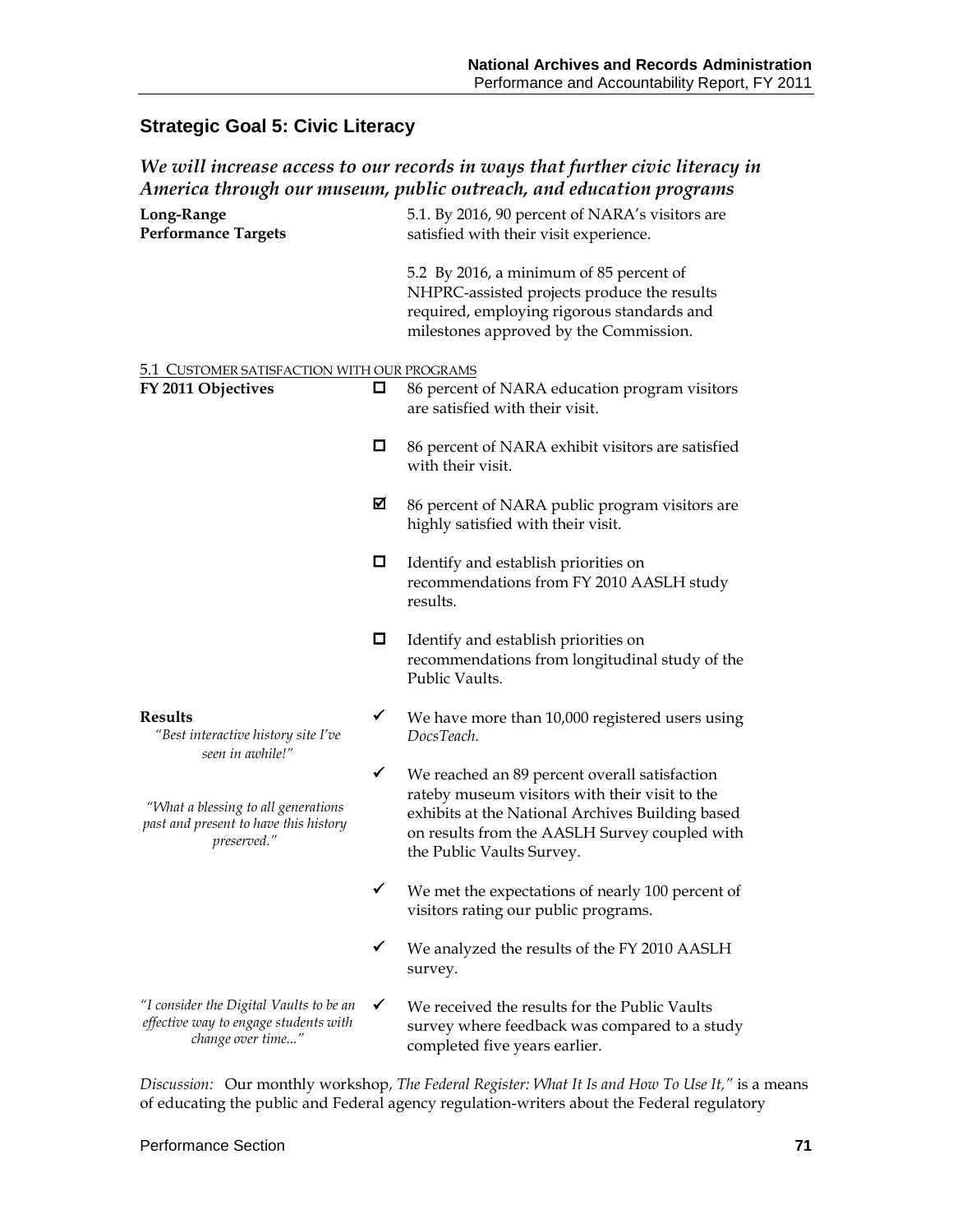process embodied in the Federal Register Act and the Administrative Procedure Act, with an aim towards increasing participation in the notice-and-comment process, and improving regulationwriting.

The Presidential Libraries play a vital role in promoting an understanding not only of the Presidency, but also American history and democracy. Our Presidential Libraries host robust museum, outreach, and education programs. From Hoover through Clinton, the museums offer thought-provoking and entertaining permanent exhibits that combine documents and artifacts, photographs and film to immerse visitors in the sights and sounds of the past. While each Library has its own unique initiatives, they also collaborate on system-wide efforts to educate the public. The Libraries create programs for the public and student classrooms centered around such topics as presidential decision making. Throughout our Libraries we conduct special workshops and teacher outreach programs, and programs for adults and families.

The Presidential Libraries support open government through a variety of social media tools that encourage two-way conversations with our audiences. Web 2.0 tools in use include social networking sites, blogging, microblogging, media sharing, and a mobile application that all serve to extend online and mobile access to the Presidential Libraries. Simultaneously, these communication channels provide more opportunities for the public to learn about Presidential Library holdings, public programs, and educational content.

We want to gain insight to the degree in which our exhibits and programs have had a meaningful impact on visitors and participants. We received feedback on two surveys in FY 2011—the AASLH survey and a longitudinal survey of our Public Vaults. The AASLH survey focused on the visitor experience and the degree to which our exhibits and programs have had a meaningful impact. Initial review suggests that while overall performance remains strong, there are areas of improvement to be explored—especially in how we communicate with our visitors.

The longitudinal survey compared feedback with the previous study of the Public Vaults completed five years earlier. We are on schedule to complete analysis of the data in early FY 2012 and adjust business practices to improve visitor experience and satisfaction rates, if the data suggests a need.

Data from the FY 2011 AASLH survey coupled with the Public Vaults survey reveal that most museum visitors are satisfied with their visit to the exhibits and satisfaction significantly increases when the Public Vaults are included in the visit. The data indicates that the public feels more welcomed, has an improved perception of staff and volunteers, shows increased satisfaction with navigating the facility, and suggests that visitors' wait times to enter the building and the Rotunda have decreased. The ratings also increased in several areas because visitors were stimulated, learned new information, and felt the exhibits and materials were trustworthy. We will closely analyze the results to identify indicators for improvement. To improve the overall satisfaction level, we are taking measures now to gather more specific feedback from visitors in key areas in FY 2012. We want to understand, for example, what people learned, how they felt about the overall presentation, and their reactions to the exhibits. Obtaining this information will enable us to better understand visitors' expectations. In addition, the National Archives Experience Phase II is a project to create space for a new exhibit gallery at the National Archives in Washington, DC. With renovations planned for the research center and exhibit gallery in the next two years, we expect to significantly improve the experience of our visitors.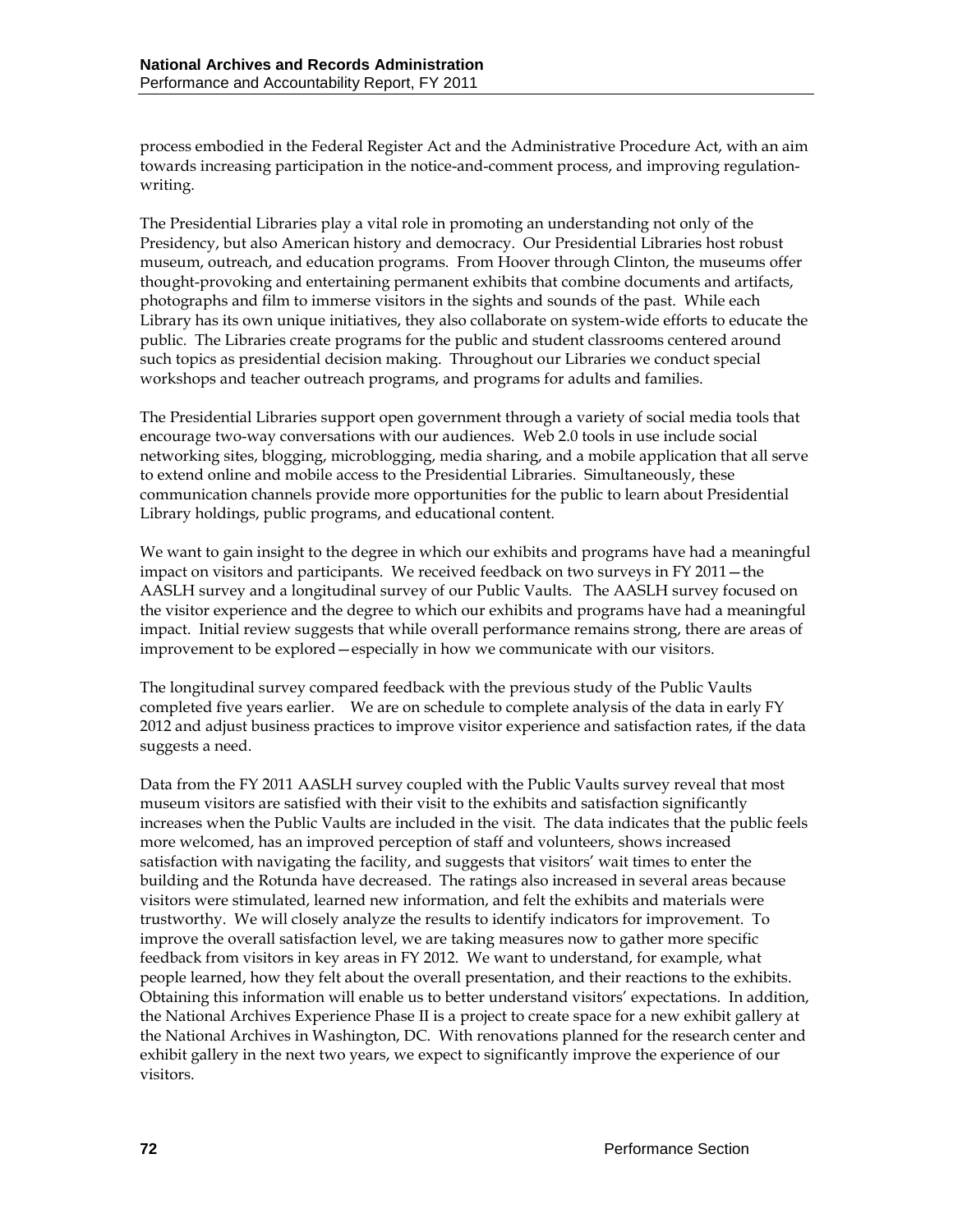| Performance Data                                                                                        | 2006 | 2007 | 2008 | 2009 | 2010 | 2011 |
|---------------------------------------------------------------------------------------------------------|------|------|------|------|------|------|
| Number of physical visitors to NARA museums,<br>exhibits, research rooms and programs (in<br>millions). | 3.1  | 3.2  | 3.2  | 3.6  | 3.6  | 4.0  |
| Percentage of NARA education program visitors<br>satisfied with their visit.                            |      |      |      |      | 85   | 86   |
| NARA education program visitors satisfied with<br>their visit.                                          |      |      |      |      |      |      |
| Percentage of NARA exhibit visitors satisfied with<br>their visit.                                      |      |      |      |      | 85   | 86   |
| NARA exhibit visitors satisfied with their visit.                                                       |      |      |      |      |      |      |
| Percentage of NARA public program visitors satisfied<br>with their visit.                               |      |      |      |      | 85   | 86   |
| NARA public program visitors satisfied with their<br>visit.                                             | 96   | 96   | 97   | 97   | 99   | 99   |

*FY 2012 Performance Plan Evaluation*We will implement prioritized recommendations from the FY 2010 AASLH study results and recommendations from the 2011 longitudinal study of the Public Vaults. We will complete renovations to the research center as part of National Archives Experience Phase II renovation activities.

#### 5.2 NHPRC-ASSISTED PROJECTS

| FY 2011 Objectives                                                                                                                                        | М | 85 percent of all NHPRC-assisted grants produce<br>the results expected.                                                |
|-----------------------------------------------------------------------------------------------------------------------------------------------------------|---|-------------------------------------------------------------------------------------------------------------------------|
| Results<br>"Providing free online access to these<br>rare documents will help Americans<br>gain insight into critical figures who<br>created our country" | ✔ | Nearly 84 percent of all NHPRC-assisted grants<br>successfully reached their goal and produced the<br>results expected. |

*Discussion:* The National Historical Publications and Records Commission (NHPRC), a statutory body affiliated with the National Archives, supports a wide range of activities to preserve, publish, and encourage the use of documentary sources relating to the history of the United States. The NHPRC grant programs fund projects that promote the preservation and use of America's documentary heritage essential to understanding our democracy, history, and culture.

In FY 2011, the NHPRC closed 98 grant projects with an 84 percent success rate. The NHPRC employs a rigorous competitive review process to determine which projects receive funds. Grant recipients come from a host of communities including colleges and universities, state, local, and tribal government archives, and nonprofit organizations. Grant projects typically range in duration from one to three years; therefore, grants awarded in any given year will not yield results until the following year at the earliest.

The NHPRC is challenged with managing grantee performance of typically more than 260 ongoing projects at any given time. To meet the challenge of managing performance of projects at various stages in the grant process, the NHPRC continues to seek ways to improve communication—specifically to applicants and grantees—about NHPRC programs, specific performance objectives, and general expectations of all Federal grantees to continuously improve our success rate. The NHPRC also provides guidance and oversight of overall grant management requirements to ensure grantees understand the relationship between achieving project objectives and careful financial management. In FY 2011, we introduced new guidance to enhance grantees' capacity to meet their performance and financial management requirements.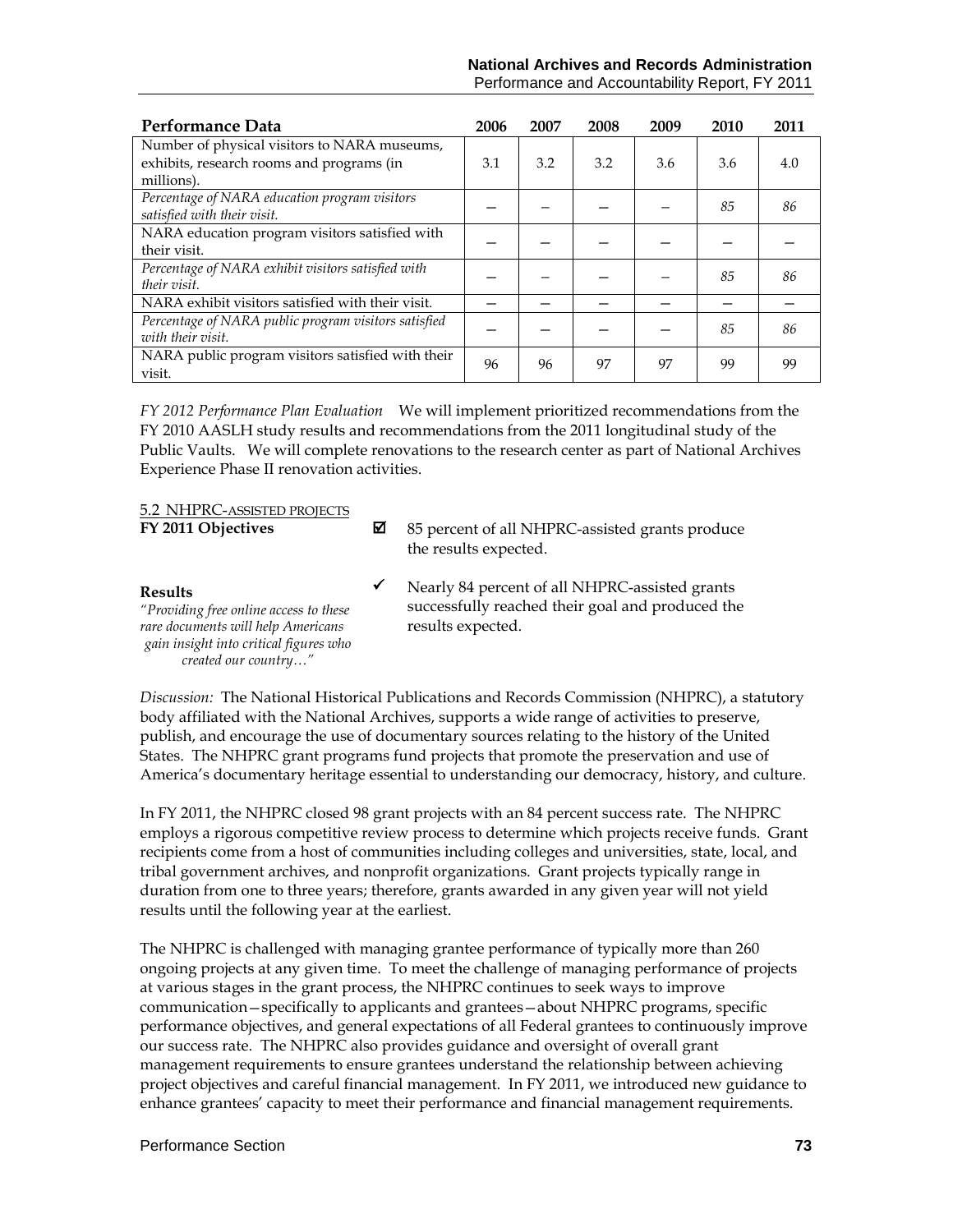In FY 2011, a total of 61,500 cubic feet of archival collections were preserved by NHPRC funded projects. The NHPRC also supported the publication of six volumes of documentary editions. In addition, an electronic records project that developed a preservation strategy for 1.2 million logical data records was completed.

The NHPRC continues to develop the web resource, *Founders Online*, a multi-year undertaking to place online over 170,000 historical documents from the nation's Founding Era. When completed in FY 2015, the public will be able to access the full, annotated transcriptions of the papers of John Adams, Benjamin Franklin, Alexander Hamilton, Thomas Jefferson, James Madison, and George Washington. Our principal partner, the University of Virginia, is gathering materials, designing a user-friendly website, and testing it with users. A preliminary version of the website will be available to the public in June 2012.

| Performance Data                                                                             | 2006 | 2007 | 2008 | 2009 | 2010 | 2011 |
|----------------------------------------------------------------------------------------------|------|------|------|------|------|------|
| Performance target for percent of all NHPRC-assisted grants<br>produce the results expected. |      |      |      |      |      | 85   |
| Percent of all NHPRC-assisted grants produce the results<br>expected.                        | 88   | 86   | 81   | 82   | 92   | 84   |

*FY 2012 Performance Plan Evaluation* We expect to launch the public version of the Founders Online website [\(www.founders.archives.gov\)](http://www.founders.archives.gov/) by June 2012.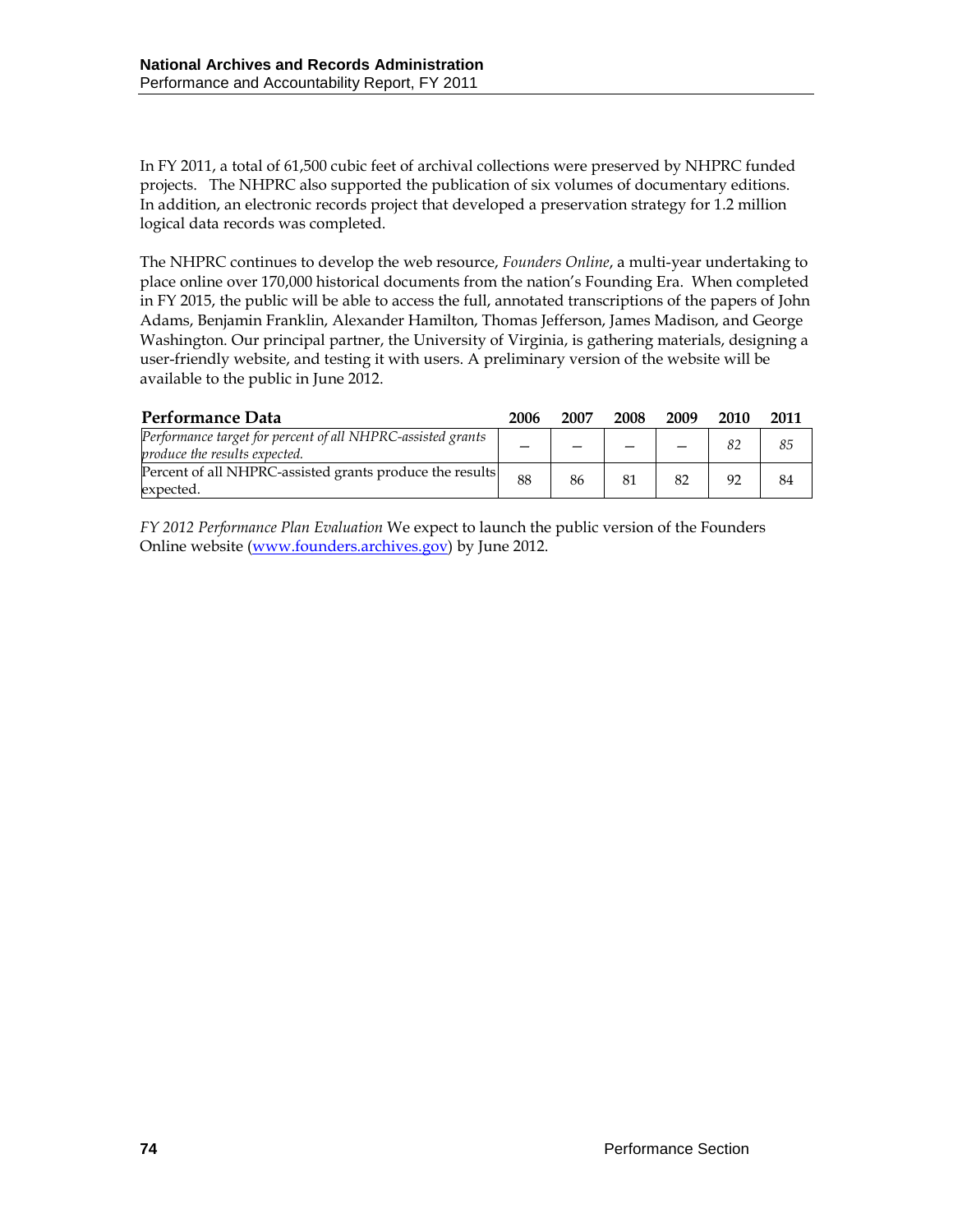### *Strategic Goal 6: Infrastructure*

| To well equip infinite to move the changing needs of our ensembles |   |                                                                                                                                |  |  |  |
|--------------------------------------------------------------------|---|--------------------------------------------------------------------------------------------------------------------------------|--|--|--|
| Long-Range<br><b>Performance Targets</b>                           |   | 6.1. By 2016, 95 percent of employees possess the<br>core competencies that were identified for their<br>jobs.                 |  |  |  |
|                                                                    |   | 6.2. By 2016, the percentages of NARA<br>employees in underrepresented groups match<br>that of the Civilian Labor Force (CLF). |  |  |  |
|                                                                    |   | 6.3. By 2016, 60 percent of NARA's positions are<br>filled within 80 days.                                                     |  |  |  |
|                                                                    |   | 6.4 By 2016, NARA's telework rate is 100 percent<br>of the Federal Government average rate.                                    |  |  |  |
|                                                                    |   | 6.5 By 2016, public network applications are<br>available 99 percent of the time.                                              |  |  |  |
| <b>6.1 DEVELOPING EMPLOYEES</b><br>FY 2011 Objectives              | 0 | Maintain 95 percent of staff development plans<br>linked to strategic outcomes.                                                |  |  |  |
|                                                                    | 0 | Maintain 95 percent of employee performance<br>plans linked to strategic outcomes.                                             |  |  |  |
|                                                                    | ⊠ | Identify core competencies for 60 percent of<br>NARA's occupations.                                                            |  |  |  |
| <b>Results</b>                                                     | ✔ | We maintained 75 percent of staff development<br>plans linked to strategic outcomes.                                           |  |  |  |
|                                                                    | ✔ | We maintained 91 percent of employee<br>performance plans linked to strategic outcomes.                                        |  |  |  |
|                                                                    | ✓ | We identified core competencies for nearly 61<br>percent of NARA's occupations.                                                |  |  |  |

*We will equip NARA to meet the changing needs of our customers*

*Discussion:* Each year we align employee performance plans and staff development plans to our agency's mission and strategic goals. These plans document the connection between the work of an employee and how it ties, either directly or indirectly to the agency's mission, and in large part, to the NARA Strategic Plan.

Staff use the development plans to identify training requirements, navigate career paths, experience different parts of the organization, understand Government operations, or close or narrow skill gaps in core competencies. Having the internal staff capabilities to execute the strategies in our strategic plan is vital to the success of the plan and the achievement of our mission. However, in FY 2011, we did not meet our targets for all staff to have performance plans and staff development plans because of the significant movement of staff during NARA's restructuring.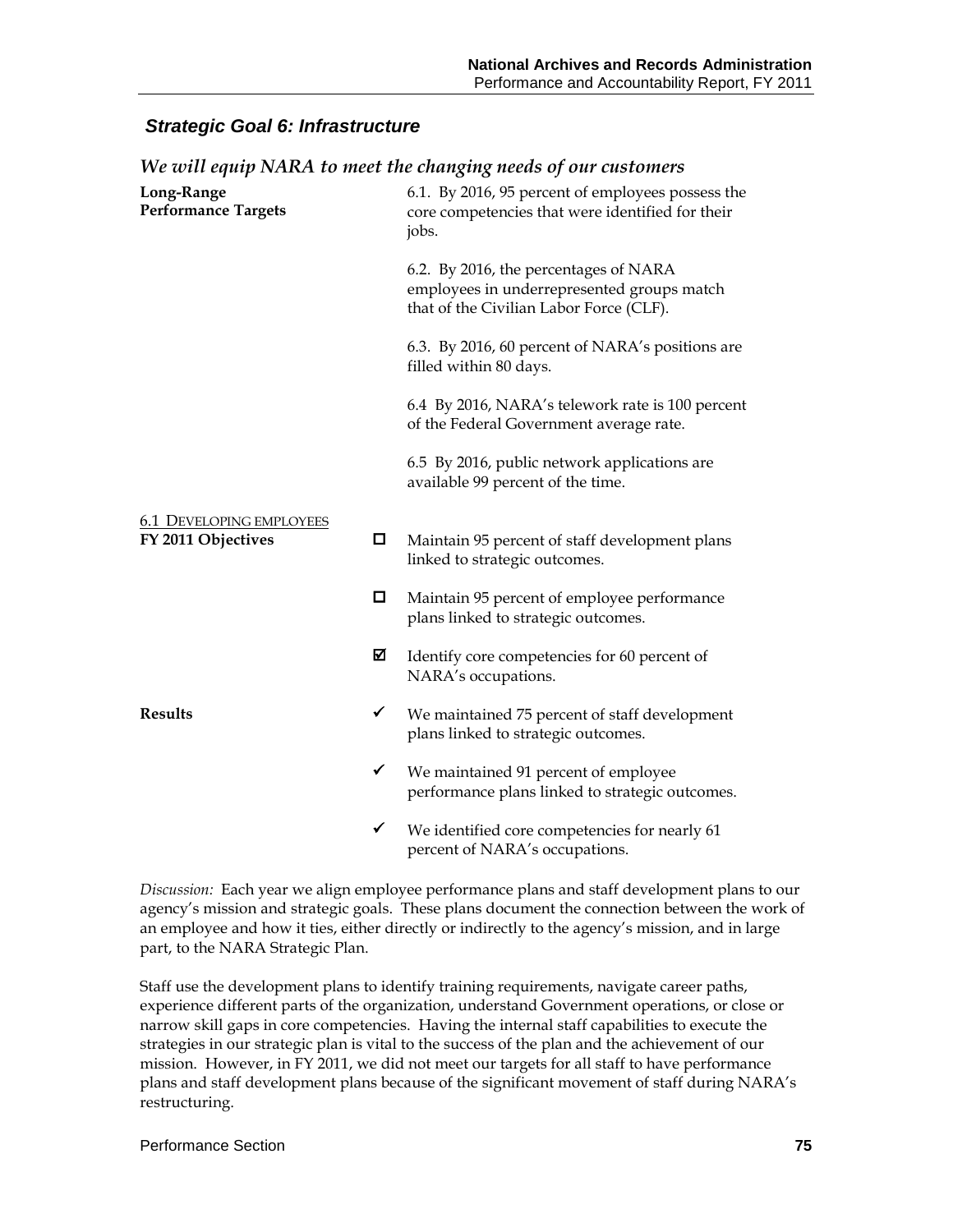To ensure that we have the staff capacity that we need both now and in the future, we are systematically examining NARA's mission critical occupations and using this as the groundwork to improve many human capital functions. As competency requirements are identified, we use them as the basis for recruitment, selection, performance management, training, succession planning, and staff development.

For NARA, competency models describe the set of skills, knowledge, and abilities necessary for successful performance in a given job. We developed competency based assessments using tools such as occupational questionnaires and interview guides. We found that implementing tools such as these expedites assessments and postings. Our initial competency work focused on competency models for mission critical occupations in the archival series. In FY 2011, we expanded our competency development work to other critical positions. We developed a comprehensive rollout plan to prioritize competency modeling work throughout FY 2012 and beyond. Adhering to an aggressive schedule, we held numerous competency modeling focus groups and developed competency models and assessment content for NARA occupations across the agency. Our experiences last year taught us ways to improve and streamline the competency modeling process. Leaders throughout the agency are enthusiastic about the potential to decrease the time-to-hire based on the availability of assessments. Competency modeling allows us to increase efficiency, consistency, and continuity across our human resource systems, while also enabling NARA to identify and close the gaps between the competencies employees possess with those required for a job.

| Performance Data                                                                                                     | 2006  | 2007  | 2008  | 2009  | 2010  | 2011  |
|----------------------------------------------------------------------------------------------------------------------|-------|-------|-------|-------|-------|-------|
| Performance target for percent of permanent staff having staff<br>development plans that link to strategic outcomes. | 95    | 95    | 95    | 95    | 95    | 95    |
| Percent of permanent staff having staff development<br>plans that link to strategic outcomes.                        | 76    | 96    | 88    | 67    | 71    | 75    |
| Number of permanent staff having staff development<br>plans that link to strategic outcomes.                         | 1.970 | 2.373 | 2.223 | 1.748 | 1.920 | 2,075 |
| Number of permanent staff who should have a staff<br>development plan.                                               | 2.579 | 2.481 | 2.516 | 2.598 | 2,693 | 2,751 |
| Performance target for percent of staff having performance<br>plans that link to strategic outcomes.                 | 95    | 95    | 95    | 95    | 95    | 95    |
| Percent of staff having performance plans that link to<br>strategic outcomes.                                        | 95    | 97    | 98    | 96    | 97    | 91    |
| Number of staff having performance plans that link to<br>strategic outcomes.                                         | 2,530 | 2,480 | 2,510 | 2,570 | 2,734 | 2,613 |

*FY 2012 Performance Plan Evaluation*NARA will continue to develop competency modeling and adhere to best practices that ensure high quality competency definitions and performance standards.

6.2 EQUAL EMPLOYMENT OPPORTUNITY

**FY 2011 Objectives**  $\Box$  Increase the number of employees in underrepresented groups relative to their representation in the CLF.

> $\Box$  Increase by 5 points the percent of positive responses to Annual Employee Survey (AES) questions referencing workforce diversity.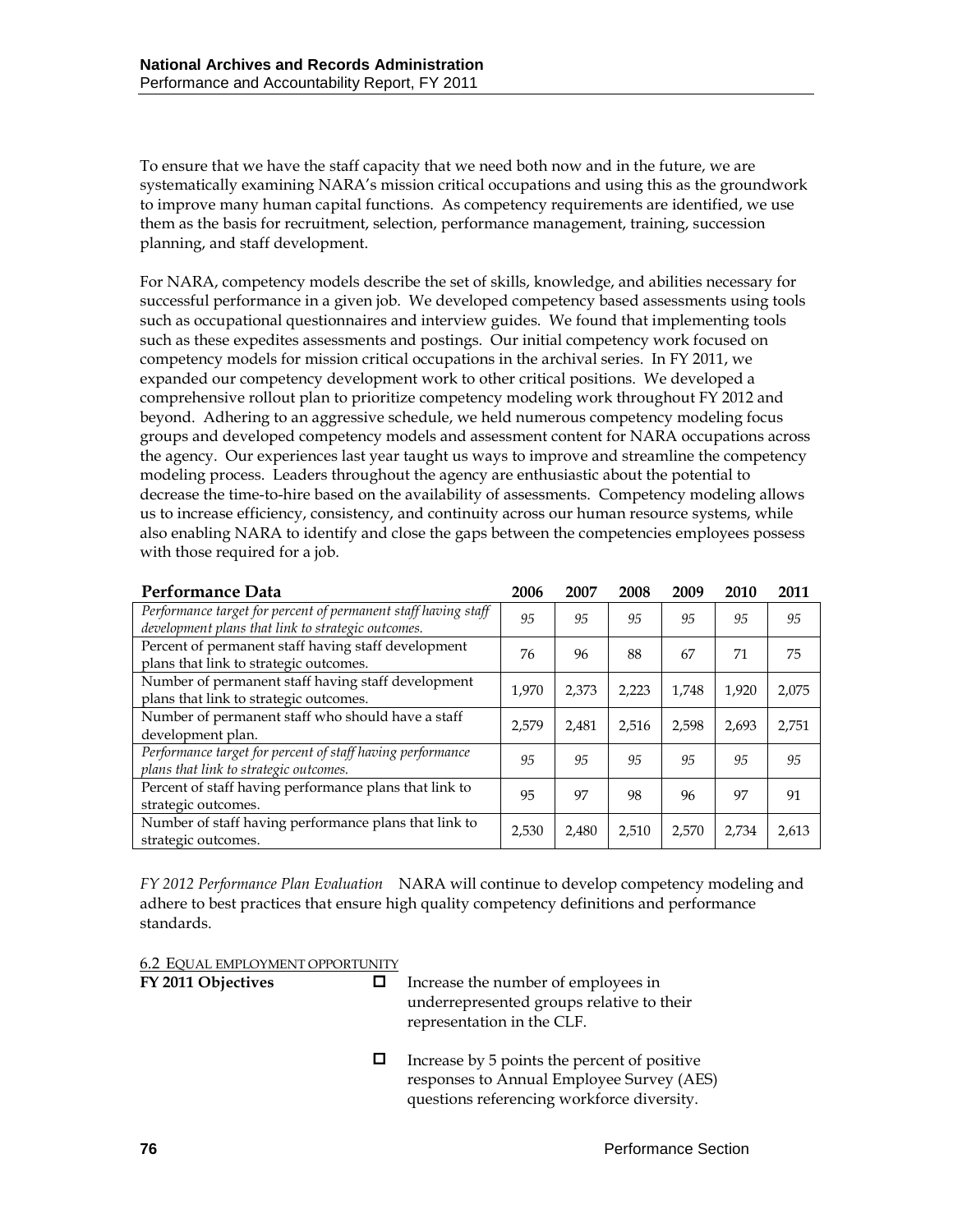- **Results**  $\checkmark$  The percent of employees in three underrepresented groups increased in their representation rates.
	- Our positive responses to Annual Employee Survey questions referencing workforce diversity improved by 0.61 percentage points.

*Discussion:* NARA strives to achieve a workforce that reflects the demographics of our nation's diverse workforce. This objective relates directly to a major goal in our Strategic Human Capital Plan, "Sustain a productive, diverse workforce and achieve results by valuing and recognizing performance in an environment in which all employees are encouraged to contribute." A diverse workforce enhances our agency by ensuring that we can draw from a variety of viewpoints and experiences to improve planning and actions we take to achieve our mission and goals. In our underrepresented groups (i.e. Women, Black/African American, Latino/Hispanic, Asian, Native Hawaiian /Pacific Islander, American Indian/Alaskan Native, and persons with targeted disabilities), we achieved modest increases in representation in three groups —Asians, Latinos/Hispanics, and American Indian/Alaskan Natives. The percentage increases have been marginal for these groups. In only one of these groups, American Indian/ Alaskan Native, we have met our target. We also met or exceeded our target for Blacks and Hawaiian/Pacific Islanders.

We continued to focus on improving our performance in hiring and promoting people in underrepresented groups through efforts to expand recruiting techniques. NARA's efforts in this area are guided by our annual Federal Equal Opportunity Recruitment Program (FEORP) plan. The FEORP contains multi-year strategic goals that together form the foundation of NARA's recruitment strategy for women and minorities. The plan also includes an annual Hispanic Employment Program plan, as mandated by the Office of Personnel Management. The FEORP plan contains 16 strategies designed to increase the number of women and minorities—especially Latino/Hispanics— who currently constitute 1.67 percent of our workforce. We continued with a program initiated several years ago through which we host interns for our Summer Diversity Internship Program, placing a particular emphasis on groups and organizations that support the Hispanic community. In addition, we established a "Diversity Champions" initiative this year, with 31 staff serving as Diversity Champions, who volunteer their time to help identify and attend local diversity recruitment and outreach events, and to make recommendations for improving NARA's diversity and outreach efforts.

NARA participates in the annual, government-wide Employee Viewpoint Survey administered by OPM as part of their ongoing effort to assess and improve human capital management in the Federal government. The survey is designed to measure Federal employees' perceptions about how effectively agencies are managing their workforces. Analysis shows that NARA employees continually express dissatisfaction in the area of promoting diversity in the workplace. We analyze the responses to four specific questions that reference workforce diversity to determine employee perception. This year, we witnessed a slight increase— 0.61 percent— in the rate of positive responses to diversity questions. Improving employee perceptions and attitudes about diversity is a complex and multi-faceted proposition that will require sustained effort over the course of many years. To strengthen NARA's focus on diversity, we created a Diversity and Inclusion Division within our Office of Human Capital. Our goal is to develop a diversity and inclusion strategic plan for the agency as well as launch a formal, agency-wide mentoring program. We also developed a strategic plan for the recruitment, hiring, and retention of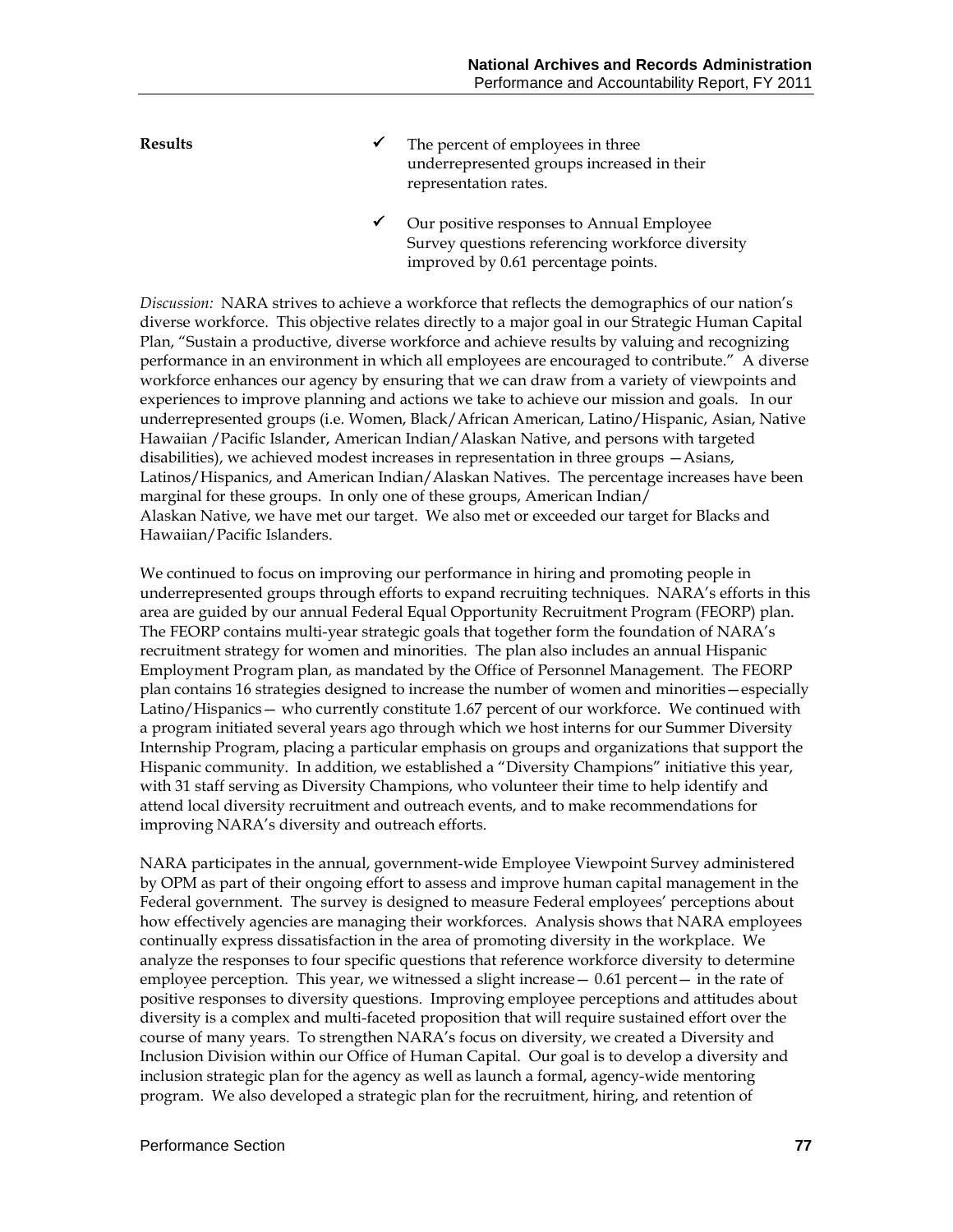individuals with disabilities. In an effort to fully engage managers and supervisors in NARA's diversity efforts, new critical elements focused on diversity were added to their responsibilities to help NARA build stronger working relationships between supervisors and employees and cultures of accountability for managing performance. We will continue to assess our progress and remain diligent in our efforts to create a workforce more reflective of the diversity of our nation.

| Performance Data                                                                   | 2006                     | 2007  | 2008         | 2009  | 2010  | 2011       |
|------------------------------------------------------------------------------------|--------------------------|-------|--------------|-------|-------|------------|
| Number of applicants.                                                              | 5,040                    | 4,690 | 5,559        | 6,362 | 6,803 | 8,735      |
| Number of applicants in underrepresented                                           | 1,790                    | 1,744 | 2,515        | 2,808 | 647   | <b>TBD</b> |
| groups.                                                                            |                          |       |              |       |       |            |
| Percent of applicants in underrepresented<br>groups.                               | 36                       | 37    | 45           | 44    | 23    | <b>TBD</b> |
| Number of qualified applicants.                                                    | 2,315                    | 2,857 | 3,099        | 3,735 | 4,027 | 6,678      |
| Percent of qualified applicants in<br>underrepresented groups.                     | 53                       | 42    | 52           | 48    | 31    | <b>TBD</b> |
| Number of best qualified applicants.                                               | $\overline{\phantom{0}}$ | 1,001 | 1,533        | 1,643 | 1,488 | 1,495      |
| Percent of best qualified applicants in<br>underrepresented groups.                |                          | 51    | 52           | 48    | 27    | <b>TBD</b> |
| Number of applicants hired.                                                        | 256                      | 236   | 334          | 309   | 199   | 116        |
| Percent of applicants hired in                                                     | 51                       | 50    | 49           | 57    | 44    | TBD        |
| underrepresented groups.                                                           |                          |       |              |       |       |            |
| Percent of Civilian Labor Force rate used to                                       |                          |       |              |       |       |            |
| determine if underrepresented groups met<br>employment target.                     | 80                       | 90    | 100          | 100   | 100   | 100        |
|                                                                                    |                          |       |              |       |       |            |
| Underrepresented groups of employees<br>meeting target (checkmark indicates target |                          |       |              |       |       |            |
| met or exceeded)                                                                   |                          |       |              |       |       |            |
| -Women                                                                             |                          |       |              |       |       |            |
| $-$ Black                                                                          |                          |       | $\checkmark$ | ✔     |       |            |
| -Latino-Hispanic                                                                   |                          |       |              |       |       |            |
| - Asian American                                                                   |                          |       |              |       |       |            |
| -Hawaiian/Pacific Islander                                                         |                          |       |              |       |       |            |
| - American Indian/Alaskan Native                                                   |                          |       | ✔            |       |       |            |
| -Targeted disability                                                               |                          |       |              |       |       |            |

*FY 2012 Performance Plan Evaluation*Improving performance in hiring and promoting people in underrepresented groups is an ongoing effort to achieve a workforce reflective of the society in which we live. When applying for NARA jobs, applicants are no longer using NARA's paper form where they have the option to answer questions about race, national origin, and gender. Instead, applicants are using OPM's online application, *USA Jobs.* We will work with OPM to capture this data to better understand the diversity of NARA's pool of applicants. We will develop a NARA Diversity and Inclusion Strategic Plan.

6.3 RECRUITING EMPLOYEES

- **FY 2011 Objectives**  $\Box$  40 percent of NARA's positions are filled within 80 days.
	- $\boxtimes$  Fully implement an automated hiring solution.
	- Implement NARA hiring reform action plan.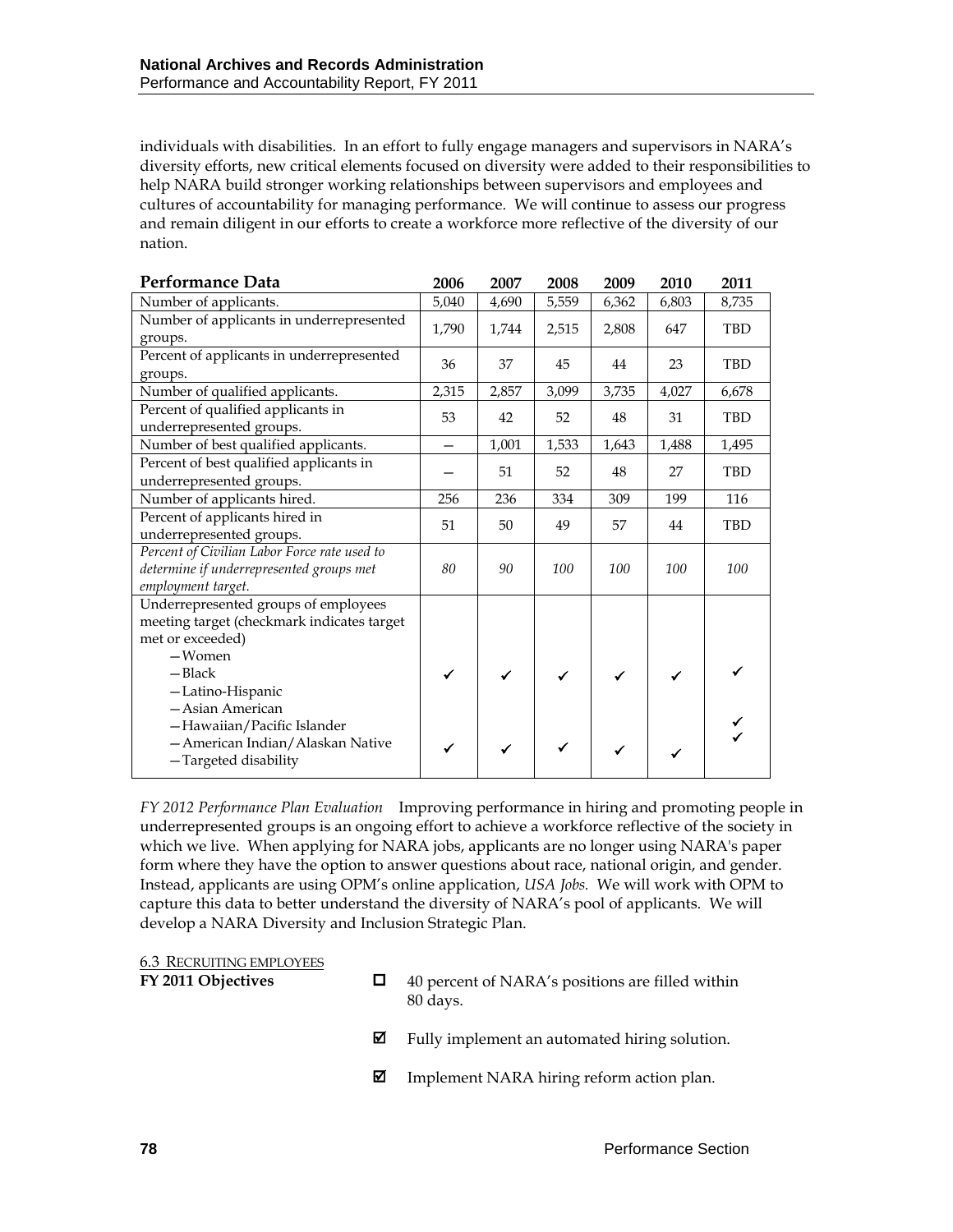- **Results We filled 9 percent of NARA's positions within** 80 days.
	- We fully implemented USA Staffing for NARA's automated hiring solution.
	- We successfully implemented NARA's hiring reform action plan.

*Discussion:* The Presidential Memorandum —*Improving the Federal Recruitment and Hiring Process*— issued by the Obama Administration, directed agencies to overhaul the way Federal Government recruits and hires the civilian workforce. As part of the Administration's agenda to implement comprehensive recruitment and hiring reform, agencies were specifically required to improve the quality and speed of the hiring process.

NARA strives to be a model for hiring efficiency and customer service among small Federal agencies. We implemented a hiring reform action plan that addresses all of the government-wide hiring reform requirements including improving the quality and speed of the hiring process, adopting streamlined hiring procedures, providing training for hiring managers and having hiring managers more involved in and accountable for the hiring process. An effective hiring process increases NARA's ability to reach the best talent in a competitive market. It mitigates the risk of lost opportunity, which happens when potential candidates accept positions elsewhere because of the lengthy hiring time.

The Federal standard for "time-to-fill" is 80 days, starting from the hiring manager's initial request to fill a vacancy to the employee's start date. NARA is committed to meeting this standard; however, we must continue to work to improve our current status. In 2011, it took an average of 144.2 days to fill a position. This is an improvement from our 2010 average of 152.2 days. To improve the hiring process, NARA fully implemented an automated hiring solution using *USA Staffing,* the Office of Personnel Management's (OPM) staffing tool. *USA Staffing,* a web-enabled software, completely automates NARA's recruitment, assessment, referral, and notification processes. This hiring solution transformed our manual, labor-intensive application process to a cost-effective, user-friendly hiring environment. It allows applicants to apply for NARA positions on-line and provides applicants with instant application acknowledgement and status updates. To further improve the hiring process, NARA is migrating to a new personnel system, *the Federal Personnel & Payroll System (FPPS),* hosted by the Department of the Interior (DOI) National Business Center (NBC), and *Quicktime*, an integrated payroll and timekeeping system. We also plan to pilot the use of Open Continuous announcements for high turnover positions at select NARA sites.

| Performance Data                                                             | 2006  | 2007  | 2008  | 2009  | 2010  | 2011  |
|------------------------------------------------------------------------------|-------|-------|-------|-------|-------|-------|
| Number of applicants.                                                        | 5.040 | 4,690 | 5,559 | 6,362 | 6,803 | 8,735 |
| Number of applicants hired.                                                  | 256   | 236   | 334   | 309   | 199   |       |
| Average number of days to fill position.                                     |       |       |       |       | 152.2 | 144.2 |
| Performance target for percent of NARA's<br>positions filled within 80 days. |       |       |       |       | 30    | 40    |
| Percent of NARA's positions filled within 80<br>days.                        |       |       |       |       | 12    |       |

*FY 2012 Performance Plan Evaluation*We will continue to improve the quality and speed of the hiring process.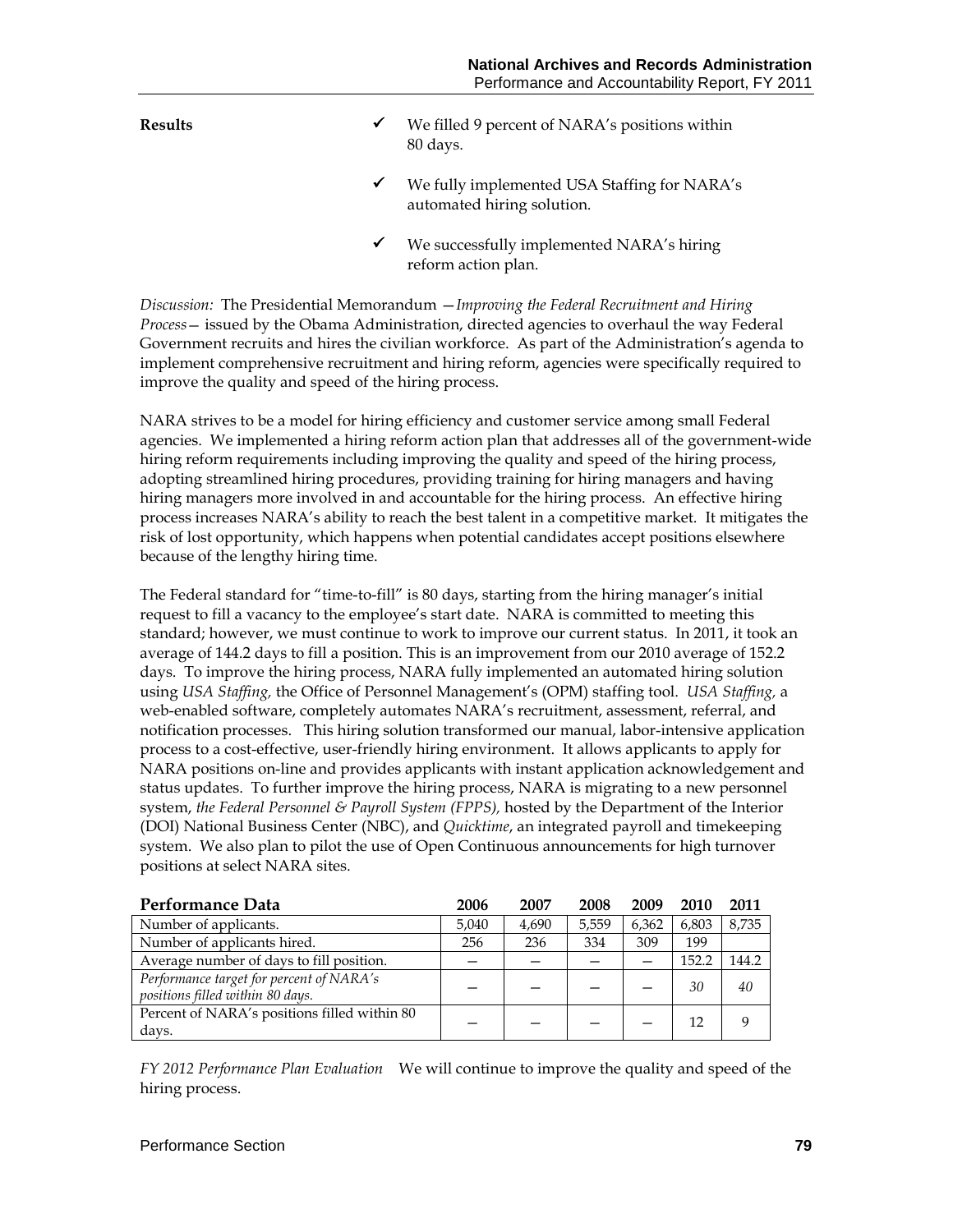| <b>6.4 NONTRADITIONAL WORK ARRANGEMENTS</b>                                        |              |                                                                                        |  |  |  |
|------------------------------------------------------------------------------------|--------------|----------------------------------------------------------------------------------------|--|--|--|
| FY 2011 Objectives                                                                 | ☑            | 15 percent of NARA's eligible staff participates<br>in the telework program.           |  |  |  |
| <b>Results</b><br>"I am able to have a solid day a<br>week of uninterrupted work." | $\checkmark$ | Twenty-three percent of NARA's eligible staff<br>participates in the telework program. |  |  |  |

*Discussion:* Non-traditional work arrangements are valuable tools to enhance the quality of employee work life. In addition, telework is a tool we can use to help recruit potential candidates, retain talented staff, and improve the productivity of our workforce. A significant number of NARA's staff are ineligible to telework due to the nature of their work. For example, staff that handle classified materials or are in positions that require face-to-face personal contact, are ineligible to participate. Of the 29 percent of staff that are eligible, 23 percent are participating.

In November 2010 we hired a Worklife Wellness Coordinator/Telework Program Manager. Following guidance of the Telework Enhancement Act, the Coordinator drafted a comprehensive telework directive, which will be revised in FY 2012. The directive will make the process, participation, and training easier to understand and follow for both employees and supervisors.

In an effort to better identify those *positions* that are eligible for telework (instead of those *employees* eligible), we will work to build a classification library and ensure that a statement is included in all newly developed or newly revised positions descriptions to indicate whether a *position* is eligible. After we migrate to a new personnel system, the Federal Payroll and Personnel System (FPPS) — a human resource information system— in April 2012, we will be able to identify specific work units that do not have reasonable telework participation rates and offer constructive intervention tactics.

| Performance Data                                                             | 2009 | 2010 | 2011  |
|------------------------------------------------------------------------------|------|------|-------|
| Percent of NARA's staff eligible to telework.                                |      | 28   | 26    |
| Performance target for percent of NARA's eligible staff in telework program. |      | 15   | 15    |
| Percent of NARA's eligible staff participating in the telework               |      | 16   | 23    |
| program.                                                                     |      |      |       |
| Number of telework hours worked by NARA employees (in                        |      | 63.8 | 112.9 |
| thousands).                                                                  |      |      |       |

*FY 2012 Performance Plan Evaluation*We will issue a revised telework directive and we will identify positions that are eligible for telework to more accurately track telework participation rates.

| <b>6.5 INFORMATION TECHNOLOGY</b> |  |
|-----------------------------------|--|
| FY 2011 Objectives                |  |

- **F** Public network applications are available 98.86 percent of the time.
- □ Conduct the Local Area Network (LAN) services review and implement upgrades as necessary.
- Conduct cloud-based pilot e-mail solution with GSA and OMB.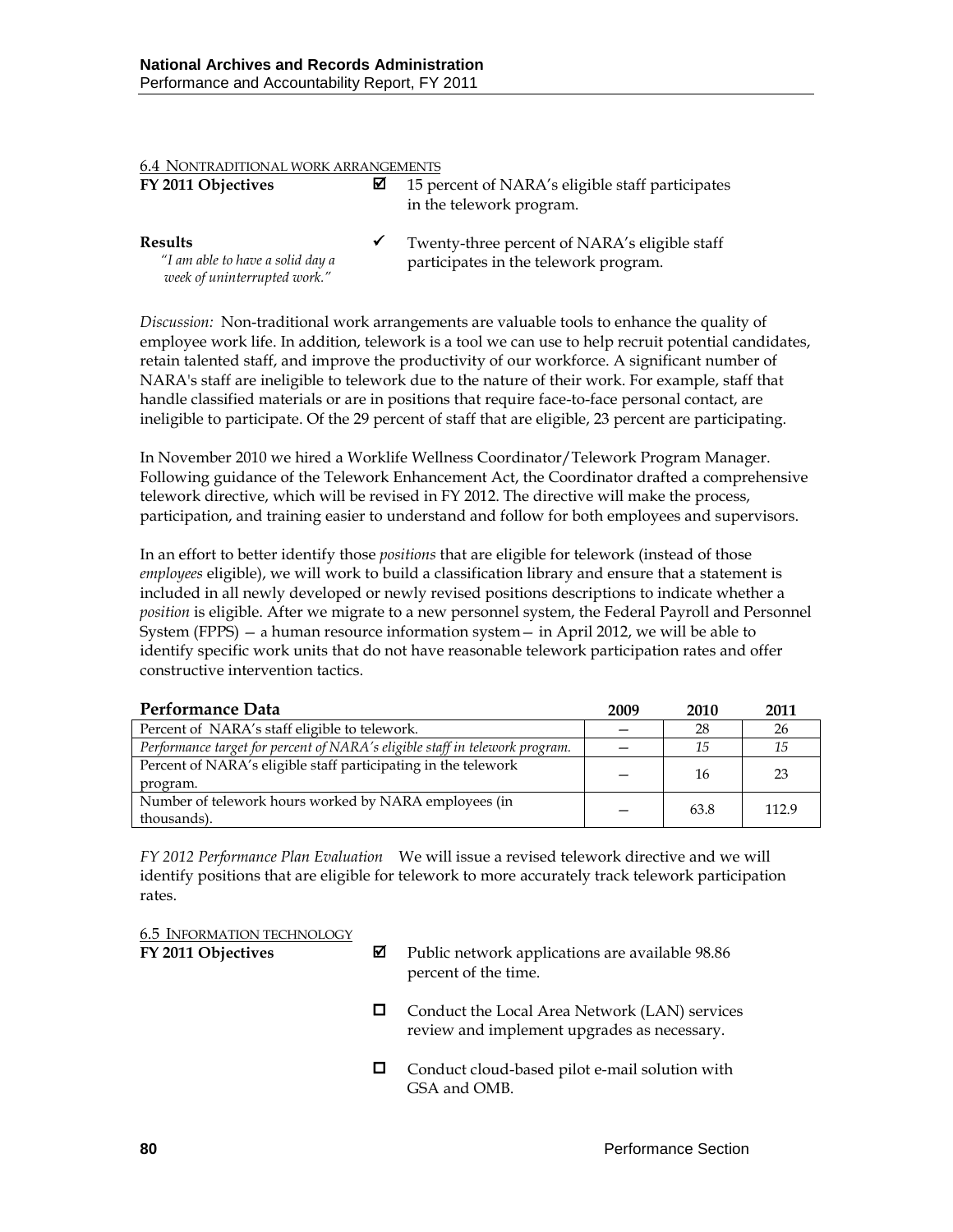- **Results**  $\checkmark$  Public network applications are available 99.6 percent of the time.
	- $\checkmark$  We upgraded our storage network infrastructure, NARA's server environment, and *Remedy*, the tool used to track our help desk work.
	- We explored partnership options to conduct the cloud-based pilot e-mail solution.

*Discussion:* We rely heavily on technology to conduct business with the public, to perform our jobs, and to facilitate communications. Our technological tools are essential resources that we use to communicate with our customers, provide access to digital records and research, and create venues for customers to visit our facilities and experience our exhibits through virtual worlds. The tools offer flexibility and consistency in work processes and operations.

NARA hosts several applications that are available to the public through the Internet. These systems support a variety of business applications and must be available to the public at all times. The requirements of both NARA's customers and staff using our public network applications necessitates that these tools remain stable, secure, and continuously available (i.e. 24 hours a day and 7 days a week). System upgrades and scheduled maintenance do require us to take systems off-line; however, we target off-peak times to lessen the impact to our customers. Maintaining this level of efficiency requires monitoring of our resources and services to ensure optimal performance. Last year we exceeded our target to ensure availability of public network applications.

Our public network availability fell below 100 percent, to 99.8 percent, for the first time in five years due to an unscheduled outage at Archives II in September. To address this issue, we are conducting research on solutions to provide redundant Internet access. Also, a redesign of critical DNS infrastructure is underway to ensure it is also redundant.

In addition to supporting NARA's public network applications and ensuring their security, the successful implementation and deployment of many NARA initiatives is dependent upon a robust, reliable, stable, scalable, and high performing technology infrastructure. To provide this infrastructure and based on the results of our services review, we implemented a storage network infrastructure and upgraded NARA's server environment and *Remedy*. We implemented wireless capability at seven of the remaining eight Presidential Libraries. The Franklin D. Roosevelt Library could not be upgraded this year due to the facility's renovation, but will gain wireless capability in FY 2012.

We took steps toward performing a pilot program for a cloud-based e-mail program, to determine technical issues and challenges. When our partner informed us that it would be unable to fulfill its obligations described in the inter-agency agreement, we began exploring new partnership options, but also ran into roadblocks. We will continue to look into potential partnership opportunities with other agencies who have successfully completed a migration to cloud e-mail. Additionally, we will consider options for deploying our own cloud e-mail solution directly with a solution provider.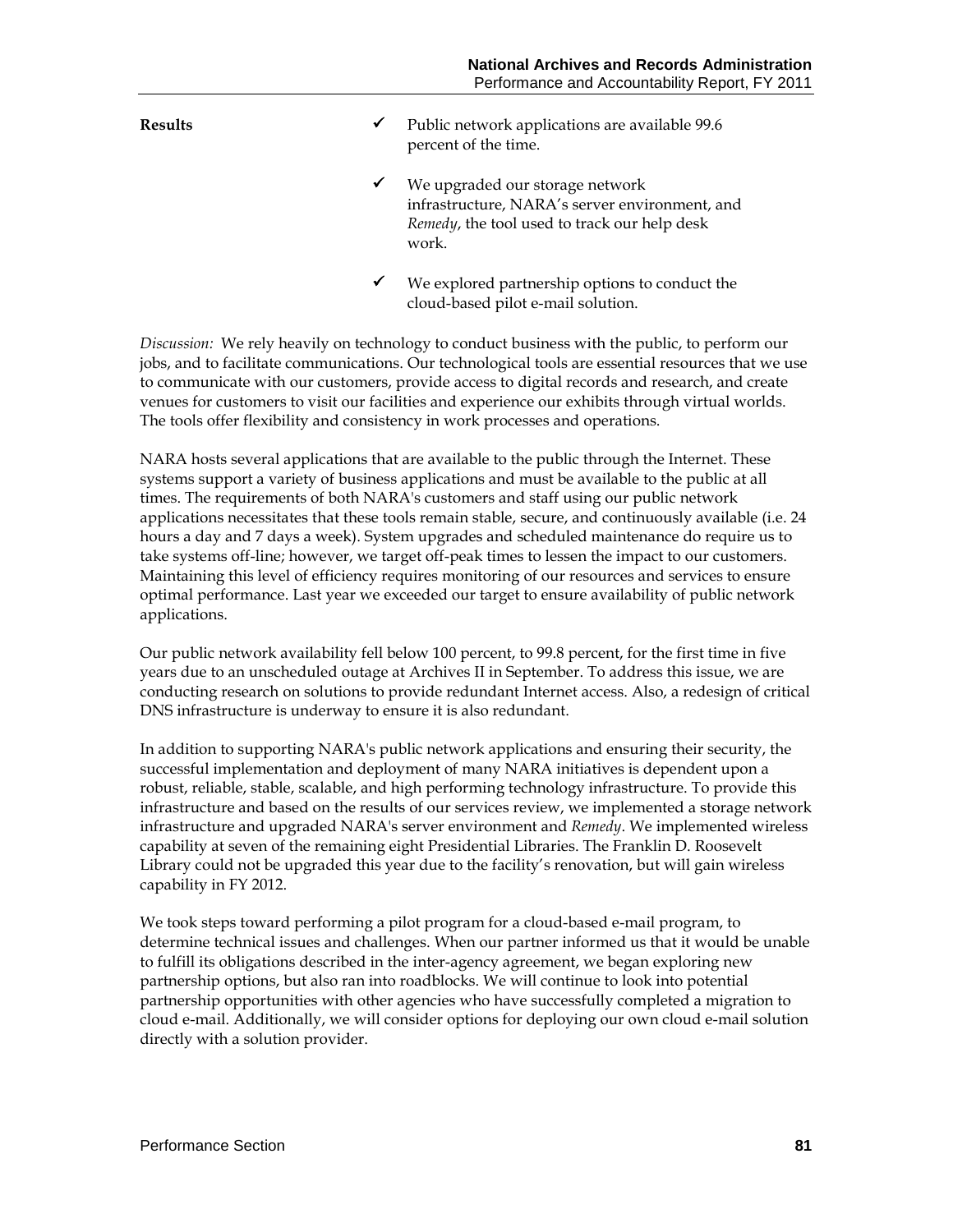| Performance Data                                                                         | 2006 | 2007  | 2008  | 2009  | 2010  | 2011  |
|------------------------------------------------------------------------------------------|------|-------|-------|-------|-------|-------|
| Percent of public network availability.                                                  | 100  | 100   | 100   | 100   | 100   | 99.8  |
| Performance target for percent availability of public<br><i>applications.</i>            | 98.9 | 98.80 | 98.83 | 98.84 | 98.85 | 98.86 |
| Percent of public network applications availability.                                     | 98.9 | 99.4  | 99.5  | 99.5  | 99.7  | 99.5  |
| Number of total hours that any public network<br>application was unavailable.            | 830  | 504   | 424   | 414   | 305   | 459   |
| Percent of customers highly satisfied with NARA<br>helpdesk services (average for year). | -    | 65    | 83    | 87    | 87    | 83    |

*FY 2012 Performance Plan Evaluation*We will continue expanding our technological infrastructure by finishing implementation of wireless capability at the remaining Presidential Libraries. For the cloud-based e-mail pilot, we will continue exploring partnership opportunities with other agencies or a solution directly with a solution provider.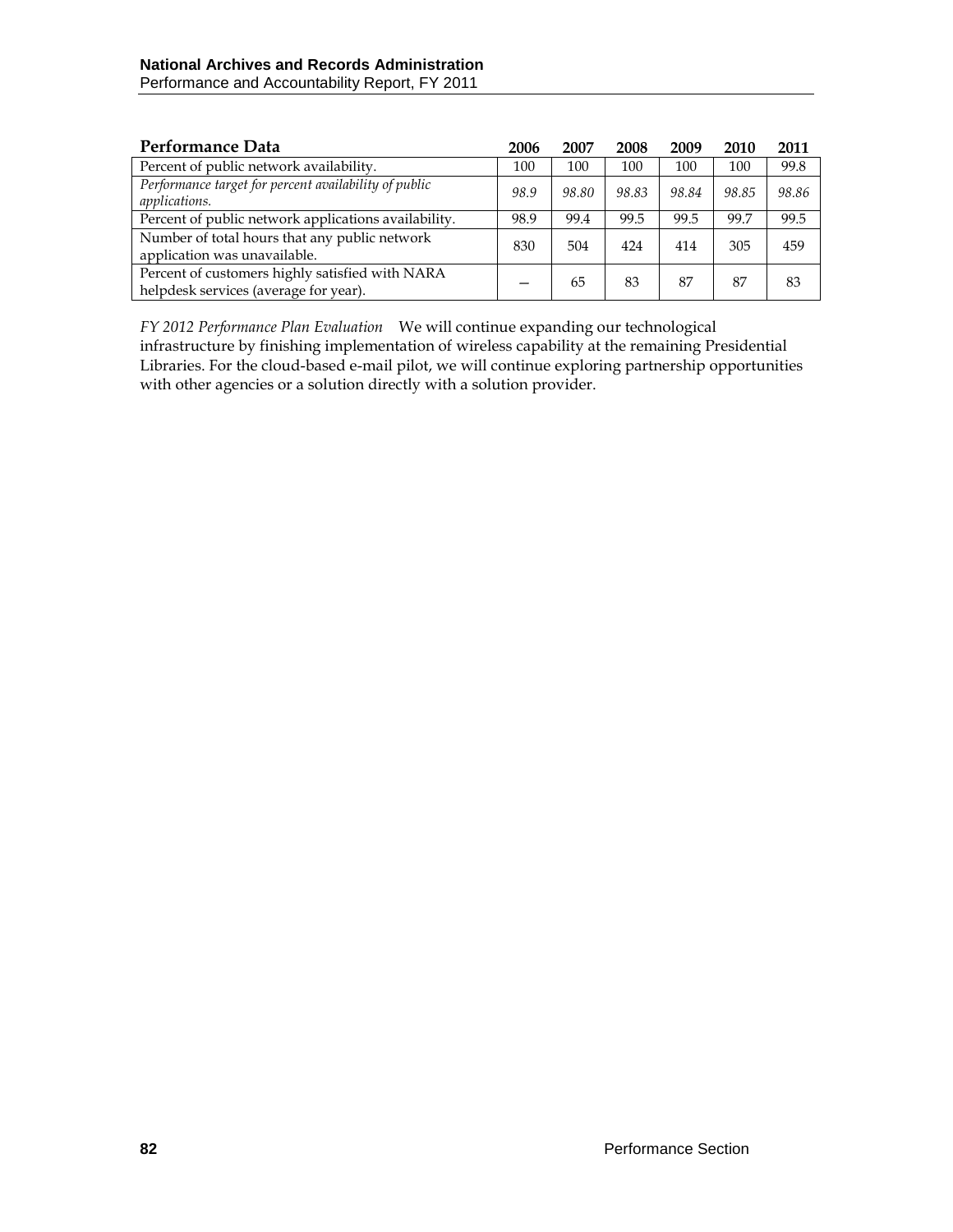# FY 2011 PROGRAM EVALUATIONS

## *Strategic Goal 1: Records Management*

Government Accountability Office, GAO-11-605, *Social Media: Federal Agencies Need Policies and Procedures for Managing and Protecting Information They Access and Disseminate*, June 2011

This audit served to review Federal agencies' use of commercially provided social media services. Specifically, the objectives were to (1) describe how Federal agencies are currently using commercially provided social media services, and (2) determine the extent to which Federal agencies have developed and implemented policies and procedures for managing and protecting information associated with this use. There is one recommendation associated with this report, which remains open.

## *Strategic Goal 3: Electronic Records*

Office of Inspector General, OIG Report 11-08, *Management Letter: Electronic Records Archive Lacks Ability to Search Records' Contents*, January 5, 2011

This management letter describes to the Archivist concerns with the ability of ERA users to conduct a content search of the system's electronic records. There are no specific recommendations in this management letter.

Office of Inspector General, OIG Report 11-12, *Management Letter: Limitations on the ability to ingest, search and access records in the Electronic Records Archives*, May 4, 2011

This management letter describes to the Archivist concerns with limitations on the ability to ingest, search and access records in the Electronic Records Archives. There are no specific recommendations in this management letter.

Office of Inspector General, OIG Report 11-13, *Management Letter: Potential LMC Award Fee for the Period April 1, 2010-September 30, 2010 for the Electronic Records Archives Development Contract*, June 15, 2011

This management letter describes to the Archivist concerns with the potential award fee for Lockheed Martin Corporation for the period April 1, 2010-September 30, 2010 for the Electronic Records Archives development contract. There are no specific recommendations in this management letter.

Office of Inspector General, OIG Report 11-16, *Advisory Report: Implementation Status of the Electronic Records Archives System Requirements*, July 15, 2011

This management letter describes to the Archivist concerns with the implementation status of Electronic Records Archives system requirements. There are no specific recommendations in this management letter.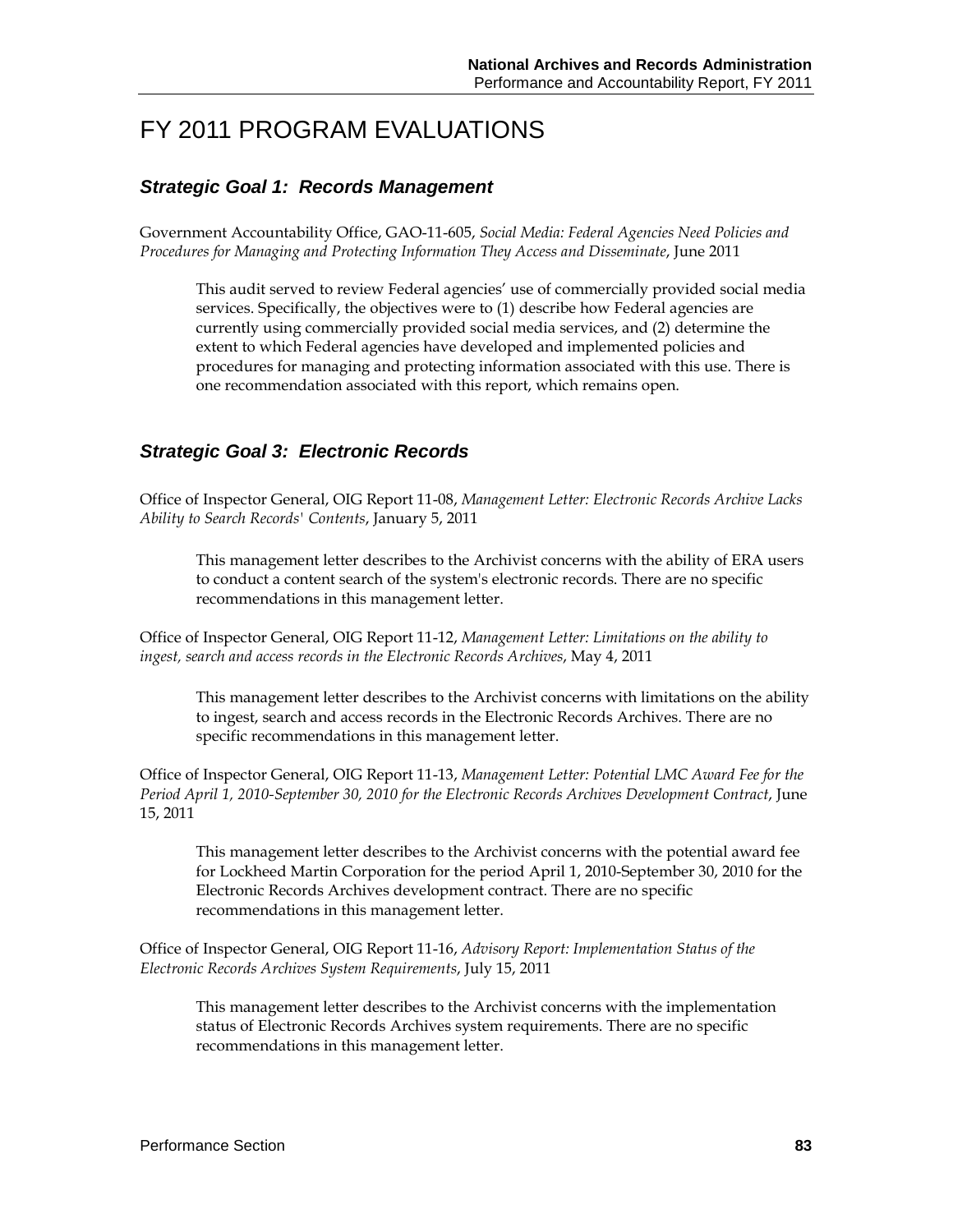Government Accountability Office, GAO-11-86, *Electronic Records Archives: National Archives Needs to Strengthen Its Capacity to Use Earned Value Techniques to Manage and Oversee Development*, January 2011

The purpose of this audit was to assess whether NARA is adequately using earned value management (EVM) techniques to manage the acquisition for the Electronic Records Archives (ERA) and to evaluate the earned value data to determine ERA's cost and schedule performance. There are eight recommendations associated with this audit, all of which remain open.

Government Accountability Office, GAO-11-299, *Electronic Government: National Archives and Records Administration's Fiscal Year 2011 Expenditure Plan*, March 2011

The purpose of this audit was to review the Fiscal Year 2011 Electronic Records Archives (ERA) funding plan to determine whether the plan satisfies legislative conditions; to determine the extent to which NARA has implemented prior GAO recommendations; and to provide any other observations on the plan or the ERA acquisition. There are six recommendations associated with this audit, all of which remain open.

# *Strategic Goal 5: Civic Literacy*

Office of Inspector General, OIG Report 11-03, *Audit of NARA's Oversight of Selected Grantees' Use of Grant Funds*, February 16, 2011

The objective of this audit was to determine whether management controls are adequate to ensure (1) grants are properly administered, (2) grant goals and objectives are met, and (3) grant funds are adequately accounted for and appropriately used. There are four recommendations associated with this audit, all of which remain open.

## *Strategic Goal 6: Infrastructure*

Office of Inspector General, OIG Report 11-01, *Audit of NARA's Movement of Freight*, November 3, 2010

The objective of this audit was to determine if controls are effective and efficient to ensure that NARA obtains the best value and most economical prices for the movement of freight. There are three recommendations associated with this audit, two of which remain open.

Office of Inspector General, OIG Report 11-02, *Network Vulnerability Assessment and Penetration Testing*, October 18, 2010

The Inspector General contracted with Clifton Gunderson LLP to conduct vulnerability assessment and penetration testing of NARA's internal and external network infrastructure and environment. The purpose of this testing was to assist NARA in the protection of its IT infrastructure, environment, and digital assets.

.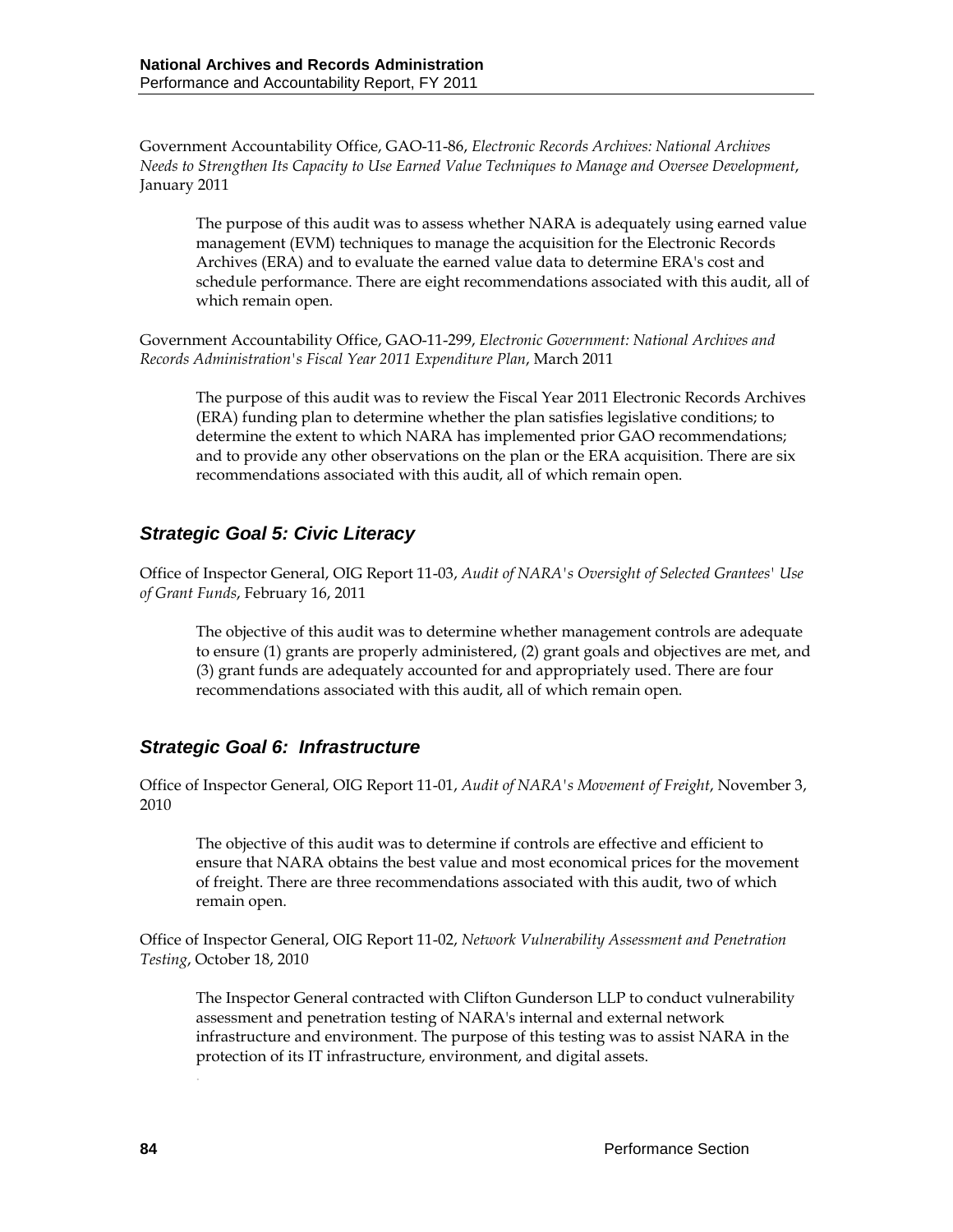Office of Inspector General, OIG Report 11-05, *Audit of NARA's Security Guard Contract for AI and AII*, February 18, 2011

The purpose of this audit was to determine whether NARA was properly administering the security contract for the physical protection of the NARA properties located in Washington, DC, and College Park, MD, and whether the contractor was performing in accordance with contract requirements. There are seven recommendations associated with this audit, six of which remain open.

Office of Inspector General, OIG Report 11-06, *Audit of the NARANet Server Upgrade Project*, November 30, 2010

The objective of this audit was to assess whether the NARANet Server Upgrade Project was developed in accordance with NARA requirements and system development was adequately managed and monitored to ensure requirements were met in the most economical and efficient manner. Additionally, the audit focused on the decision to upgrade to the latest versions of Novell products. There are seven recommendations associated with this audit, all of which remain open.

Office of Inspector General, OIG Report 11-07, *Audit of NARA's Photocopier Security*, March 22, 2011

The objective of this audit was to determine if appropriate security measures were in place to safeguard and prevent inappropriate release of sensitive information and Personally Identifiable Information (PII) residing on NARA photocopiers that contain hard drives. There are seven recommendations associated with this audit, all of which remain open.

Office of Inspector General, OIG Report 11-09, *Audit Memorandum: Follow-up of NARA's Work at Home System (WAHS)*, January 31, 2011

The objective of this audit was to determine whether the RSA tokens were fully used; whether terminated employees were still assigned tokens for remote access; and whether token holders were susceptible to social engineering. There are no specific recommendations associated with this audit.

Office of Inspector General, OIG Report 11-10, *Audit of the Controls over Inappropriate Personal Use of the Internet at NARA*, March 9, 2011

The objective of this audit was to assess the effectiveness of the controls and procedures NARA has in place to fully implement its policy over the staff's usage of the internet.

Office of Inspector General, OIG Report 11-14, *Audit of NARA's Foreign and Premium Travel,* July 7, 2011

The objective of the audit was to determine whether premium and foreign travel was appropriately authorized and properly managed in accordance with Federal Travel Regulations (FTR) and agency policies. There are six recommendations associated with this audit, all of which remain open.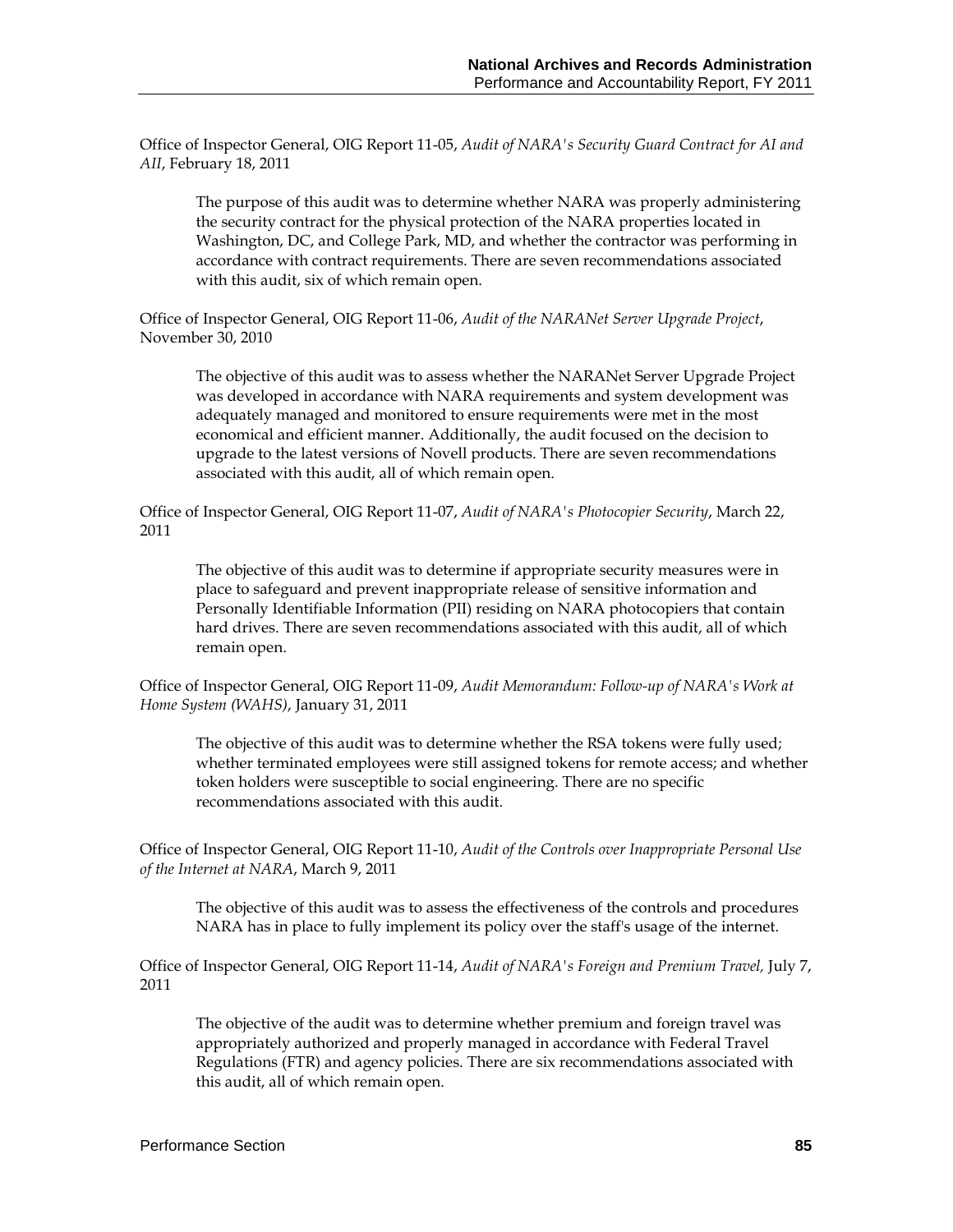Office of Inspector General, OIG Report 11-15, *Audit of NARA's Drug Testing Program*, July 7, 2011

The objective of this audit was to determine whether controls were adequate to facilitate an effective drug testing program.

Office of Inspector General, OIG Report 11-17, *Audit of the Trusted Internet Connections Initiative at NARA*, September 30, 2011

The purpose of this audit was to assess NARA's efforts to meet the Trusted Internet Connections (TIC) initiative and determine whether NARA had adequately prepared and planned to meet the goals of the TIC initiative.

Office of Inspector General, OIG Report 11-18, *Management Letter: Continued Security Concerns at AI and AII*, August 2, 2011

This management letter describes to the Archivist concerns with the failure to implement appropriate corrective action in response to the audit recommendations in OIG No. 11- 05. There are no specific recommendations in this management letter.

Office of Inspector General, OIG Report 11-19, *Management Letter: Review of Applied Polymorphism Subcontract Costs*, August 11, 2011

This management letter brings to the Archivist's attention a contracting situation that may place NARA at risk for improper and unsupported payments to a contractor. There are two audit reports to follow at a later date.

Office of Inspector General, OIG Report 11-20, *Audit of NARA's Telework Policy*, September 30, 2011

The objective of this audit was to determine whether NARA is fully capitalizing on the identified benefits of telework and administering its telework program in accordance with Federal regulation and NARA policy.

Office of Inspector General, OIG Report 11-21, *Review of Costs for Lockheed Martin Corporation Subcontracts with Applied Polymorphism,* LLC, September 30, 2011

Pursuant to a request made by NARA's ERA contracting officials, the OIG completed a review of selected aspects of subcontracts awarded to Applied Polymorphism, LLC. This is the first of two reports detailing results of the review of subcontract costs. A second report, to be issued in FY 2012, will contain a discussion of other aspects of the contract, such as the selection used by Lockheed Martin and subcontract deliverables.

Office of Inspector General, OIG Report OI 11-01, *Management Letter: Unsupported Desktop Operating System*, June 28, 2011

The purpose of this management letter is to advise the Archivist on the results of an inquiry into whether the desktop operating software used to operate most of the PCs on NARA's network would no longer receive software updates including critical security upgrades. There are no specific recommendations in this management letter.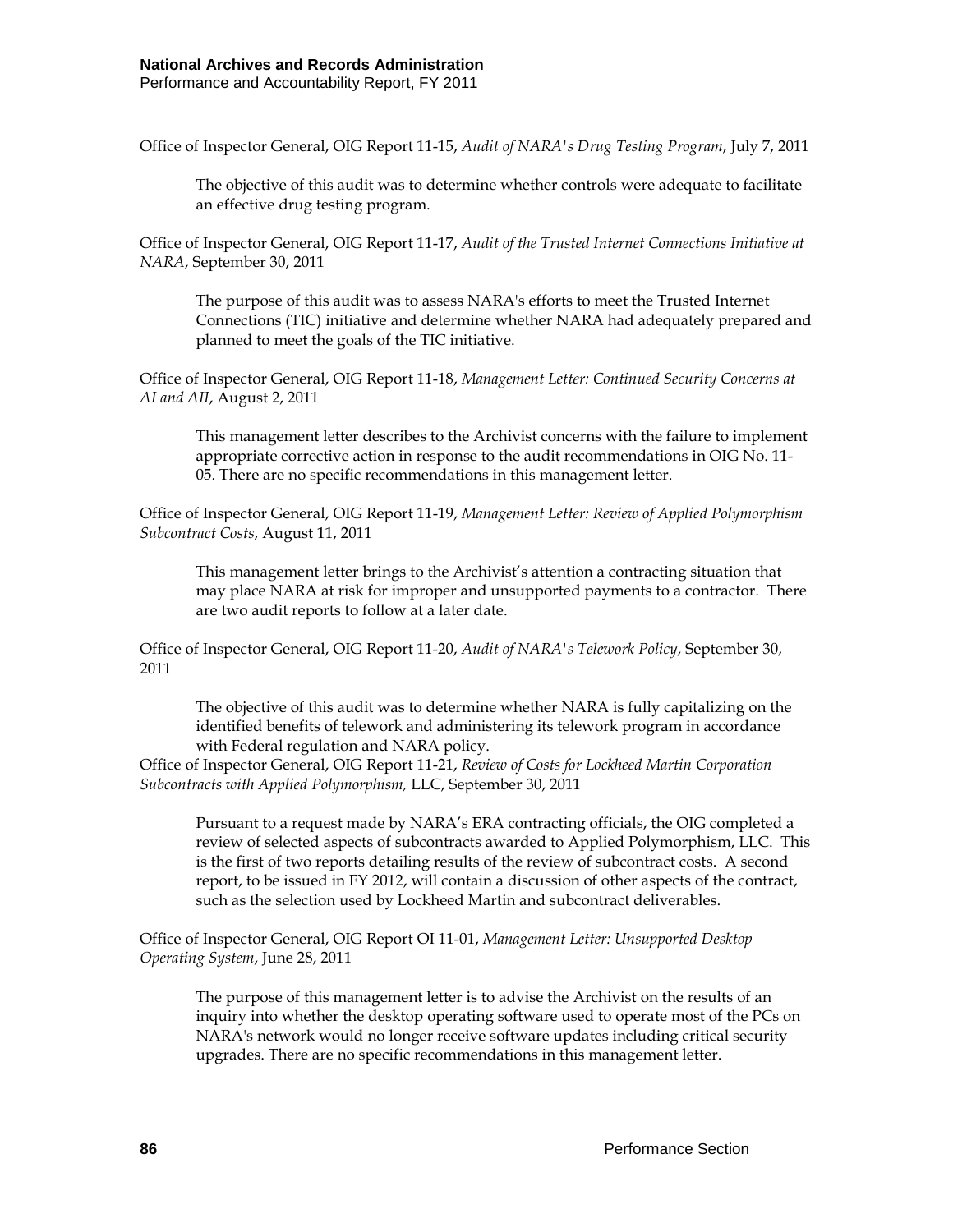### *Multi-Goal Evaluations*

Office of Inspector General, OIG Report 11-04, *Cotton & Company, Independent Auditor's Report on Internal Control*, November 12, 2010

The Inspector General contracted with Cotton & Company to conduct an audit of NARA's FY 2010 financial statements. There are four recommendations associated with this audit, all of which remain open, as well as several pending from prior year reports.

Government Accountability Office, GAO-11-15, *National Archives and Records Administration: Oversight and Management Improvements Initiated, but More Action Needed*, November, 2010

The objective of this audit was to assess NARA's effectiveness in overseeing the governmentwide management of records. There are six recommendations associated with this audit, all of which remain open.

Government Accountability Office, GAO-11-20, *Information Security: National Archives and Records Administration Needs to Implement Key Program Elements and Controls*, November, 2010

The purpose of this audit was to determine whether NARA has effectively implemented appropriate information security controls to protect the confidentiality, integrity, and availability of the information and systems that support its mission.

Government Accountability Office, GAO-11-390, *National Archives: Framework Governing Use of Presidential Library Facilities and Staff*, February 2011

The purpose of this audit was to describe the principal laws, regulations, and NARA policies that govern library-foundation relationships and the appropriate use of library facilities and staff. There are no specific recommendations associated with this audit.

Business Support Services, Security Management Division, *Physical Security and Life Safety Inspection*, March-April 2011

The office conducted an inspection at the National Archives Building in Washington, DC. The inspection resulted in three findings, all of which remain open with planned completion dates in FY 2012.

Business Support Services, Security Management Division, *Physical Security and Life Safety Inspection*, April 2011

The office conducted an inspection at the San Bruno Records Center in San Bruno, CA. The inspection resulted in three findings, two of which remain open with planned completion dates in FY 2012.

Business Support Services, Security Management Division, *Physical Security and Life Safety Inspection*, July 2011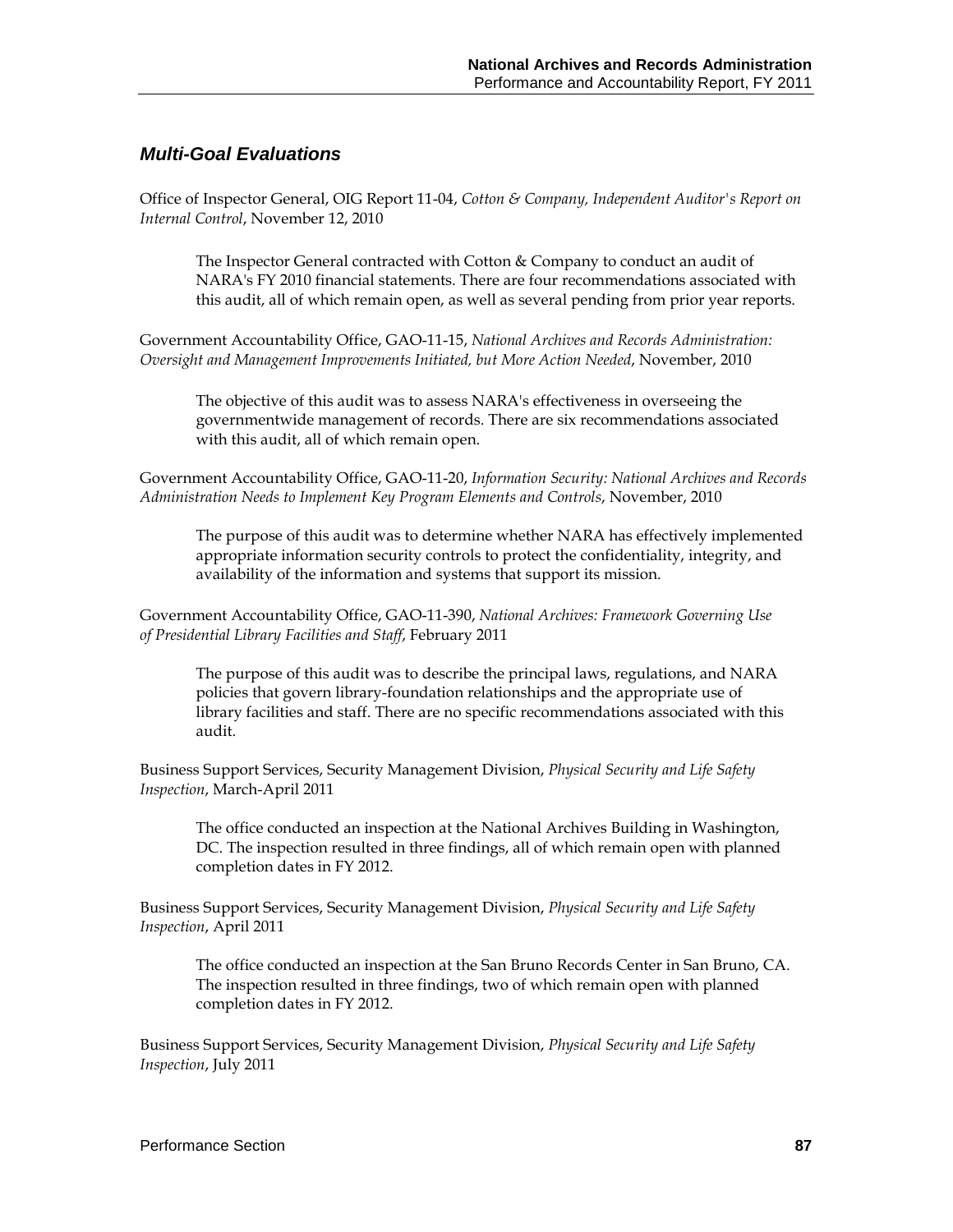The office conducted an inspection at the Herbert Hoover Library in West Branch, IA. The review resulted in two findings, with responses due in the first quarter of FY 2012.

Office of Presidential Libraries, *Program Review*, March 2011

The office conducted a program review of the Presidential Materials Staff in Washington, D.C. The review resulted in fifteen findings, all of which remain open.

Office of Presidential Libraries, *Program Review*, April 2011

The office conducted a program review of the George W. Bush Library in Lewisville, TX. The review resulted in twenty-four findings, all of which remain open.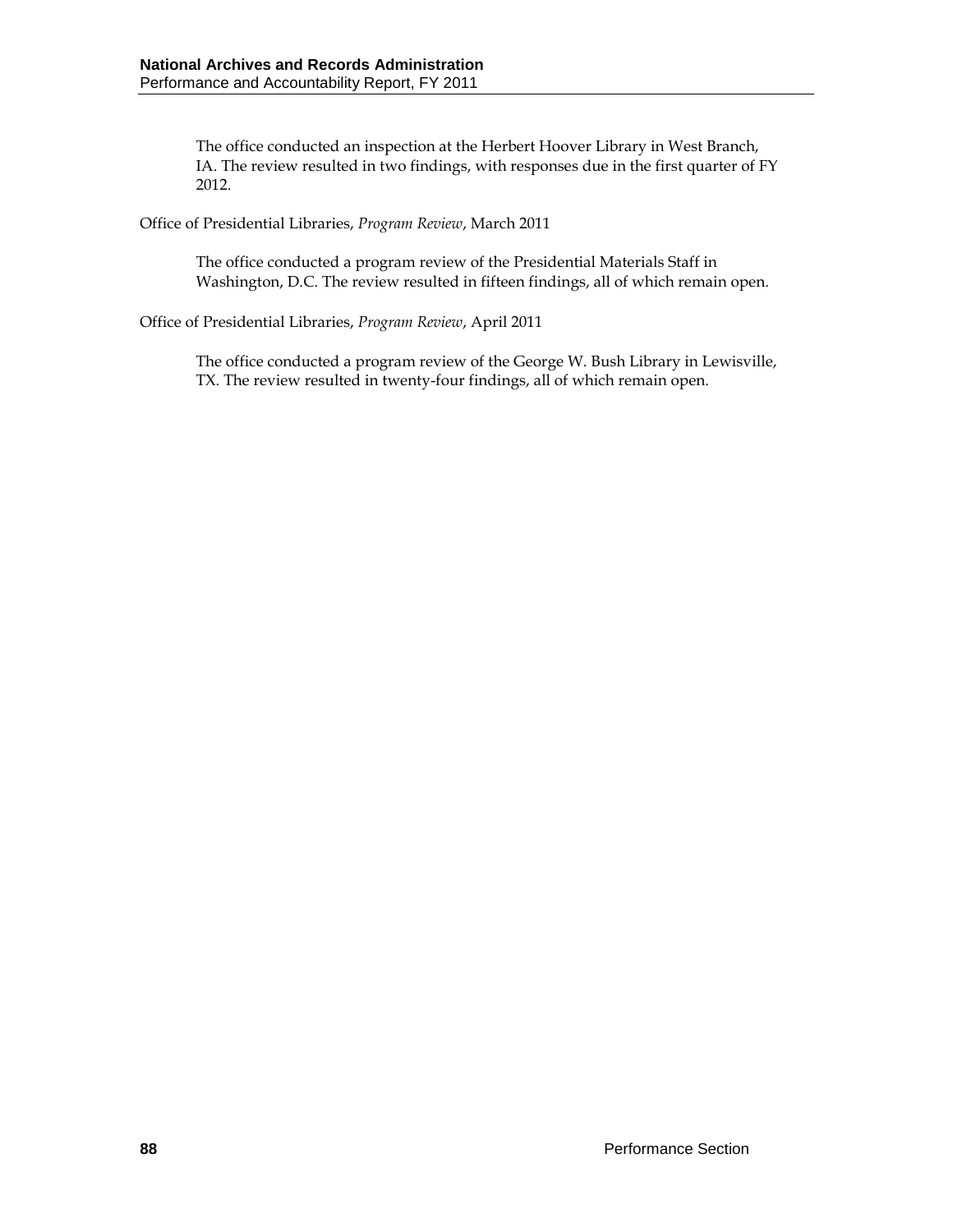# **Federal Records Management Evaluations**

Under  $44$  U.S.C 290 $4(c)(8)$ , the Archivist of the United States is required to report to Congress and the Office of Management and Budget (OMB) annually on the results of records management activities. NARA fulfills this requirement through the Performance and Accountability Report. This report focuses on Federal agency activities related to identifying, scheduling, and transferring electronic records to NARA, as well as reporting on allegations of unauthorized disposal or removal of Federal records. We also recognize the two agencies that received special awards for effective records management at NARA's Records Administration Conference (RACO) in May 2011.

#### *Records Management Achievement*

In FY 2011, NARA presented Archivist Achievement Awards to the Department of Agriculture, Risk Management Agency (RMA), and to the National Mediation Board (NMB). Both agencies have demonstrated success in implementing innovative technological solutions to electronically managing electronic records.

RMA has deployed a Sharepoint electronic recordkeeping solution to more than 500 users in 27 locations around the country. Their system, called eRMS (Electronic Records Management System), manages the capture, maintenance, categorization, and disposition of electronic records. It is a model that other agencies can follow that includes a strong training program with mandatory re-training requirements.

NMB received an award for its mature electronic recordkeeping solution designed for a paperless office called the Corporate Memory System (CMS). For the past six years, all records have been created and maintained in the CMS, with no new paper records created. Filing into CMS is mandatory and they are pushing toward 100% compliance. To help accomplish this, a performance evaluation element for managers includes successful enforcement of staff using the CMS. The retention periods in the system aligns to a 2005 NARA-approved big-bucket schedule for all electronic records in the agency.

#### *Agency Records Management Self-Assessments*

In 2009, we developed a methodology and a process for conducting and reporting oversight activities on Federal agencies' records management programs. This methodology includes inspections, agency self-assessments, surveys, studies, and other tools for collecting and reviewing information about Federal records management activities. NARA's annual records management self-assessment is one such oversight mechanism. The goal of the records management self-assessment is to measure how effective Federal agencies are in meeting the statutory and regulatory requirements for records management. The self-assessment gathers data about agencies' records management policies and practices.

In May 2010, we issued a second records management self-assessment. We distributed the selfassessment to 270 Federal agencies and received 251 completed responses for a response rate of 93 percent. The report on the FY 2010 self-assessment is available at http://www.archives.gov/records-mgmt/pdf/rm-self-assessmemt.pdf.

In May 2011, we issued the third annual second records management self-assessment. This time we distributed the self-assessment to 279 Federal agencies and received 247 completed responses for a response rate of 89 percent. This year's self-assessment focused on agencies' oversight of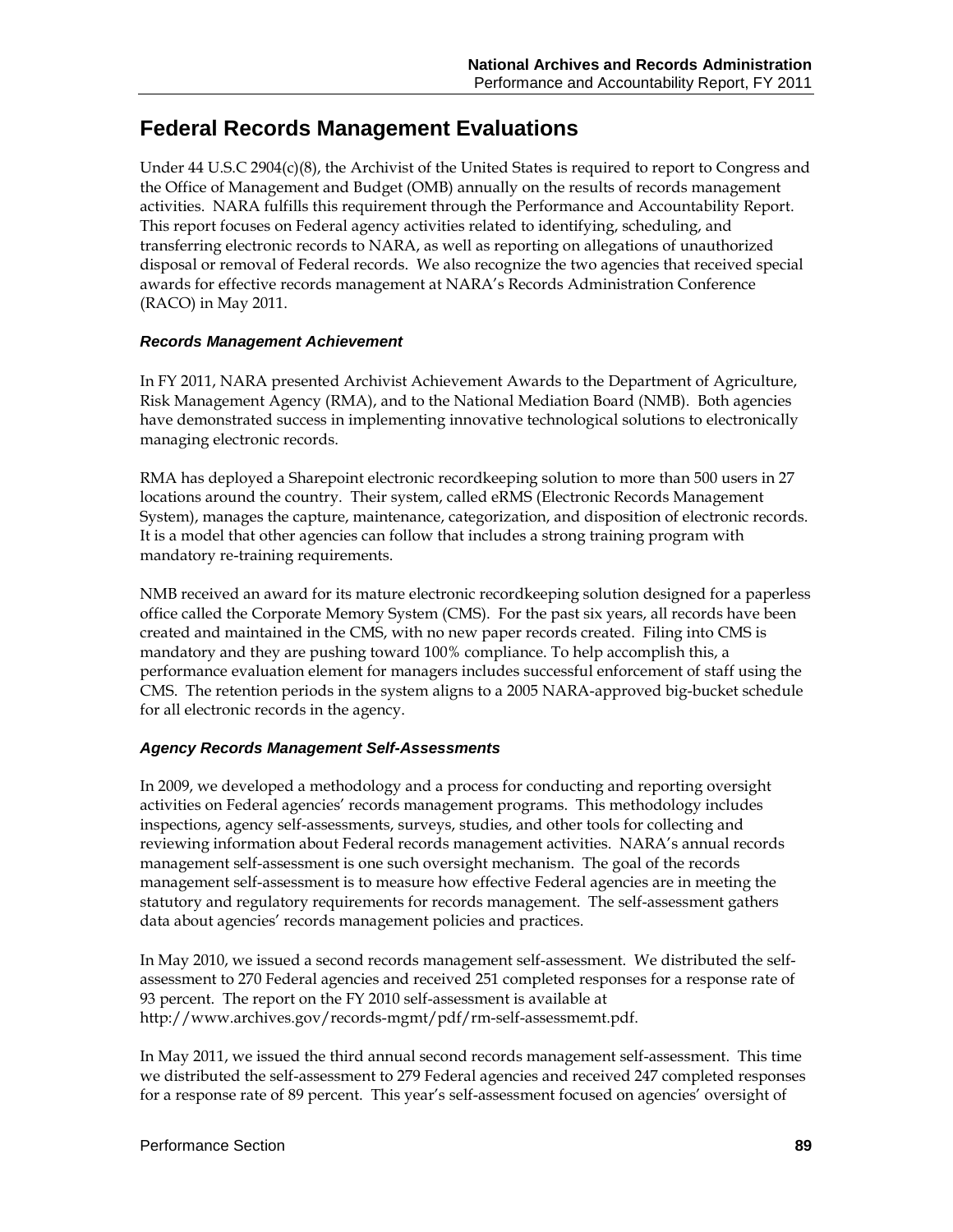their records management activities and the transfer of permanent records to NARA. We also conducted more extensive validation of agencies' responses to 13 questions. The report on the FY 2011 self-assessment will be published on the NARA website in early FY 2012.

### *Records Management Inspections*

Under  $44$  U.S.C 290 $4$ (c)(7) and 2906, NARA is authorized to inspect the records management programs of Federal agencies for the purpose of recommending improvements. NARA currently inspects a limited number of agencies annually, targeting highly significant aspects of the agency's records management program.

In 2011, NARA completed inspections of two important components of the Department of Defense: the Office of the Secretary of Defense (OSD) and the National Geospatial-Intelligence Agency (NGA). NARA's inspection report for each agency, including findings and recommendations, is available at: http://www.archives.gov/recordsmgmt/resources/inspections.html.

#### *OSD Inspection*

The OSD inspection covered three high-profile elements of the agency's records management program. The first involved recordkeeping practices in the Office of the Under Secretary of Defense for Intelligence [OUSD(I)]. The second was Evault, an "electronic archives" used by OSD for both e-mail and electronic files on the shared drive. The final element was the Executive Archives, a body of largely permanent, high-level OSD policy records in electronic format, and a separate collection of scanned copies of similar records.

NARA's inspection report presented a number of findings and made nine recommendations for actions by OSD. An important finding was that some OSD offices are not regularly storing e-mail records in a records management application (or printing and filing) or consistently ensuring the proper disposition of electronic records on shared drives. To address this issue, the report recommended that OSD submit a plan to NARA outlining how proper management will be carried out for the e-mails and shared-drive files in Evault.

In FY 2011, OSD submitted, and NARA approved, an Action Plan for carrying out the report's recommendations. In FY 2012 and later, NARA will track OSD's execution of the recommendations and provide advice on this effort.

## *NGA Inspection*

The NGA inspection focused on the transfer of permanent hard copy map products from NGA to the physical and legal custody of NARA. The inspection also included a review of NGA's records management program, particularly as it operates within the Directorates responsible for developing map products.

NARA's inspection report presented a number of findings and made 19 recommendations for actions by NGA, including one regarding NGA locating legacy maps in its holdings and transferring them to NARA. The report also requires NGA to provide a report of a major flood in 1993 of the St. Louis facilities of NGA's predecessor agency, the Defense Mapping Agency, during which permanently valuable maps may have been lost.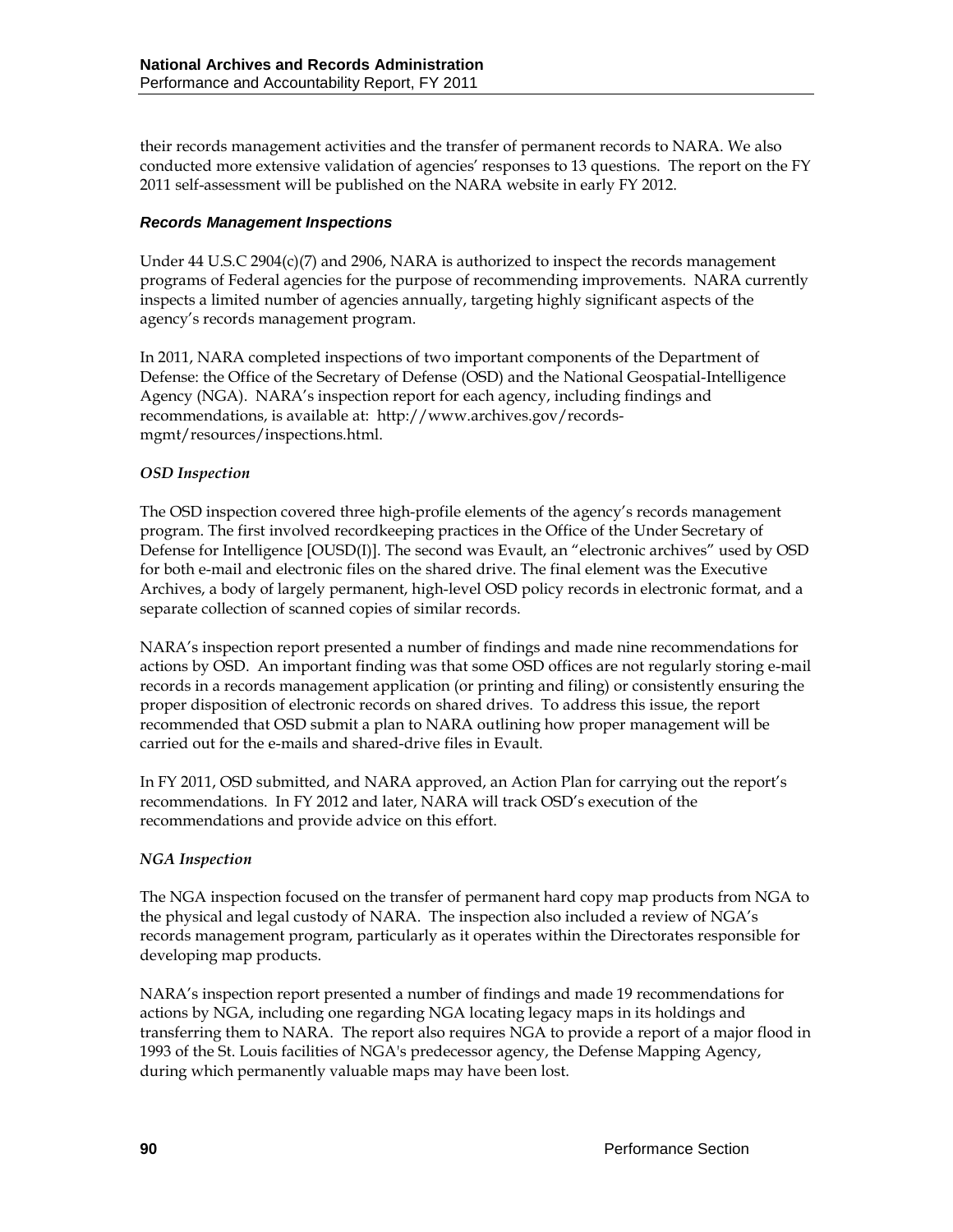During the first quarter of FY 2012, NGA will be submitting its Action Plan to address these recommendations. Electronic versions of hard copy map products and any unique electronic products will be covered by a separate inspection and subsequent report scheduled for completion in FY 2012.

#### *Records Management Guidance*

NARA develops policy guidance on records creation, management, and disposition that drives continuous improvement of management of Federal records and information. During FY 2011, NARA developed guidance on managing records created on Web 2.0 and social media platforms, maintenance of mixed media case files, and maintenance of records created in a telework environment.

NARA promulgated a [Bulletin](http://www.archives.gov/records-mgmt/bulletins/2011/2011-04.html) that provides guidance on managing records produced when Federal agencies use web 2.0/social media platforms for Federal business and further expands on NARA's existing web guidance. The Bulletin discusses how open and transparent government increasingly relies on the use of these technologies, and as agencies adopt these tools, how they must comply with all records management laws, regulations, and policies. The Bulletin also details the records management challenges associated with the use of web 2.0/social media and discusses potential strategies for addressing them.

NARA promulgated a [Bulletin](http://www.archives.gov/records-mgmt/bulletins/2011/2011-04.html) that provides agencies with guidance about the records management implications when records in various types of media are intermixed in one file (e.g., case files consisting of part hardcopy and another part electronic). The Bulletin defines mixed media, reminds agencies of lifecycle management requirements for electronic records per NARA regulations, discusses how Federal agencies are currently creating and managing mixed-media files, and details some of challenges associated with mixed-media files.

NARA promulgated a records managemen[t FAQ](http://www.archives.gov/records-mgmt/faqs/telework.html) in support of Office of Personnel Management (OPM) statutory requirements detailed in the Telework Enhancement Act of 2010. The FAQ reiterates basic records management guidance from NARA to agencies and their employees that applies in a telework environment.

#### *Electronic Records Scheduled*

In FY 2011, NARA continued its partnerships with Federal agencies to increase the number of electronic records series and systems scheduled across the Government and to increase the number of permanent electronic records transferred to the National Archives. Continuing the approach begun in 2004 following the passage of the E-Government Act of 2002, NARA concentrated on the important electronic records of the CFO Act agencies to ensure that all existing records are scheduled even though the September 30, 2009, deadline established by NARA in accordance with the Act has passed. NARA's continuing efforts to monitor agency electronic record scheduling progress (as described in NARA Bulletin 2010-02) will ensure that agency business assets are maintained for as long as needed to protect the legal and financial rights of the Government and its citizens, and to preserve records of enduring historical value.

In FY 2011, NARA continued to provide support to agencies to help them schedule their electronic records. For FY 2011, NARA set a goal to work with Federal agencies to schedule 902 electronic records series and electronic systems from the following CFO Act agencies and their components and bureaus. Additionally, as part of the FY 2011 deployment of NARA's Electronic Records Archives (ERA) system, NARA required these agencies to use ERA to submit their records schedules to NARA: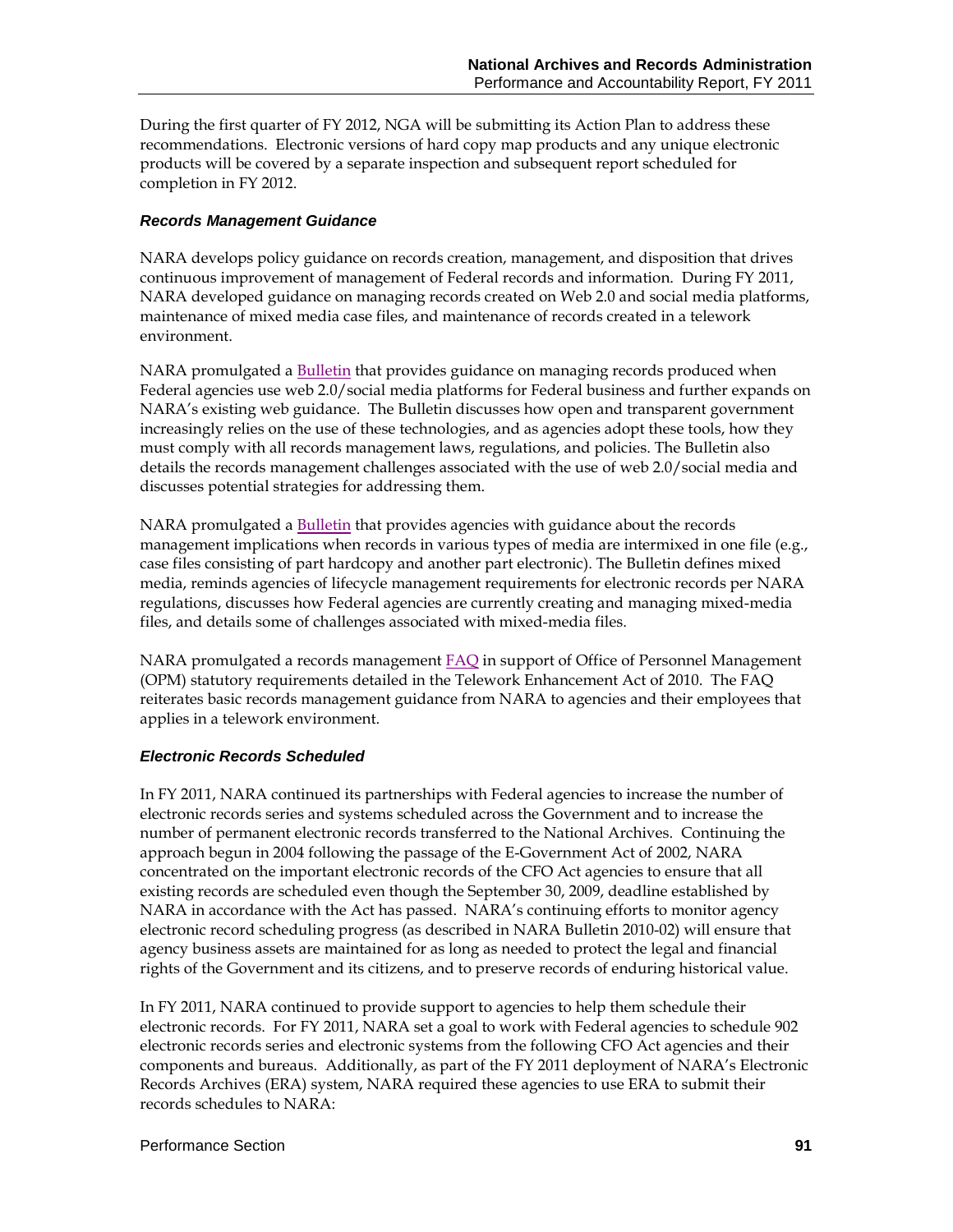Department of Homeland Security Department of Health and Human Services Department of Transportation Department of Justice Department of the Treasury Environmental Protection Agency Department of Commerce Department of Interior Department of Education Department of Agriculture Department of Labor Central Intelligence Agency Department of Defense Department of State Nuclear Regulatory Commission

As of September 30, 2011, NARA met 114 percent of this goal, and approved schedules for 1,031 electronic systems and series of records. Although the deployment of ERA to all Federal agencies will not be completed until the end of FY 2012, in FY 2011, NARA established a baseline for records scheduled submitted in ERA of 54 records schedules, from which NARA will work with agencies to increase beginning in FY 2012.

NARA will continue to advocate for the scheduling of electronic records, including requesting data from agencies on their scheduling efforts consistent with NARA Bulletin 2010-02. As of the date of this report, we are in the process of reviewing submissions from agencies to determine where follow up or supplemental information is needed. NARA views electronic record scheduling as an ongoing activity and we will continue to provide oversight, guidance, and training to ensure that all Federal agencies are compliant with the requirements in NARA Bulletins and the E-Government Act.

#### *Electronic Records Transferred to NARA*

In FY 2011, NARA registered 257 transfers of permanent electronic records from 51 separate agencies, which represents an increase of 65 transfers from FY 2010. Forty-four percent of all electronic records transfers in FY 2011 were received through the ERA system. The table below lists the agencies that have transferred electronic records to the National Archives for permanent preservation in FY 2011.

| Agencv                                      | Number of<br><b>Transfers Received</b><br>FY 2011 |
|---------------------------------------------|---------------------------------------------------|
| Administration on Aging                     |                                                   |
| Agency for Health Care Research and Quality |                                                   |
| <b>Agricultural Marketing Service</b>       | З                                                 |
| Agricultural Research Service               |                                                   |
| <b>Bureau of Labor Statistics</b>           |                                                   |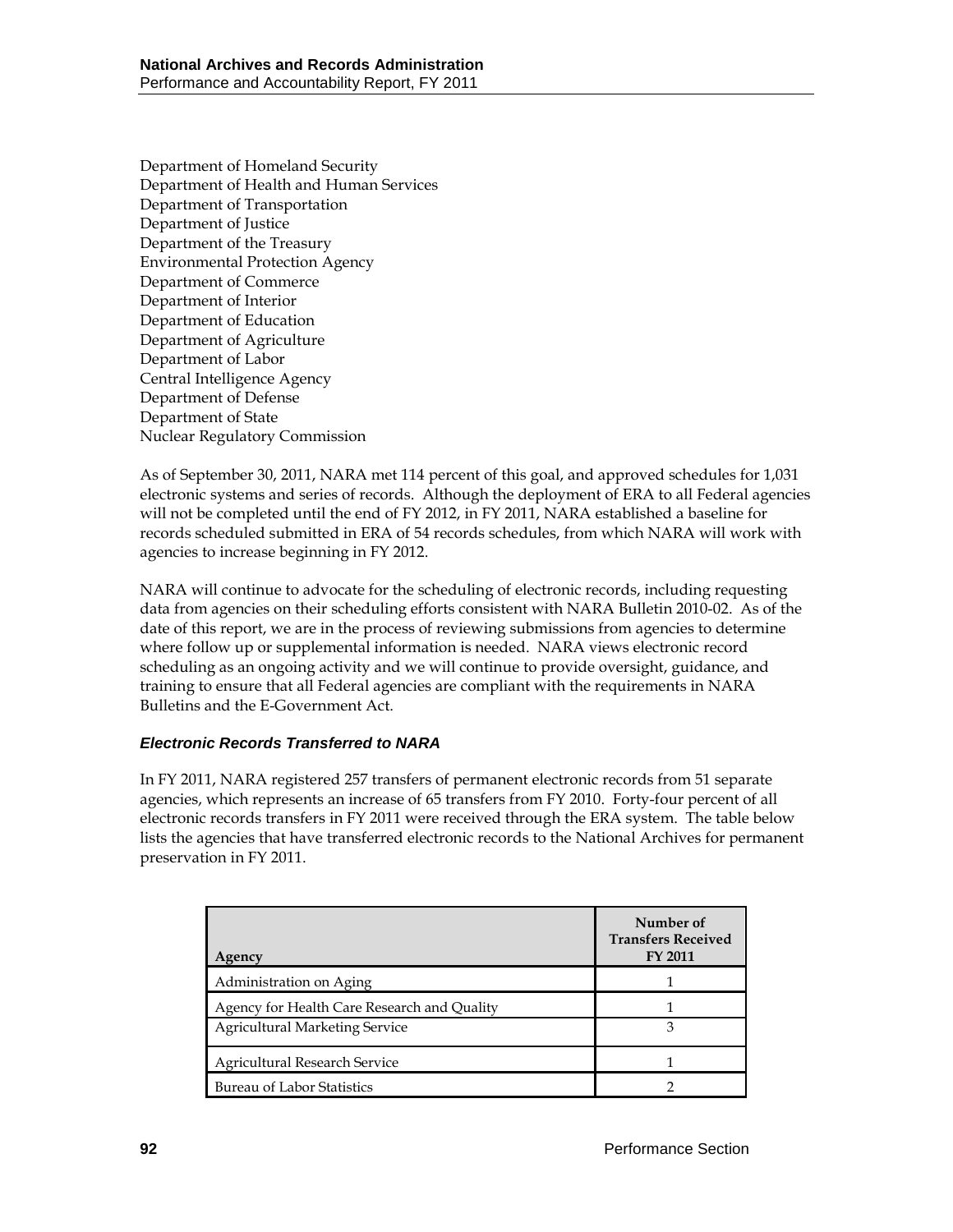| Agency                                          | Number of<br><b>Transfers Received</b><br>FY 2011 |
|-------------------------------------------------|---------------------------------------------------|
| Bureau of Naval Personnel                       | 1                                                 |
| Bureau of Public Debt                           | 1                                                 |
| <b>Bureau of Reclamation</b>                    | 1                                                 |
| Census, Bureau of the                           | 32                                                |
| Centers for Disease Control and Prevention      | 7                                                 |
| Central Command                                 | 1                                                 |
| Citizenship and Immigration Services, U.S.      | 1                                                 |
| Defense Information Systems Agency              | 1                                                 |
| Defense, Office of the Secretary of             | 3                                                 |
| Department of Justice                           | 2                                                 |
| Department of State                             | 3                                                 |
| Education, Department of                        | 1                                                 |
| <b>Environmental Protection Agency</b>          | 16                                                |
| <b>Equal Employment Opportunity Commission</b>  | 4                                                 |
| Executive Office of the President               | 8                                                 |
| <b>FBI</b>                                      | 30                                                |
| Federal Aviation Administration                 | 4                                                 |
| Federal Communications Commission               | 3                                                 |
| Federal Highway Administration                  | 1                                                 |
| Federal Railroad Administration                 | 1                                                 |
| Federal Reserve System                          | 16                                                |
| Food and Drug Administration                    | 1                                                 |
| Foreign Agriculture Service                     | 2                                                 |
| Health Resources and Services Administration    | 4                                                 |
| Housing and Urban Development, Department of    | 2                                                 |
| Labor-Management Services Administration        | $\mathbf{1}$                                      |
| Marine Corps                                    | 1                                                 |
| Mine Safety and Health Administration           | 1                                                 |
| National Aeronautics and Space Administration   | 67                                                |
| National Agricultural Statistics Service        | 7                                                 |
| National Geospatial - Intelligence Agency       | 1                                                 |
| National Institute of Standards and Technology  | $\mathbf{1}$                                      |
| National Labor Relations Board                  | $\mathbf{1}$                                      |
| National Mediation Board                        | 1                                                 |
| National Oceanic and Atmospheric Administration | 2                                                 |
| National Park Service                           | 1                                                 |
| National Science Foundation                     | $\overline{2}$                                    |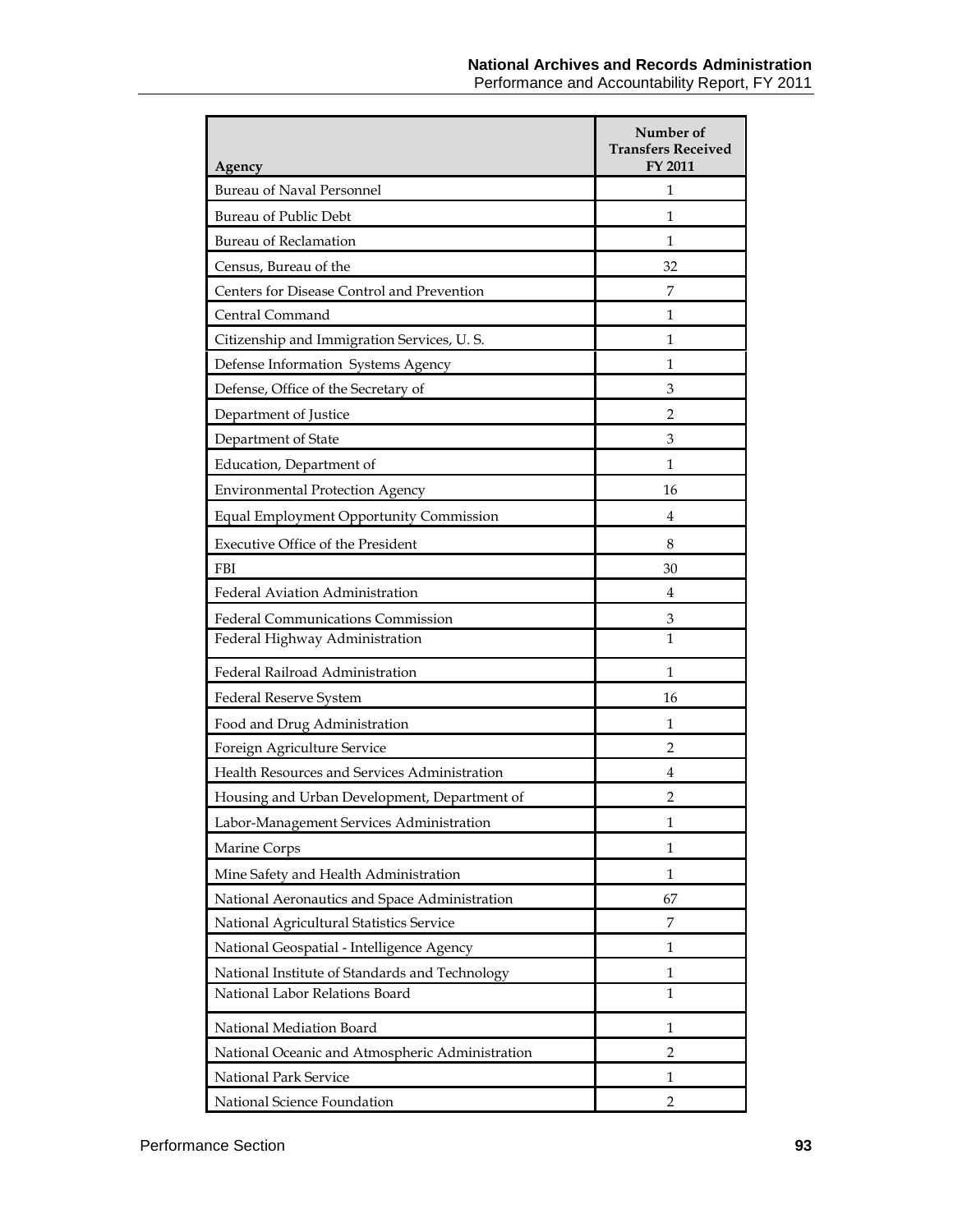| Agency                                       | Number of<br><b>Transfers Received</b><br><b>FY 2011</b> |
|----------------------------------------------|----------------------------------------------------------|
| Nuclear Regulatory Commission                |                                                          |
| Office of Surface Mining                     |                                                          |
| Office of the Judge Advocate General (Army)  |                                                          |
| Patent and Trademark Office                  |                                                          |
| <b>Small Business Administration</b>         |                                                          |
| Temporary Committees, Commissions and Boards | 4                                                        |
| U.S. Attorneys                               | 6                                                        |
| U.S. Information Service                     |                                                          |
| <b>USGS</b>                                  |                                                          |
| TOTAL                                        | 257                                                      |

### *Alleged Unauthorized Disposition of Federal Records*

Under 44 USC 3106, Federal agencies are required to notify the Archivist of the United States of any alleged unauthorized disposition of the agency's records. NARA also receives notifications from other sources such as the news media and private citizens. NARA establishes a case to track each allegation and communicates with the agency until the issue is resolved. Summary statistics on FY 2011 cases are as follows:

Open cases, start of FY 2011: 28 Cases opened in FY 2011: 12 Cases closed in FY 2011: 7 Open cases, end of FY 2011: 33

Of the 33 cases open at the end of FY 2011, nine cases are involved in ongoing litigation and three cases are under investigation by the agency. NARA monitors the status of these cases and is not reporting them here. Table 1 lists the 21 cases that are open and are pending action by the agency or review by NARA. Table 2 lists the seven cases closed in FY 2011.

| <b>Case Opened</b> | Agency                                                                              | <b>Records</b>                     | <b>Status</b>                           |
|--------------------|-------------------------------------------------------------------------------------|------------------------------------|-----------------------------------------|
| August 1998        | Dept. of Army,<br>Office of Deputy<br>Chief of Staff for<br>Operations and<br>Plans | Records of action officers         | Pending agency response or<br>follow-up |
| March 1999         | Dept. of Interior,<br>Bureau of Indian<br>Affairs                                   | Records of Crow Agency,<br>Montana | Pending agency response or<br>follow-up |
| <b>July 2007</b>   | <b>Federal Labor</b><br><b>Relations Authority</b>                                  | Records of FLRA Chair              | Pending agency response or<br>follow-up |
| April 2008         | Dept. of Defense,                                                                   | Video recordings of                | Pending NARA review                     |

**Table 1: Open cases pending agency action or NARA review**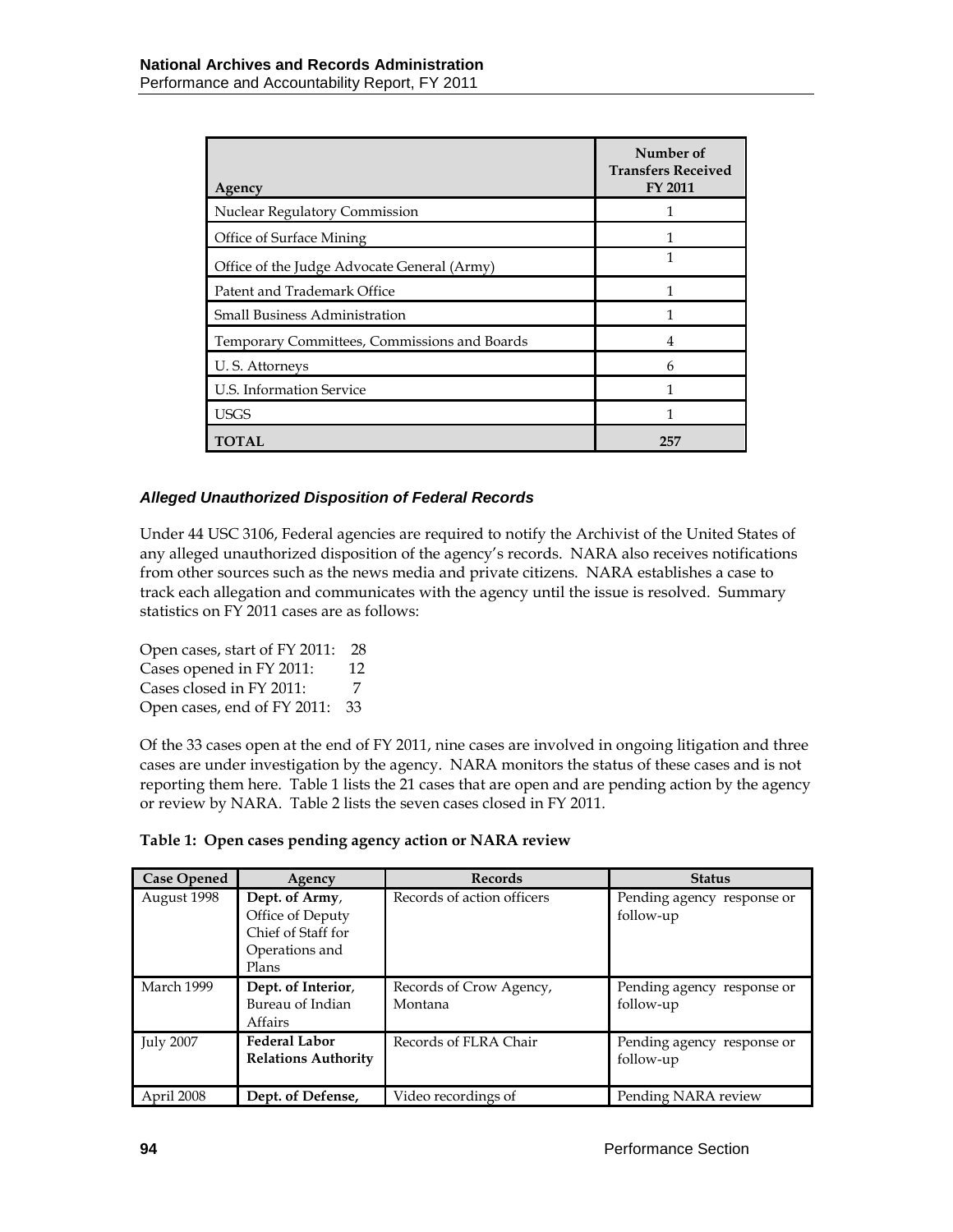| <b>Case Opened</b> | Agency                                                                                                      | Records                                                                      | <b>Status</b>                           |
|--------------------|-------------------------------------------------------------------------------------------------------------|------------------------------------------------------------------------------|-----------------------------------------|
|                    | Office of Secretary of<br>Defense                                                                           | interrogations                                                               |                                         |
| May 2008           | Dept. of Defense,<br>Defense Intelligence<br>Agency                                                         | Video recordings of<br>interrogations of terrorism<br>suspect                | Pending agency response or<br>follow-up |
| December<br>2008   | Dept. of Defense,<br>Office of the<br>Secretary of Defense                                                  | Documents relating to torture<br>issue                                       | Pending agency response or<br>follow-up |
| February 2009      | Dept. of Homeland<br>Security                                                                               | Hard copies of Secretary's<br>briefing books                                 | Pending agency response or<br>follow-up |
| August 2009        | <b>Federal Trade</b><br>Commission                                                                          | Consumer complaint letters                                                   | Pending NARA review                     |
| November<br>2009   | Dept. of Defense,<br>Office of Secretary of<br>Defense                                                      | E-mail and electronic records of<br>Coalition Provisional Authority,<br>Iraq | Pending agency response or<br>follow-up |
| November<br>2009   | Dept. of Veterans<br><b>Affairs</b>                                                                         | Records destroyed by flood                                                   | Pending agency response of<br>follow-up |
| March 2010         | Dept. of Interior,<br>Bureau of Indian<br>Affairs, Office of the<br>Special Trustee for<br>American Indians | Records at agency locations in<br>western U.S.                               | Pending agency response or<br>follow-up |
| June 2010          | Securities and<br>Exchange<br>Commission                                                                    | Matter Under Inquiry files                                                   | Pending agency response or<br>follow-up |
| August 2010        | Dept. of Interior,<br>Bureau of Indian<br>Affairs, Office of the<br>Special Trustee for<br>American Indians | Records in agency facility in<br>Albuquerque, NM                             | Pending agency response or<br>follow-up |
| October 2010       | Dept. of Labor,<br>Bureau of Labor<br><b>Statistics</b>                                                     | LabStat electronic records                                                   | Pending NARA review                     |
| December<br>2010   | Dept. of Energy                                                                                             | Oil shale research records                                                   | Pending NARA review                     |
| February 2011      | Dept. of Health and<br><b>Human Services</b>                                                                | E-mail of the Secretary                                                      | Pending agency response or<br>follow-up |
| April 2011         | Dept. of Energy                                                                                             | Records relating to Yucca<br>Mountain site                                   | Pending agency response or<br>follow-up |
| April 2011         | Dept. of Homeland<br><b>Security</b>                                                                        | Water-damaged records of Office<br>of Intelligence & Analysis                | Pending agency response or<br>follow-up |
| April 2011         | Dept. of Homeland<br>Security, Federal<br>Emergency<br>Management<br>Agency                                 | Remedial Action Management<br>Program records                                | Pending agency response or<br>follow-up |
| August 2011        | Dept. of Justice,                                                                                           | U.S. Attorney subject files                                                  | Pending NARA review                     |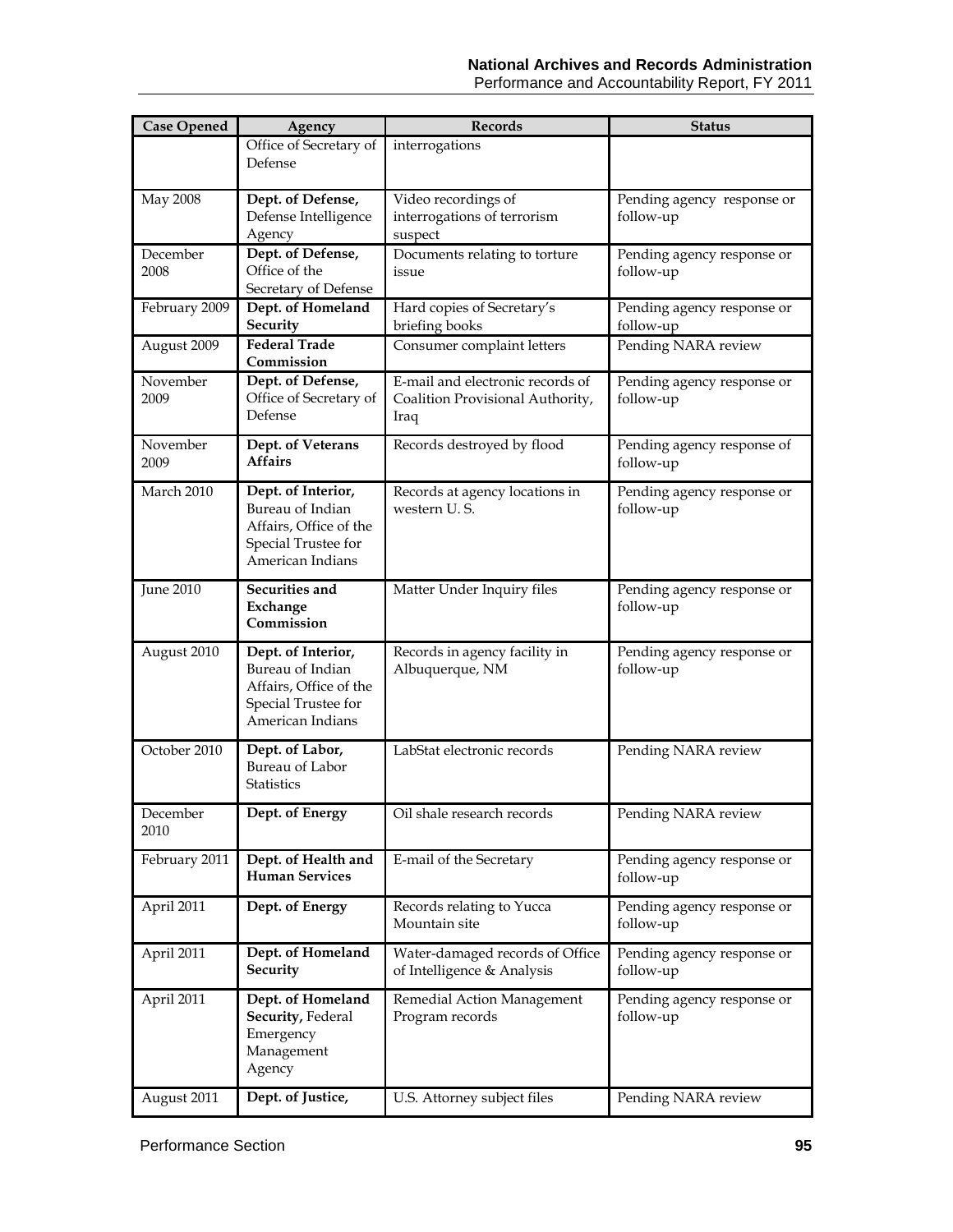| <b>Case Opened</b> | Agency                                        | <b>Records</b>           | <b>Status</b>                           |
|--------------------|-----------------------------------------------|--------------------------|-----------------------------------------|
|                    | <b>Executive Office for</b><br>U.S. Attorneys |                          |                                         |
| September<br>2011  | Securities and<br>Exchange<br>Commission      | Investigative case files | Pending agency response or<br>follow-up |

Table 2 covers cases of alleged unauthorized disposition closed in FY 2011. The table specifies those allegations that are founded, for which the agency takes corrective action to prevent additional unauthorized dispositions.

#### **Table 2: Cases closed in FY 2011**

| <b>Case Opened</b> | Agency                                                      | <b>Records</b>                                                             | <b>Resolution</b>                               |
|--------------------|-------------------------------------------------------------|----------------------------------------------------------------------------|-------------------------------------------------|
| January 2010       | Dept. of Agriculture,<br>Food and Nutrition<br>Service      | Records relating to food stamp<br>program                                  | Allegation not founded                          |
| February 2010      | Dept. of Justice, Office of<br>Legal Counsel                | E-mail records                                                             | Allegation founded -<br>corrective action taken |
| <b>July 2010</b>   | <b>Environmental Protection</b><br>Agency                   | E-mails concerning contaminated<br>site, Nebraska                          | Allegation founded -<br>corrective action taken |
| October 2010       | Dept. of Justice,<br>Executive Office for U.S.<br>Attorneys | U.S. Attorney records from 12<br><b>Districts</b>                          | Allegation founded -<br>corrective action taken |
| October 2010       | Dept. of Labor                                              | Office of Workers Compensation<br>Programs case file                       | Allegation not founded                          |
| February 2011      | <b>Environmental Protection</b><br>Agency                   | Radiation and Indoor<br><b>Environments National</b><br>Laboratory records | Allegation founded -<br>corrective action taken |
| March 2011         | Dept. of Justice, Federal<br>Bureau of Investigation        | Buffalo Field Office file                                                  | Allegation founded -<br>corrective action taken |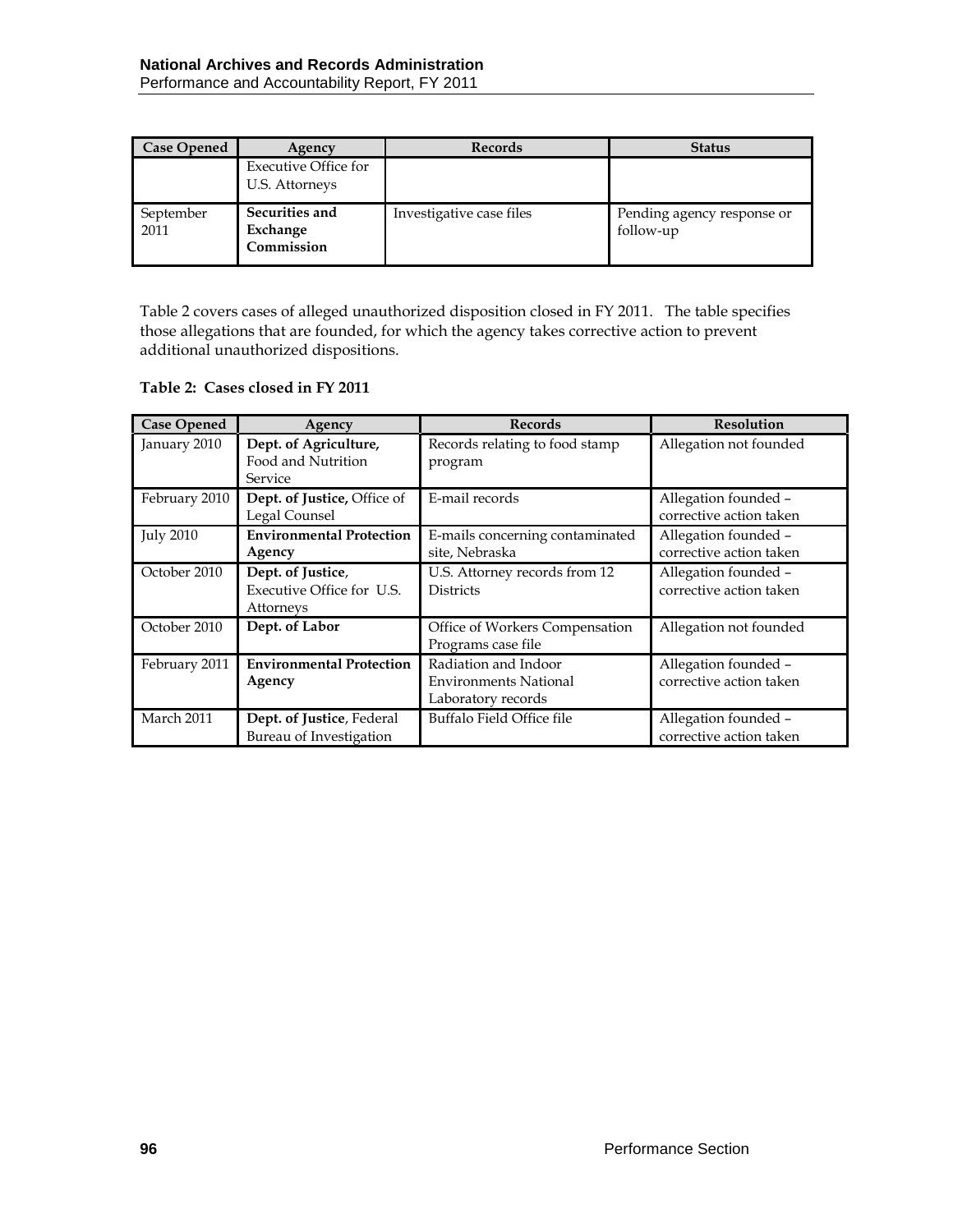# **Definitions**

The following provides definitions for many of the terms and concepts used in this Performance section.

| Goal 1                              | <b>Our Nation's Record Keeper</b>                                                                                                                                                                                                                                                                                                                                                                                                                                                                                                                                                                                                                                                                                                                                                                                                                                                                                             |
|-------------------------------------|-------------------------------------------------------------------------------------------------------------------------------------------------------------------------------------------------------------------------------------------------------------------------------------------------------------------------------------------------------------------------------------------------------------------------------------------------------------------------------------------------------------------------------------------------------------------------------------------------------------------------------------------------------------------------------------------------------------------------------------------------------------------------------------------------------------------------------------------------------------------------------------------------------------------------------|
| Federal agency<br>reference request | A request by a Federal agency to a records center requesting the retrieval<br>of agency records.                                                                                                                                                                                                                                                                                                                                                                                                                                                                                                                                                                                                                                                                                                                                                                                                                              |
| Goal 2                              | <b>Preserve and Process</b>                                                                                                                                                                                                                                                                                                                                                                                                                                                                                                                                                                                                                                                                                                                                                                                                                                                                                                   |
| Accession                           | Archival materials transferred to the legal custody of NARA.                                                                                                                                                                                                                                                                                                                                                                                                                                                                                                                                                                                                                                                                                                                                                                                                                                                                  |
| Appropriate space                   | Storage areas that meet physical and environmental standards for the<br>type of materials stored there.                                                                                                                                                                                                                                                                                                                                                                                                                                                                                                                                                                                                                                                                                                                                                                                                                       |
| At-risk                             | Records that have a media base near or at the point of deterioration to<br>such an extent that the image or information in the physical media of the<br>record is being or soon will be lost, or records that are stored on media<br>accessible only through obsolete or near-obsolete technology.                                                                                                                                                                                                                                                                                                                                                                                                                                                                                                                                                                                                                            |
| Declassification<br>Program review  | An evaluation by the Information Security Oversight Office (ISOO) of<br>the declassification aspects of an executive branch agency's security<br>classification program to determine whether an agency has met the<br>requirements of Executive Order 13526. The review may include the<br>appropriateness of agency declassification actions, the quality of agency<br>actions to identify classified equities of other agencies, and the<br>appropriateness of agency action to exempt records from automatic<br>declassification based upon application of declassification guidance or<br>the application of file series exemptions approved by the Interagency<br>Security Classification Appeals Panel (ISCAP). The results of a<br>declassification program review, along with any appropriate<br>recommendations for improvement, are reported to the designated<br>agency senior official for Executive Order 13526. |
| Equity-holding agency               | An agency that may have classified information in a document, whether<br>or not it created the document. Without providing a waiver for the<br>declassification of its equities, only the equity-holding agency can<br>declassify information in the document.                                                                                                                                                                                                                                                                                                                                                                                                                                                                                                                                                                                                                                                                |
| Goal 3                              | <b>Electronic Records</b>                                                                                                                                                                                                                                                                                                                                                                                                                                                                                                                                                                                                                                                                                                                                                                                                                                                                                                     |
| Gigabyte                            | An International System of Units (SI) standard unit. A measure of<br>computer data size. A gigabyte is one thousand megabytes, 1,0003 bytes.                                                                                                                                                                                                                                                                                                                                                                                                                                                                                                                                                                                                                                                                                                                                                                                  |
|                                     | Referred to as gibibyte when using the International Electrotechnical<br>Commission standard unit based on a multiplier of 1024 bytes as a<br>measure for a Kilobyte.                                                                                                                                                                                                                                                                                                                                                                                                                                                                                                                                                                                                                                                                                                                                                         |
| Logical data record                 | A set of data processed as a unit by a computer system or application<br>independently of its physical environment. Examples: a word processing<br>document; a spreadsheet; an email message; each row in each table of a<br>relational database or each row in an independent logical file database.                                                                                                                                                                                                                                                                                                                                                                                                                                                                                                                                                                                                                         |
| Megabyte (Mb)                       | An International System of Units (SI) standard unit. A measure of<br>computer data size. A megabyte is one million bytes, 1,000 <sup>2</sup> bytes.                                                                                                                                                                                                                                                                                                                                                                                                                                                                                                                                                                                                                                                                                                                                                                           |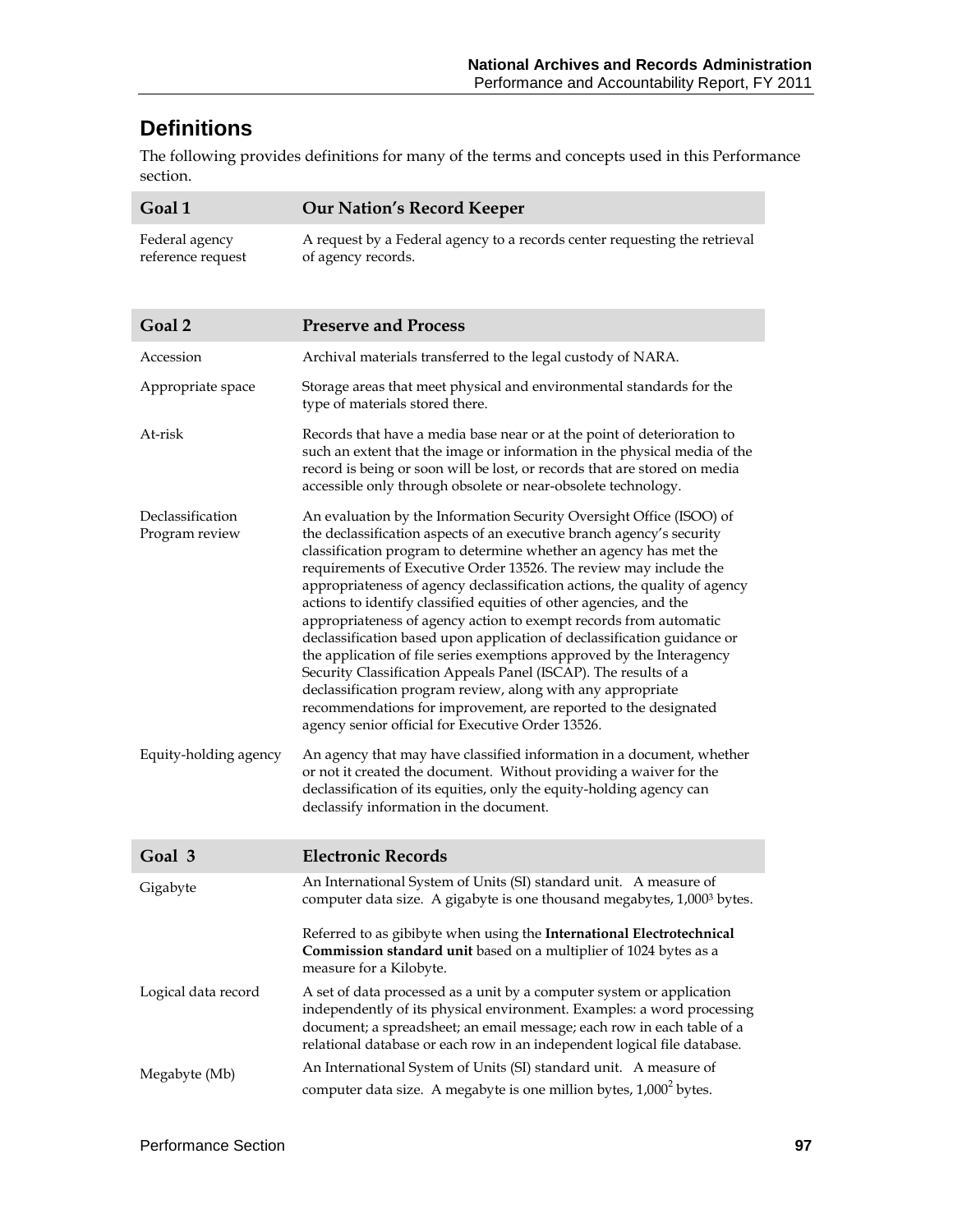|               | Referred to as mebibyte when using the International Electrotechnical<br>Commission standard unit based on a multiplier of 1024 bytes as a<br>measure for a Kilobyte).                                                                                                                                                                                                                                                                                                   |
|---------------|--------------------------------------------------------------------------------------------------------------------------------------------------------------------------------------------------------------------------------------------------------------------------------------------------------------------------------------------------------------------------------------------------------------------------------------------------------------------------|
| Preserved     | (1) The physical file containing one or more logical data records has been<br>identified and its location, format, and internal structure(s) specified; (2)<br>logical data records within the file are physically readable and<br>retrievable; (3) the media, the physical files written on them, and the<br>logical data records they contain are managed to ensure continuing<br>accessibility; and (4) an audit trail is maintained to document record<br>integrity. |
| Terabyte (Tb) | An International System of Units (SI) standard unit. A measure of<br>computer data size. A terabyte is one million megabytes, 1,000 <sup>4</sup> bytes<br>Referred to as tebibyte when using the International Electrotechnical                                                                                                                                                                                                                                          |
|               | Commission standard unit based on a multiplier of 1024 bytes as a<br>measure for a Kilobyte.                                                                                                                                                                                                                                                                                                                                                                             |

| Goal 4                      | <b>Access</b>                                                                                                                                                                                                                                                                                                                                                                                                                                                                                                                                       |
|-----------------------------|-----------------------------------------------------------------------------------------------------------------------------------------------------------------------------------------------------------------------------------------------------------------------------------------------------------------------------------------------------------------------------------------------------------------------------------------------------------------------------------------------------------------------------------------------------|
| Artifact holdings           | Object whose archival value lies in the thing itself rather than in any<br>information recorded upon it.                                                                                                                                                                                                                                                                                                                                                                                                                                            |
| Electronic holdings         | Born digital records on electronic storage media.                                                                                                                                                                                                                                                                                                                                                                                                                                                                                                   |
| Logical data record         | A set of data processed as a unit by a computer system or application<br>independently of its physical environment. Examples: a word processing<br>document; a spreadsheet; an email message; each row in each table of a<br>relational database or each row in an independent logical file database.                                                                                                                                                                                                                                               |
| Online visit                | One person using our web site is counted as one "visit." It is a count of<br>the number of visitors to our web site, and is similar to counting the<br>number of people who walk through our front door. In contrast, it does<br>not count "hits," which refers to the number of files used to show the<br>user a web page. A visit in which a user accessed a web page comprising<br>35 files would count as 1 visit and 35 hits. Counting visits is a more<br>accurate way of showing how much use our web site is getting than<br>counting hits. |
| <b>Traditional holdings</b> | Books, papers, maps, photographs, motion pictures, sound and video<br>recordings, and other documentary material that are not stored on<br>electronic media.                                                                                                                                                                                                                                                                                                                                                                                        |
| Written requests            | Requests for services that arrive in the form of letters, faxes, email<br>messages, and telephone calls that have been transcribed. Excludes<br>Freedom of Information Act requests, personnel information requests at<br>the National Personnel Records Center, Federal agency requests for<br>information, fulfillment of requests for copies of records, requests for<br>museum shop products, subpoenas, and special access requests.                                                                                                           |

| Goal 6    | Infrastructure                                                         |
|-----------|------------------------------------------------------------------------|
| Applicant | Any U.S. citizen who completed an application for a specific position. |